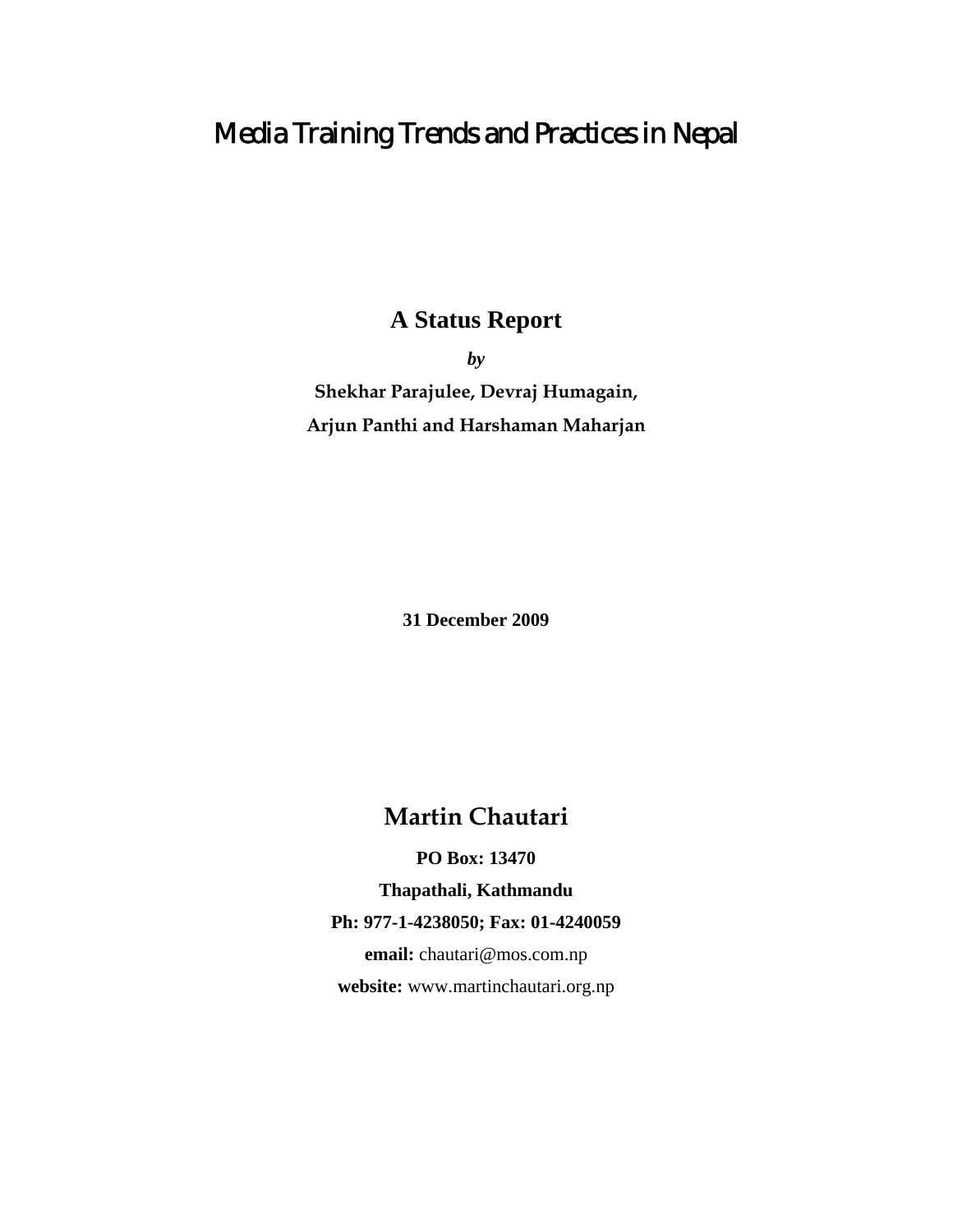# Table of Contents

| List of Tables                                                                                      | iii      |
|-----------------------------------------------------------------------------------------------------|----------|
| <b>List of Abbreviations</b>                                                                        | iv       |
| Preface                                                                                             | Vİ.      |
|                                                                                                     |          |
| <b>Chapter 1:</b> Journalism and Mass Communication Education in Nepal                              | 1        |
| <b>Chapter 2:</b> Institutions Involved in Media Training                                           | 8        |
| <b>Chapter 3: Media Training Curricula</b>                                                          | 17       |
| <b>Chapter 4: Trainees</b>                                                                          | 23       |
| <b>Chapter 5: Trainers</b>                                                                          | 31       |
| <b>Chapter 6:</b> The Business Plans                                                                | 36       |
| <b>Chapter 7:</b> Recommendations to Address Gaps in the Training Programs                          | 42       |
| <b>References</b>                                                                                   | 50       |
| <b>Appendices</b>                                                                                   |          |
| Appendix 1: List of training providing institutions<br>Appendix 2: Name list of persons interviewed | 52<br>55 |
| Appendix 3: Location map of field research sites                                                    | 60       |
| Appendix 4: Institutional profile of Martin Chautari                                                | 61       |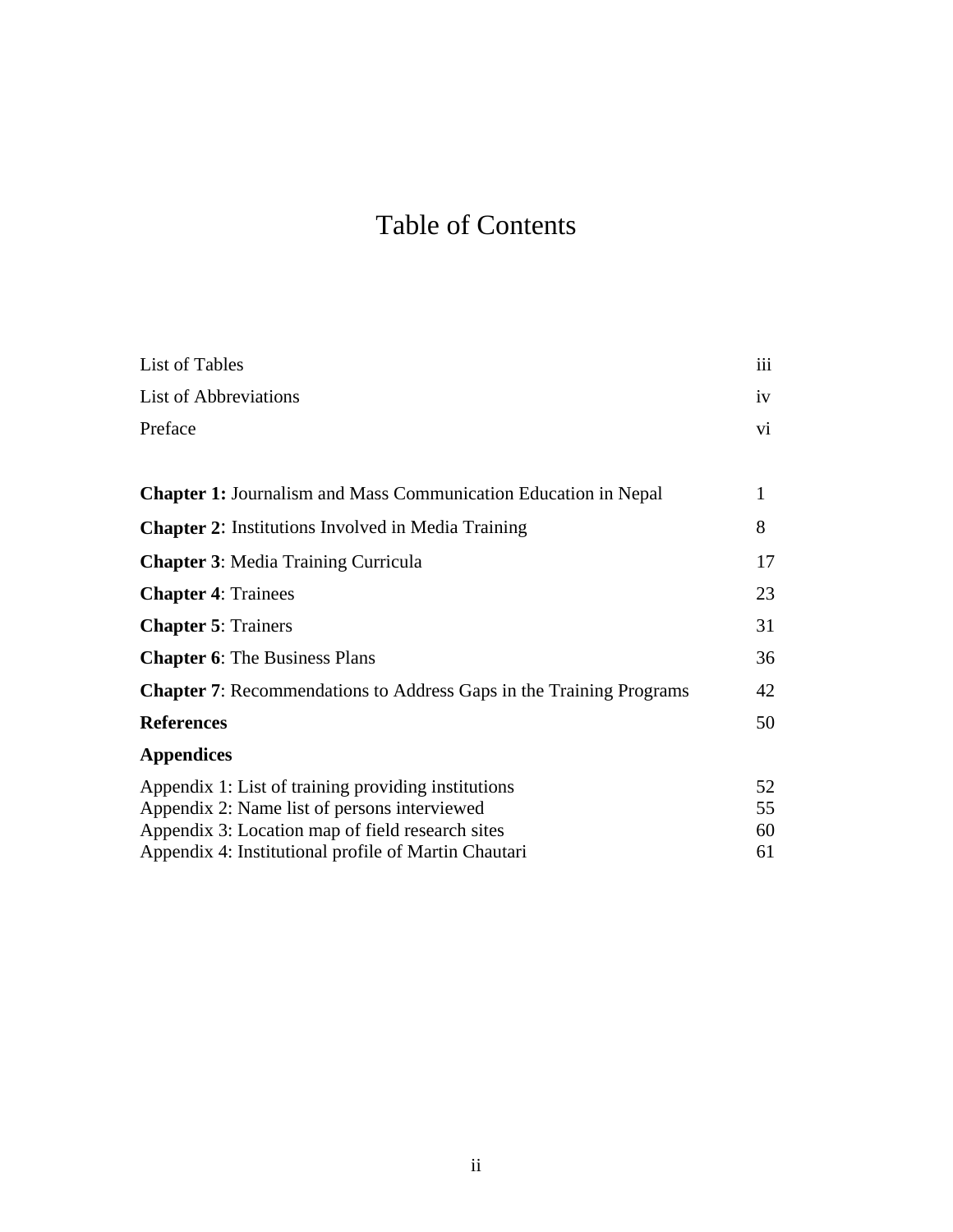# List of Tables

| <b>Table 3.1:</b> An overview of feature-writing curricula of NPI        | 17  |
|--------------------------------------------------------------------------|-----|
| and Sancharika Samuha                                                    |     |
| <b>Table 3.2:</b> Structure and objective of curriculum developed by EJG | 19. |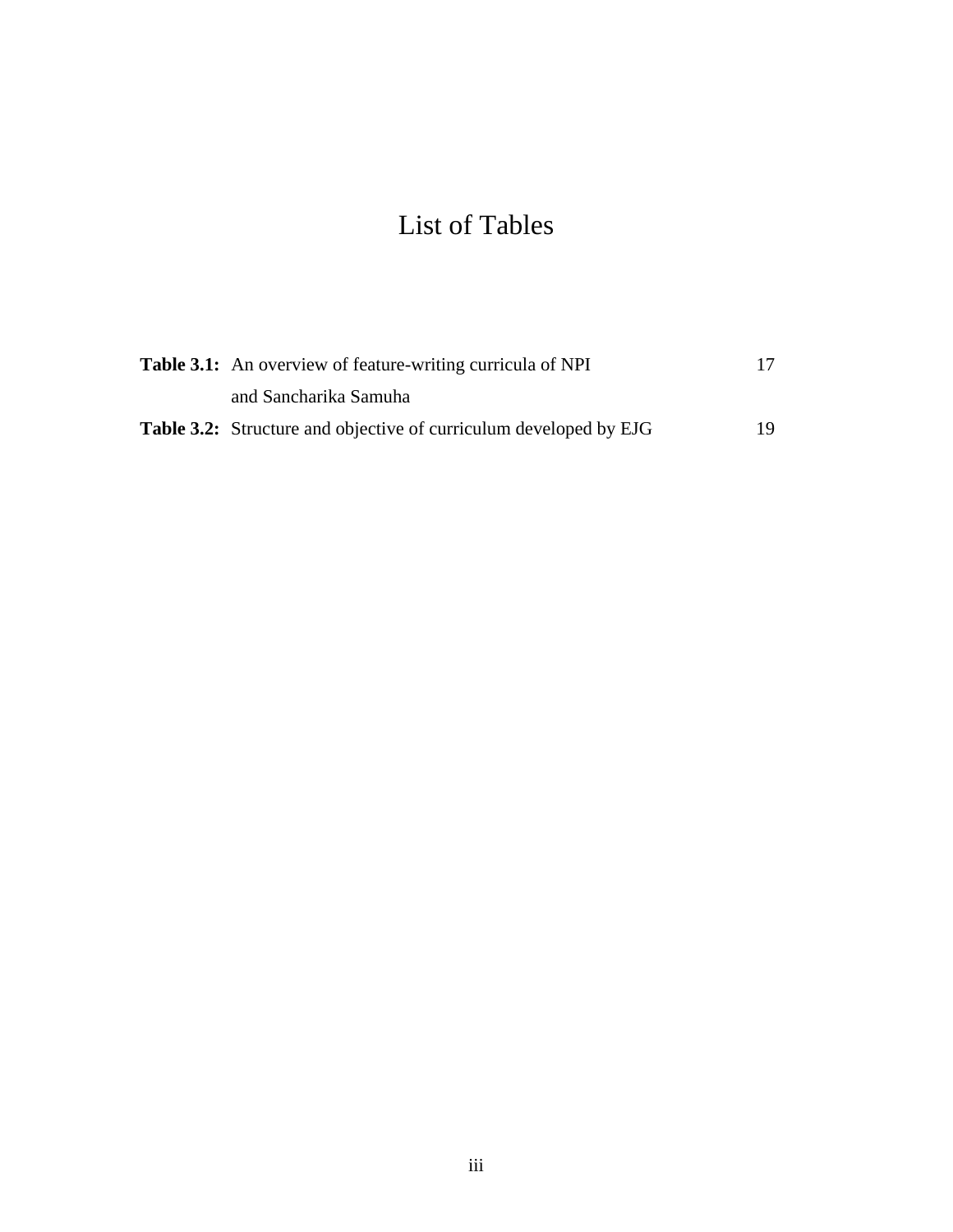# List of Abbreviations

| <b>AAVAS</b>   | Academy of Audio-Visual Arts and Sciences                    |
|----------------|--------------------------------------------------------------|
| <b>ACORAB</b>  | <b>Association of Community Radio Broadcasters</b>           |
| <b>AFHA</b>    | <b>Active Forum for Human Rights Awareness</b>               |
| <b>AIDS</b>    | Acquired Immune Deficiency Syndrome                          |
| <b>AMARC</b>   | World Association of Community Radio Broadcasters            |
| <b>ANIJ</b>    | Association of Nepalese Indigenous Nationalities Journalists |
| <b>ASD</b>     | <b>Alliance for Social Dialogue</b>                          |
| <b>BA</b>      | Bachelor's Degree in Arts                                    |
| <b>BASC</b>    | Bageshwari Asal Shasan Club                                  |
| <b>BBC</b>     | <b>British Broadcasting Corporation</b>                      |
| CC             | <b>Communication Corner</b>                                  |
| <b>CDC</b>     | <b>Curriculum Development Center</b>                         |
| <b>CIJ</b>     | Centre for Investigative Journalism                          |
| <b>CWIN</b>    | Child Workers in Nepal Concerned Center                      |
| <b>CJMC</b>    | College of Journalism and Mass Communication                 |
| <b>CRSC</b>    | <b>Community Radio Support Center</b>                        |
| Danida         | Danish International Development Agency                      |
| <b>DFID</b>    | Department for International Development                     |
| <b>DSJ</b>     | Danish School of Journalism                                  |
| <b>EJG</b>     | <b>Education Journalists' Group</b>                          |
| <b>ENG</b>     | <b>Electronic News Generation</b>                            |
| <b>FM</b>      | <b>Frequency Modulation</b>                                  |
| <b>FMDC</b>    | Far West Media Development Center                            |
| <b>FNJ</b>     | <b>Federation of Nepalese Journalists</b>                    |
| <b>FOSI</b>    | <b>Foundation Open Society Institute</b>                     |
| <b>HEJAN</b>   | Health Journalists Association of Nepal                      |
| <b>HIV</b>     | Human Immunodeficiency Virus                                 |
| <b>HUGOU</b>   | Human Rights and Good Governance Advisory Unit               |
| <b>IA</b>      | Intermediate in Arts                                         |
| <b>IMMOD</b>   | Information and Media Movement for Development               |
| <b>INSEC</b>   | <b>Informal Sector Service Center</b>                        |
| <b>IRHICON</b> | Institute of Human Rights Communication Nepal                |
| JI             | Jamaleshwor Institute                                        |
| <b>JMC</b>     | Journalism and Mass Communication                            |
| <b>KCC</b>     | <b>Kantipur City College</b>                                 |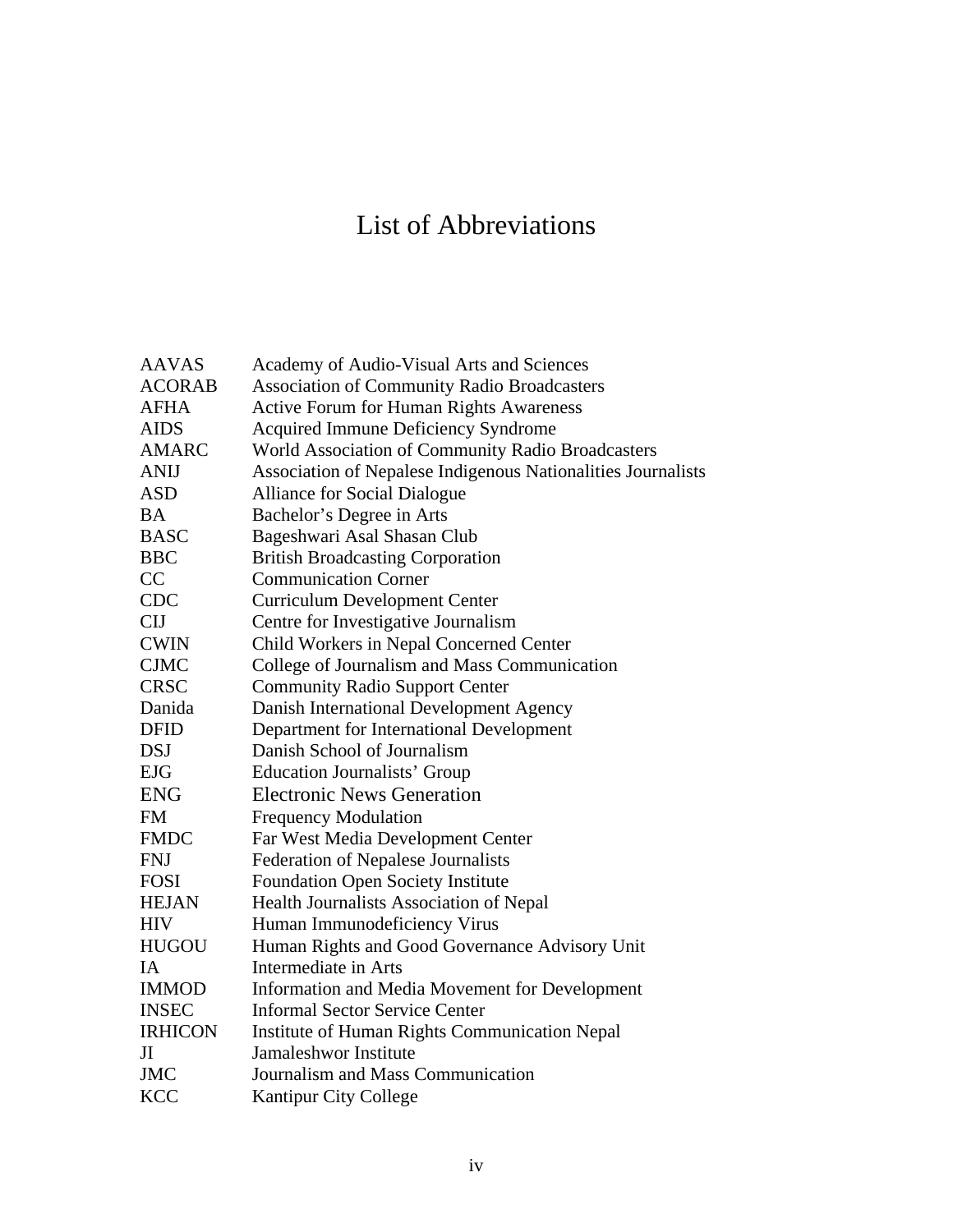| KU               | Kathmandu University                             |
|------------------|--------------------------------------------------|
| M&DG             | Media and Democracy Group                        |
| MA               | Master's Degree in Arts                          |
| <b>MCJ</b>       | Mass Communication and Journalism                |
| MGEP             | Mainstreaming Gender Equity Program              |
| MP               | Media Point                                      |
| MW               | Medium Wave                                      |
| <b>NGO</b>       | Non Governmental Organization                    |
| <b>NEFEJ</b>     | Nepal Forum of Environmental Journalists         |
| <b>NFPJ</b>      | <b>National Forum of Photo Journalists</b>       |
| <b>NHRC</b>      | National Human Rights Commission                 |
| <b>NMDC</b>      | <b>National Media Development Center</b>         |
| <b>NPI</b>       | <b>Nepal Press Institute</b>                     |
| <b>NPU</b>       | <b>Nepal Press Union</b>                         |
| <b>NSJF</b>      | <b>Nepal Sports Journalists Forum</b>            |
| OB Van           | <b>Outside Broadcasting Van</b>                  |
| <b>PCL</b>       | Proficiency Certificate Level                    |
| PP               | Patrakarita Pathashala                           |
| PU               | Purbanchal University                            |
| RJ               | Radio Jockey                                     |
| <b>RMRC</b>      | Regional Media Resource Center                   |
| <b>RR Campus</b> | Ratna Rajya Laxmi College/Campus                 |
| <b>SAARC</b>     | South Asian Association for Regional Cooperation |
| <b>SEJ</b> Nepal | Society of Environmental Journalists-Nepal       |
| <b>SEJON</b>     | Society of Economic Journalists Nepal            |
| <b>SLC</b>       | <b>School Leaving Certificate</b>                |
| SW               | <b>Short Wave</b>                                |
| <b>ToT</b>       | <b>Training of Trainers</b>                      |
| TU               | Tribhuvan University                             |
| <b>UML</b>       | <b>Unified Marxist Leninist</b>                  |
| <b>UNICEF</b>    | <b>United Nations Children Fund</b>              |
| <b>US</b>        | <b>United States</b>                             |
| V.S.             | Vikram Sambat                                    |
| VJ               | Video Jockey                                     |
| <b>WOREC</b>     | <b>Women's Rehabilitation Center</b>             |
| WWJ              | <b>Working Women Journalists</b>                 |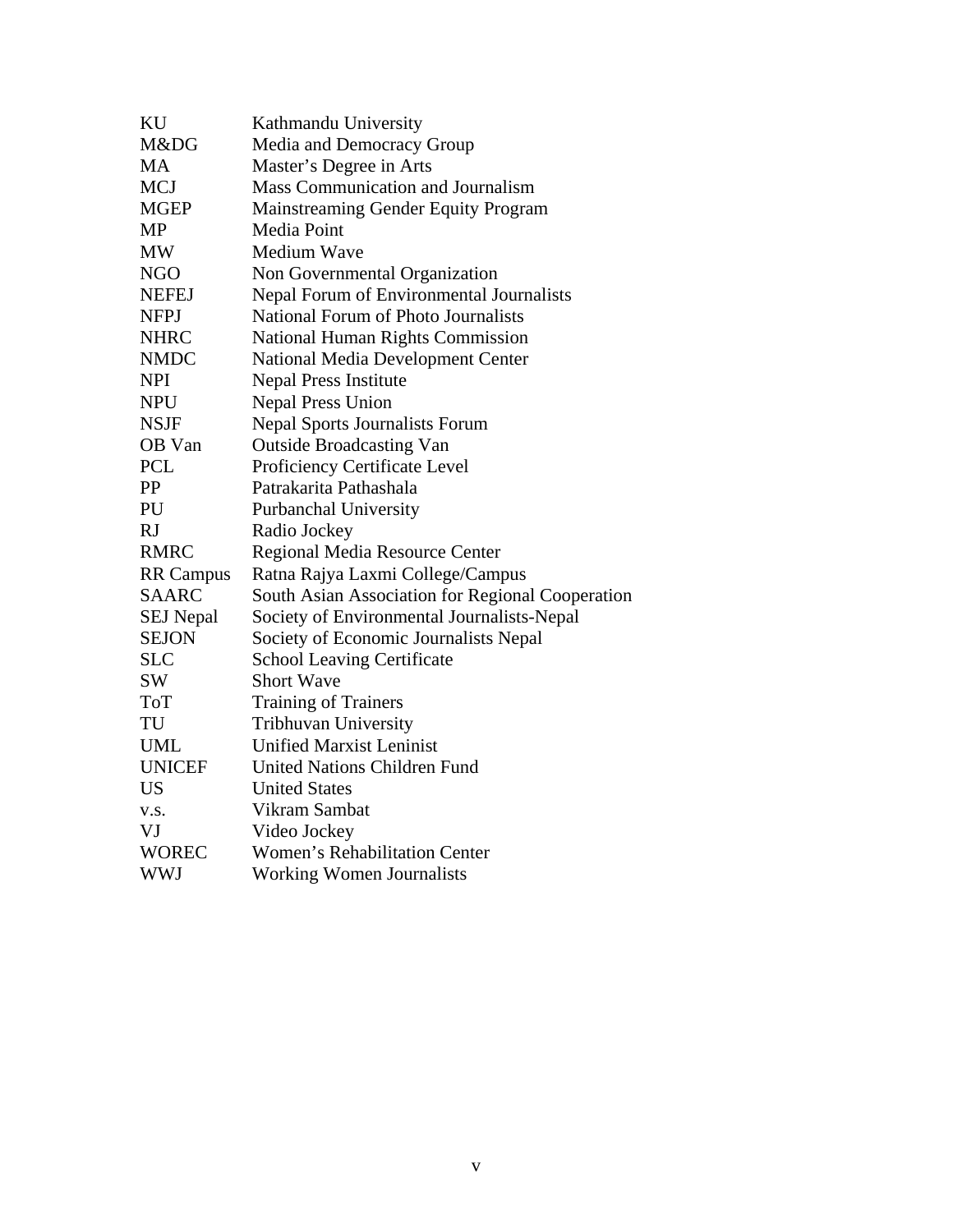# Preface

The growth of the Nepali mass media sector in the last two decades (particularly since the political change of 1990) has been phenomenal. This growth was first witnessed in the case of the print media during the 1990s. This was followed by a rapid expansion of independent radios across the country during the last decade. The television sector is the latest to grow and there are now more than a dozen Nepali television channels on air, most of whom are less than five years old. Online journalism is also making inroads into the Nepali media scene. This unprecedented growth in media producing institutions has been accompanied by the growth of other institutions that provide training to media workers and do research on media performance.

 Institutions dedicated to media training emerged to meet the increased demand for trained human resources in all forms of mass media. Both formal academic institutions schools and colleges—and non-academic institutions—training institutes that provide short term, crash courses on basic and advanced journalism—are involved in trainingrelated activities. Even organizations which are not directly related to the media sector have been executing some training programs for journalists.

 Martin Chautari (MC) has been researching various aspects of Nepali media for almost a decade now. In this study, MC's focus is on one of the major components of the media sector in Nepal, namely, media training, a subject which has so far been neglected by academics and other researchers. In this study, we focus on various aspects of the current practices of media training in Nepal: institutions involved in media training, training curricula, trainers, trainees, as well as the financial aspects of the training business.

 Though the research was largely concentrated in the Kathmandu valley (the capital of Nepal) where a majority of the media training providers are located, field research was also carried out in six other urban centers—namely, Nepalgunj and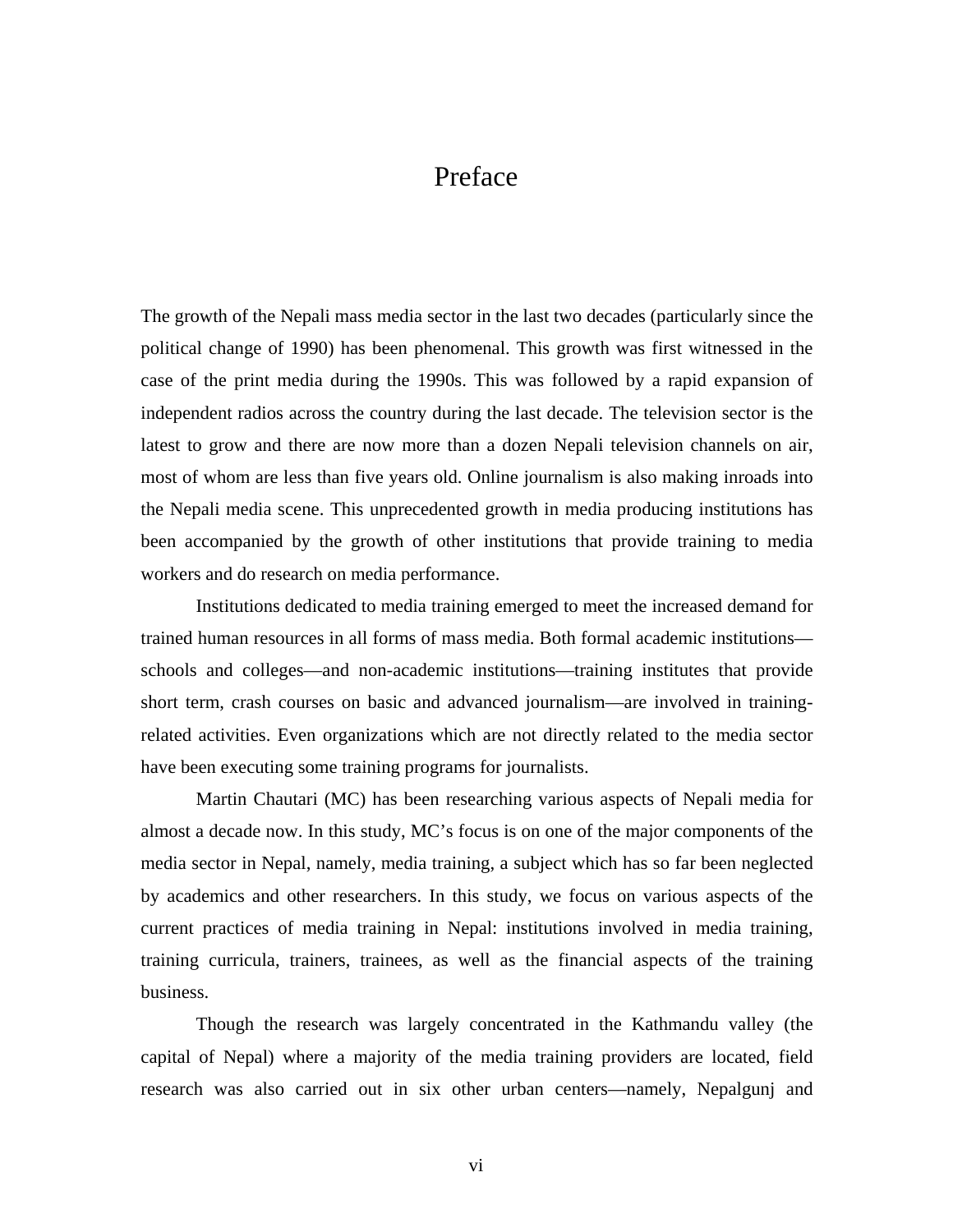Dhangadi in western Nepal, Butwal and Pokhara in central Nepal, and Dharan and Biratnagar in eastern Nepal (see appendix 3 for a map of Nepal where the field research sites are shown). Hence major cities for media training in all the five development regions of the country were covered in this study. To assess the quality and availability of the media trainings, our research team visited most of the institutions involved in media training in Nepal and interviewed 166 persons in total (see appendices 1 and 2 for lists of the institutions and individuals) between September and November 2009.

 After a study of the relevant documents and the completion of field research, the research team prepared a preliminary draft report in the Nepali language. The draft report was then reviewed by research supervisors and other colleagues at MC. The preliminary findings of the study were also shared in an interaction program—held at MC premises on 26 November 2009—in which quite a number of people involved in the media sector participated. Feedback received from the interaction program and from those who read the early draft report enabled us to revise it thoroughly during the month of December 2009.

 We are grateful to all individuals and institutions who have helped us during the course of research. We would like to thank all those who agreed to be interviewed during the course of our study. We are also grateful to those who provided us institutional documents and texts. We would like to thank Hari Sharma, Binod Bhattarai and Shiva Bishankhe of the Alliance for Social Dialogue (ASD) in Kathmandu and Rajendra Dhahal for their help in the formulation of the research concept. The suggestions of journalist Mohan Mainali and MC's Pratyoush Onta and Ramesh Parajuli on the earlier drafts were invaluable. Thanks are also due to the translators who converted the original Nepali text into English: Ramesh Parajuli, Rashmi Dongol, Ram Tiwari, Umesh Regmi and Pratyoush Onta. Finally, we are grateful to the Foundation Open Society Institute (FOSI) for the financial support it provided to MC to cover the expenses of this study.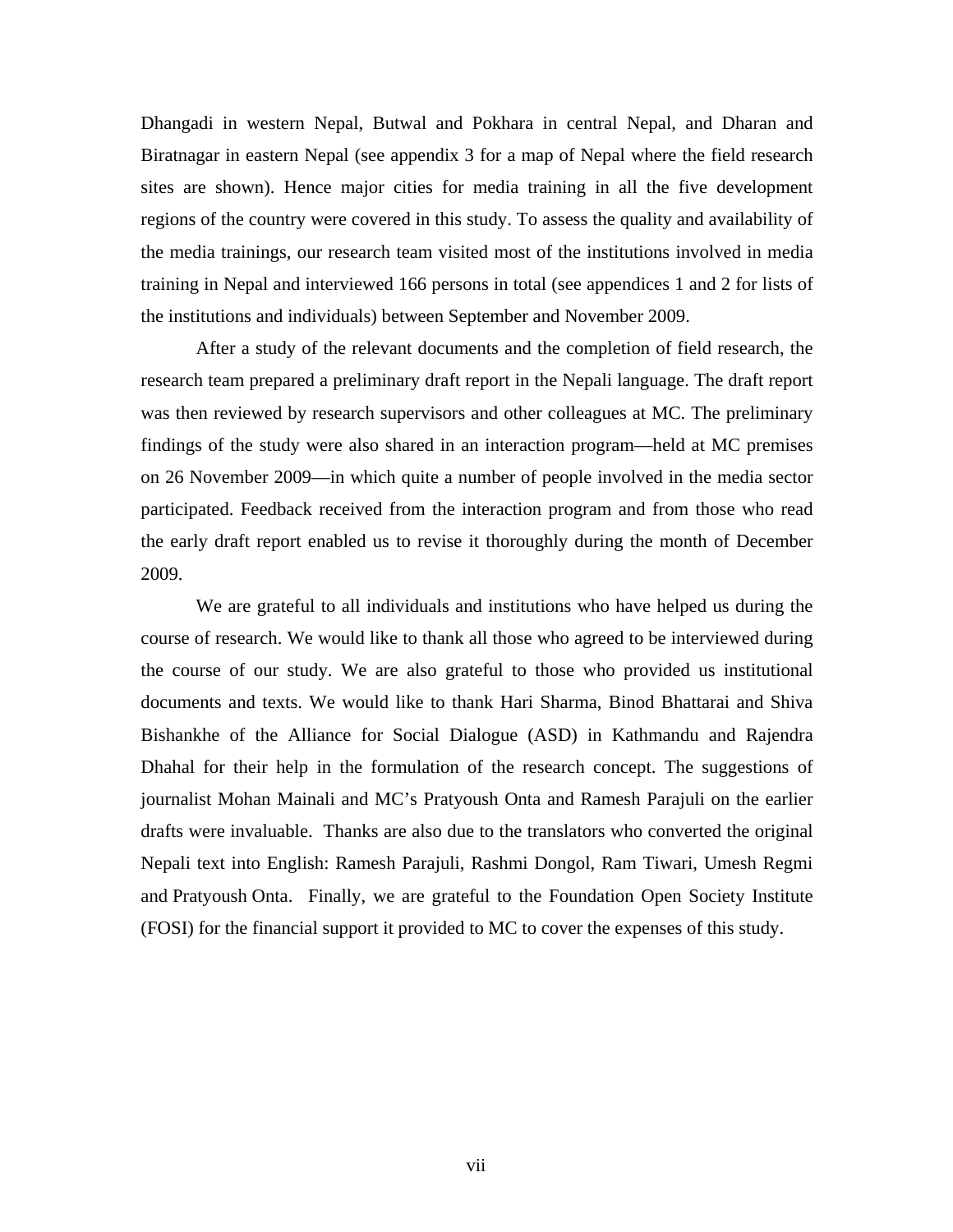#### **Chapter 1**

# Journalism and Mass Communication Education in Nepal

Post 1990 Nepal saw a rapid expansion of the Nepali media sector. This led to an increased demand of trained media persons. This growing demand was met by the products from both formal academic institutions—schools and colleges—and nonacademic institutions—training institutes that provided short term, crash courses on basic and advanced journalism. This chapter looks at the formal institutions and appraises current state of journalism and mass communication (JMC) education in Nepal. It also examines the JMC curricula at all levels—from secondary to master's level—and discusses their shortcomings.

#### **1.1 State of JMC education in Nepal**

In Nepal, journalism education was first introduced at the proficiency certificate level (undergraduate level) Ratna Rajya Laxmi Campus (RR Campus), Kathmandu in 1976. Prior to that, one learnt journalism by doing, or through on-the-job-training/ apprenticeship. Some though got their journalism education from abroad. Initially, journalism was not thought of a subject worthy to be taught as part of the formal education. This was also the case in other parts of the world, when journalism was in its infancy.<sup>[1](#page-7-0)</sup> It is now realized by all that journalism too is an academic subject which can be studied in class rooms (Rai [2](#page-7-1)043v.s.).<sup>2</sup>

The curriculum that was prepared in the 1970s was outdated by 1990 for its focus was only on print. So the seminar organized in early 1990 not only revised the journalism curriculum, it also renamed the journalism department as department of journalism and mass communication. And the electronic media also found appropriate space in the revised curriculum (Rai 2007: 30).

In 1997, journalism education was introduced in higher secondary school level (grades 10+2). After this JMC education became available outside the capital, Kathmandu. There were only five higher secondary schools offering journalism courses in 2001 (Pokharel n.d.). By 2009 the number of such institutions that offered journalism courses increased to 210, covering 33 of the 75 political districts of Nepal. More than half (or 130) of such institutions are located inside the Kathmandu valley.

There are very few colleges outside the Kathmandu valley where one can get a bachelor's degree in JMC. But if one wants to earn a master's degree in JMC one has to come to Kathmandu, for no other campus outside Kathmandu teaches such a course.

It was only in 2001 that a master's level JMC education was introduced in Nepal. In the same year three campuses, namely RR Campus, College of Journalism and Mass Communication (CJMC) and Kantipur City College (KCC) began to offer two-year master's degree (MA) in JMC. RR is affiliated to Tribhuvan University (TU) whereas the other two are affiliated to Purbanchal University (PU). According TU rules, only those students having a bachelor's degree in JMC are eligible to pursue master's degree in

<span id="page-7-0"></span> $\frac{1}{1}$  In the US, editors and reporters used to think journalism education (JE) as a waste of time when JE began there in 1890s. See Medsger (2005). 2

<span id="page-7-1"></span>v.s. refers to Vikram Sambat, the official calendar used in Nepal and is about 57 years ahead of the common international calendar.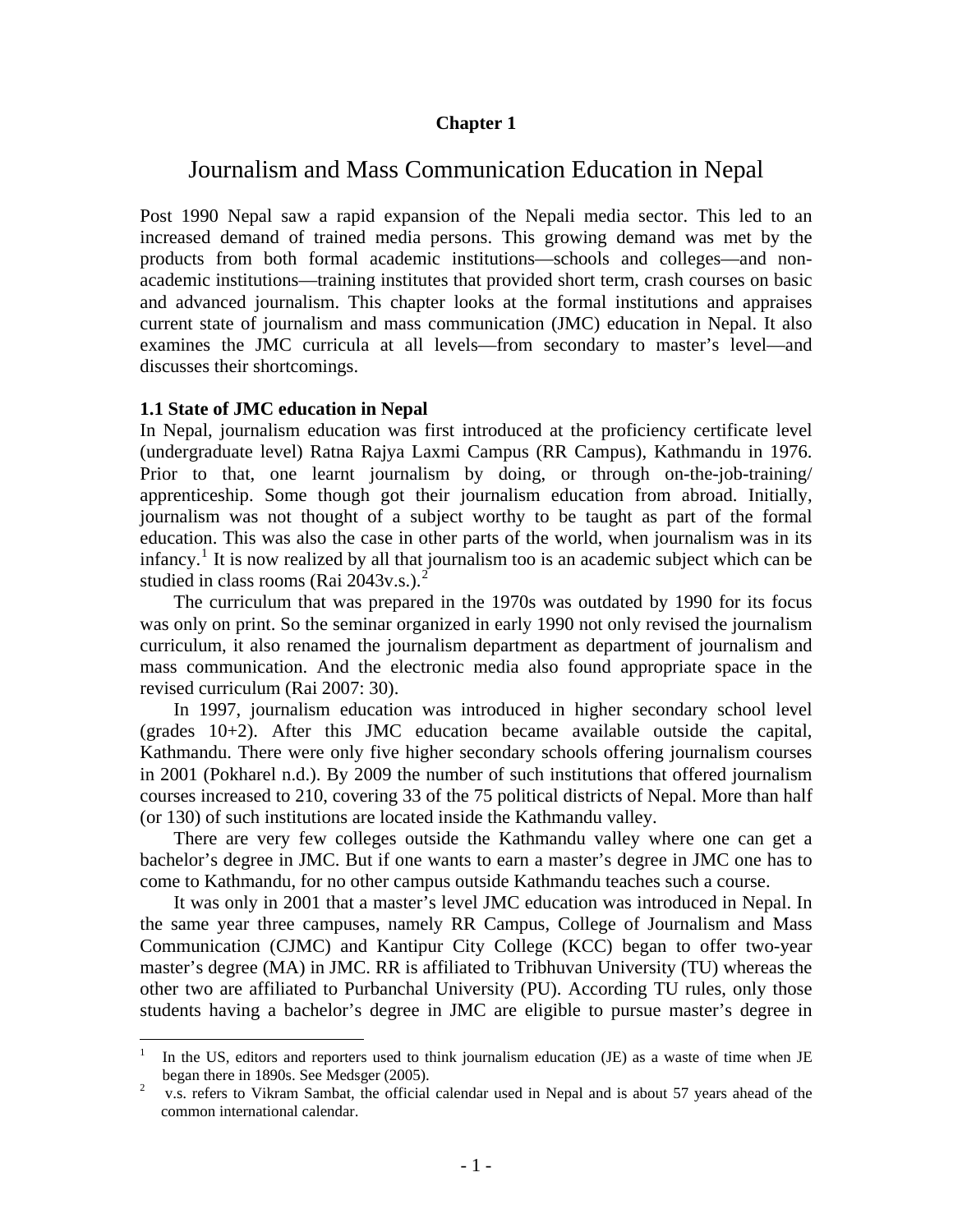JMC. But PU is not so restrictive, for it allows anybody with a bachelor's degree in any discipline to study master's degree in JMC. The courses that are offered in these two universities vary little.

Of the three colleges, RR campus is the cheapest and KCC is the most expensive one. One has to pay less than NRs. fourty thousand (about US \$ 560) for the MA degree in RR, whereas in CJMC it costs NRs. one hundred and thirty seven thousand (about US \$ 1920). KCC charges around NRs. one hundred and eleven thousand (about US \$ 1600) for a similar course. $3$ 

Apart from normal journalism and mass communication courses that are being offered at various levels (from secondary to master's level), few other media related courses are being taught in some formal institutions in Nepal. The department of Language and Mass Communication of Kathmandu University (KU) has been offering a bachelor's degree course on media studies since 2006 (KU 2006). A PU affiliated college, Shepherd College of Media Technology, has been offering a course on media technology since 2001. Likewise, one can earn master's degree in development communication at CJMC. Apart from these full term courses, some basic journalism is also taught as elective papers at various levels. For example, journalism is offered as an optional paper at the secondary level (i.e., grades 9 and 10). Similarly, in the third year of bachelor's degree in TU, students can select a paper called media, journalism and mass communication. The MA English course also includes a paper called media studies (CDC 1999).

### **1.2 A glance at the JMC curricula**

A curriculum is an important tool of education. It tells us both what is to be taught and how it should be taught (Egan 1978: 67). The JMC curricula of Nepal also guide teachers about the issues to be taught at all levels—from secondary to master's level. In this section we look at the curricula of secondary level, proficiency certificate (or higher secondary) level, bachelor's level and master's level of JMC education. JMC is a subject that should be rich both in theory and practice, however, the practical side appears to be in a sorry state at all levels.

# *1.2.1 Secondary level*

 $\overline{a}$ 

In Nepal, secondary level starts from grade nine. Journalism at this level is introduced as an optional paper to provide basic knowledge on some aspects of JMC to students who want to be journalists in the future (Rai 2057v.s., 2059v.s.). But since it is usually the schools who choose what to teach depending upon the availability of the resource person or teacher, one can assume that a significant number of students are being taught journalism at this level. This in turn might attract students to pursue JMC education at higher levels.

The grade nine journalism curriculum provides introduction to journalism. It sketches the development of journalism in the world and in Nepal. It provides basic knowledge about news, news collection and editing. And it also purports to teach basic skills—news writing and editing in Nepali language. The curriculum of grade 10 includes issues such as layout, design and economics as well as technical aspects of journalism, including press freedom.

<span id="page-8-0"></span><sup>3</sup> Fee structure available at http://www.cjmc.edu.np/fee\_structure.php. Accessed on 4 December 2009.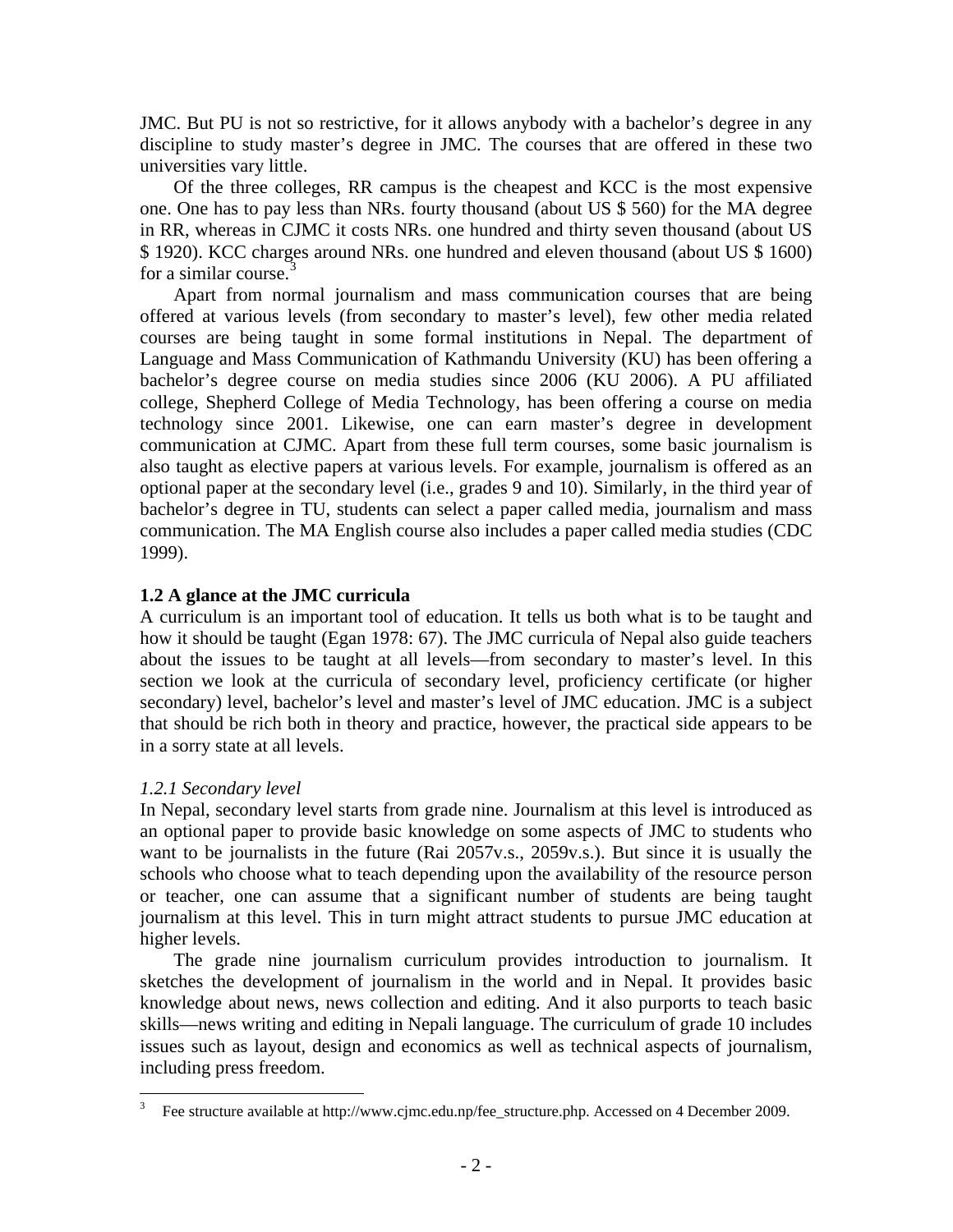#### *1.2.2 Proficiency certificate level*

Secondary level education means up to  $10<sup>th</sup>$  grade in Nepal, and the two years' education after the secondary level is called certificate level. The certificate level however is being phased out from the colleges and the  $11<sup>th</sup>$  and  $12<sup>th</sup>$  grade, called higher secondary level, is to be taught in schools. Here we only look at the certificate level journalism course.

The certificate level curriculum, especially the first paper, is similar to that of the secondary level. Anyone with a secondary level education can opt for journalism major, that is, two papers in two years. The first year's curriculum introduces basic journalism to the students. It has five units.<sup>[4](#page-9-0)</sup> The curriculum provides information on news sources such as interviews and public meetings, and on news collection, writing and editing. The second paper, taught in the second year, also has five units.<sup>[5](#page-9-1)</sup> Apart from introducing students to development journalism and communication theories, the purpose of this paper is to teach how to write and report for newspapers, magazines, radios and televisions and also to make students understand photojournalism better.

#### *1.2.3 Bachelor's level*

Bachelor's degree in humanities is in general a three-year program. A JMC major in bachelor's level comprises of five papers (100 marks each) on various aspects of journalism (CDC 1996). The aim of the curriculum is to produce human resources with adequate knowledge and skills required in the media job market. JMC curriculum has outlined the following objectives:

- To acquaint the students with knowledge of recent development in different fields of general and technical studies and equip them with skill.
- To make the students able to cope with new situations and to function as well informed educated citizens.
- To make the standard of education higher and more qualitative.
- To generate knowledge and skills required for the job market.
- To develop broad-based background for specialization in definite discipline (Rai and Khanal 1998).

In the first year, a journalism major student takes the paper called 'Introduction to journalism and mass communication.<sup>5</sup> It has a total of ten units, five of which are theory focused and five have practical components.<sup>[7](#page-9-3)</sup> The first unit discusses journalism and

<span id="page-9-0"></span> $\frac{1}{4}$  Of the five, the first unit is introduction to mass communication, second is history of the development of journalism and mass media in Nepal, third is ethics of journalism, fourth is introduction to journalism and fifth is sources of news.<br> $\frac{5}{\text{2}}$  They are development journal

<span id="page-9-1"></span>They are: development journalism; communication theories; writing and reporting; photo journalism; and practical work.

<span id="page-9-2"></span>The aim of this paper is: "To enable the students to appropriate and discuss the importance of studying journalism in reaction to the mass communication and the mass media in historical as well as theoretical perspectives as well as perceive the different areas of mass media aspects" (CDC 1996).

<span id="page-9-3"></span>They are: introduction to mass communication, mass media and journalism; journalism and society; functions of mass media and their roles in national development; principles and practice of journalism; models of the communication process; exercises for media reporting of all types in the print and electronic area; practice exercises for news and feature editing for the print as well as electronic media; publication design and layout basic concepts; practical exercises for radio and television program products; practice exercises for newspaper design and layout.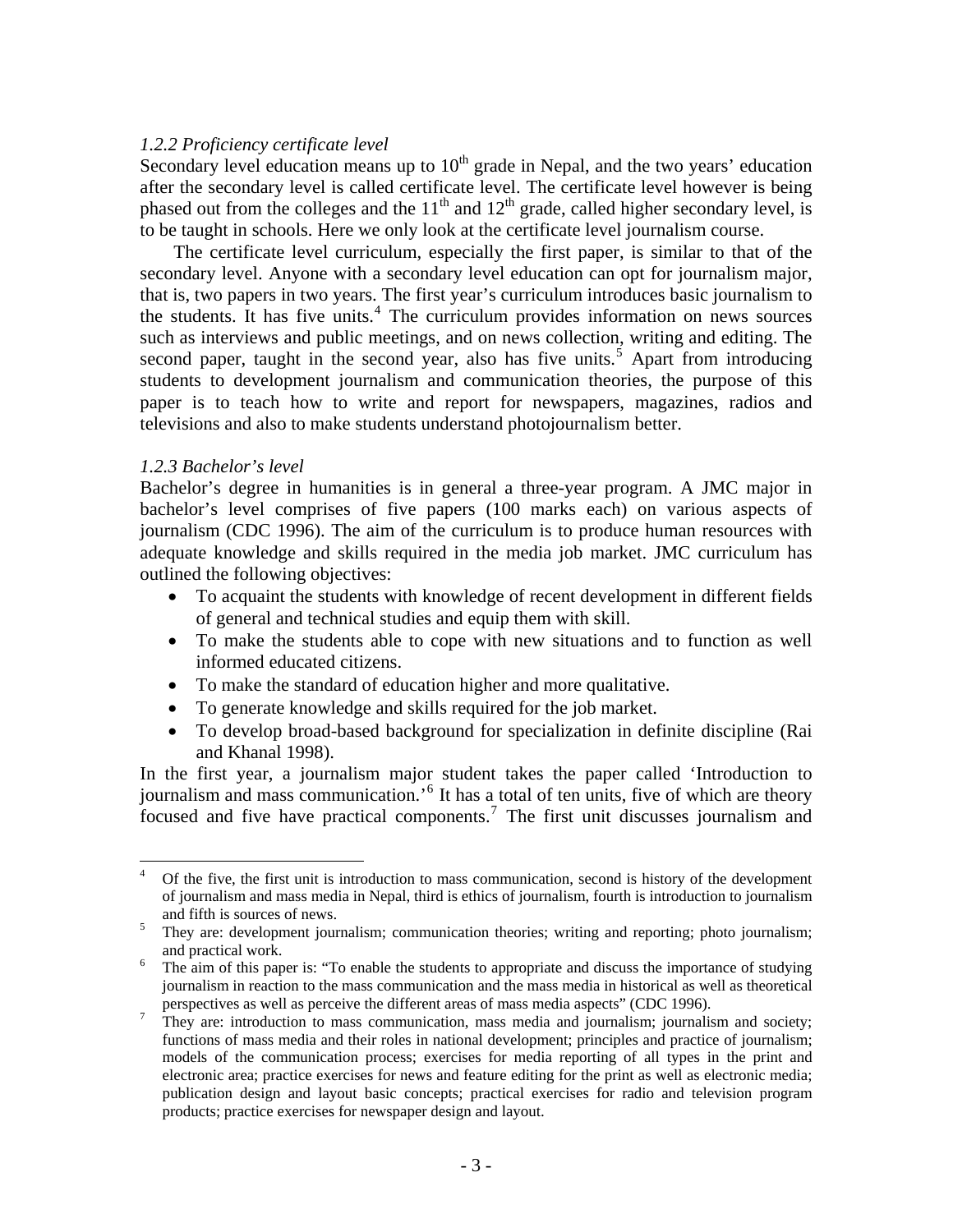mass communication in national and global context whereas the second unit is about the role of journalism in today's world. The third unit focuses on theories of press, media content analysis, and media audiences. Specialized reporting such as parliamentary reporting, court reporting and investigative reporting are the focus of the fourth unit. In the fifth unit students are informed about the concept of development, development communication, development journalism, etc, and so on.

In the second year, one has to take up two papers, namely media research and history, laws, ethics and management of mass media. The paper on media research has four units,<sup>[8](#page-10-0)</sup> of which two are related to theory and two are practice exercises.<sup>[9](#page-10-1)</sup> There are seven units in the second paper. Of the seven only three are related to theory.<sup>[10](#page-10-2)</sup>

In the third and final year of bachelor's degree in journalism, the students are required to take up two papers. Of which one—advertisement, public relation and media issues—is compulsory and the other is elective. Students, or better say colleges, can choose from the following three papers: photo journalism, advanced news reporting and editing, television journalism and radio journalism. The advertisement, public relation and media issues paper has five units. $11^{\circ}$  $11^{\circ}$  The other papers photo journalism, advanced news reporting and editing each have eight units. The main objective of this paper is to provide a thorough knowledge of photography, photojournalism, advanced reporting and editing. In photography and photojournalism paper students are taught various aspects of photojournalism that are related to print and electronic media. In advanced news reporting paper, students are taught advanced reporting on various beats such as investigative reporting, environment, science, etc. Students are taught how to prepare dummy issues, special issues, and advanced reporting in the latter.

#### *1.2.4 Master's level*

Only two universities (TU and PU) of Nepal have designed curricula of JMC education for the master's degree. Both are two year long courses, but PU follows a semester system whereas TU has an annual examination system. The master's level JMC curriculum of TU has outlined the following two objectives:

- To impart advanced and adequate knowledge and training about Journalism and Mass Communication theories and research practices.
- To prepare the students intellectually to meet new and greater challenges in the field of journalism and mass communication of the  $21<sup>st</sup>$  Century (CDC 2002: 1).

<span id="page-10-0"></span> $\overline{a}$ 8 The first unit is: introduction to mass media research in terms of its history, procedures, approaches, applications. The second unit is process and media effects; media and culture; role of media in national development, and media policy-needs and inputs; the third unit is: practical exercises in the use of computers for research purposes; and the fourth one is: field visit.

<span id="page-10-1"></span>The main objective of this paper is: To enable students to apply basic mass media research principles with or without the aid of computer; to learn the basics of desk-top publishing, and have insight into communication issues and their impact on political, social, cultural and educational progress and

<span id="page-10-2"></span>development of the nation (CDC 1996: 118)<br><sup>10</sup> They are: history and evaluation of journalism and mass media in Nepal, organizational structure of

<span id="page-10-3"></span>mass media in Nepal, laws and ethics of the press in Nepal and SAARC countries.<br><sup>11</sup> They are: introduction to advertising; introduction to public relations, introduction to media support services; media issues in the global village; and practical training.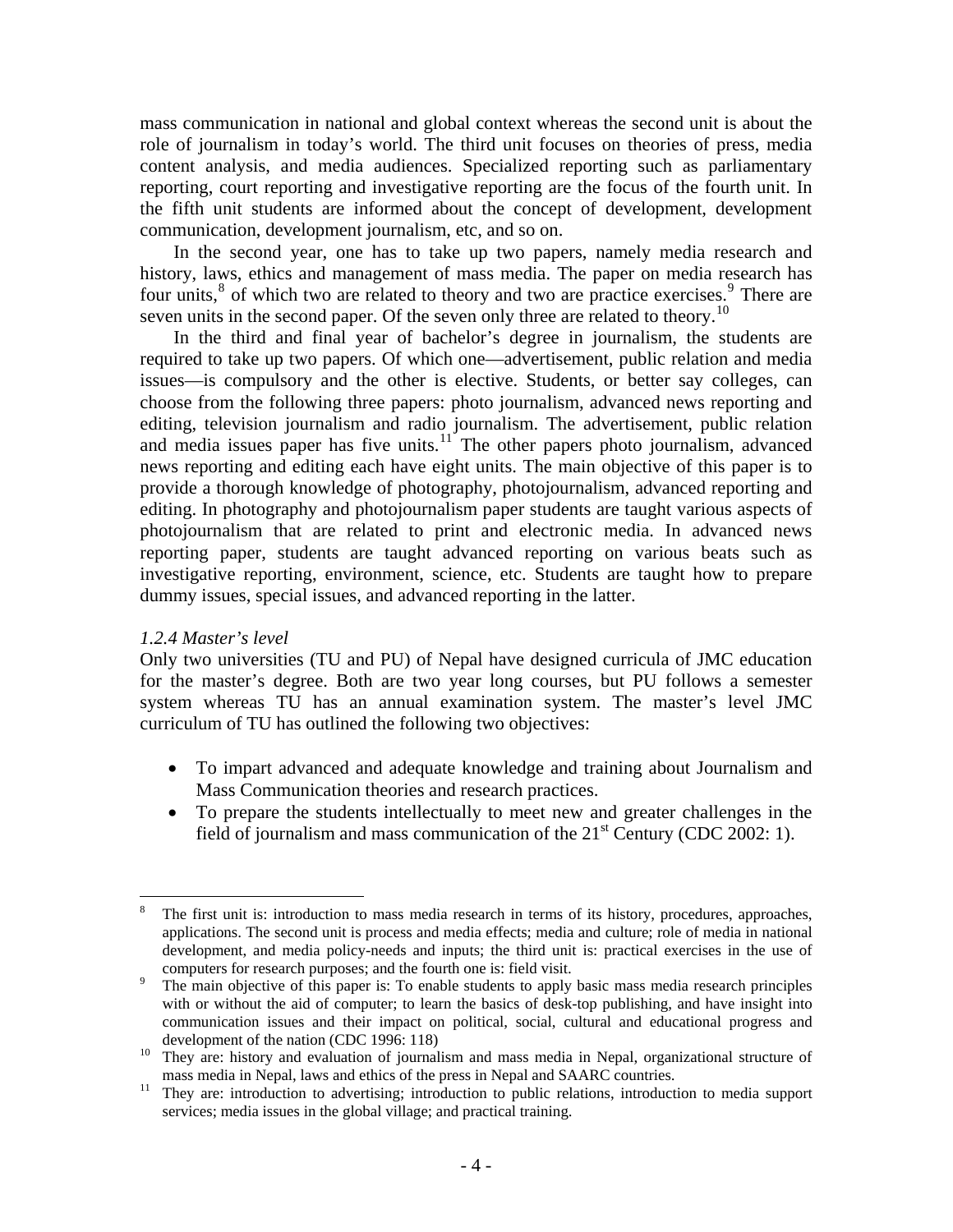Under TU, students are required to take five papers each year. In the first year, all five papers—mass communication theories, principles of journalism, historical development of mass communication, research methodology, and global systems and international journalism—are compulsory. But in the second year only two papers, including thesis, are compulsory. The other compulsory paper is international and intercultural communication. Students can select the remaining three from eight elective papers: comparative press laws and media system, newspaper management and business, public relations, electronic media and technology, Nepalese media system and journalism, science and environment journalism, development communication and journalism, and advertising studies. The only TU affiliate campus that offers master's degree in JMC, RR, has chosen the following three elective papers to teach its students: comparative press laws and media system; development communication; and electronic media and technology.

As mentioned above, PU follows a semester system, and each semester is of six months duration. A total of thirty papers are included in the master's level JMC curriculum of PU. There are seven papers in the first semester: mass communication theories and practices, modern journalism principles and trends, reporting/editing, electronic media history and modern trends, media laws, fundamentals of information system, and a project based on reporting/ editing. The second semester's curriculum also contains seven papers: mass media industry and society; news products and marketing; research in mass communication; advanced electronic media; comparative study of Nepalese journalism; advanced concepts in electronic media and project work.<sup>[12](#page-11-0)</sup>

In the third semester, there are six papers: mass communication and advertisement; mass media and public relations; multi-media application practical; internship project work 1; SAARC media and print journalism or broadcasting journalism.<sup>[13](#page-11-1)</sup> And in the final semester there are ten papers, of which dissertation and media management paper are compulsory. Of the remaining eight papers—media and gender, development journalism, science and environmental journalism, court reporting, public communication practices, international communication and comparative journalism, alternative media practices and cyber publishing—the students or colleges can choose two papers.<sup>[14](#page-11-2)</sup>

1

<span id="page-11-0"></span><sup>12</sup> The objectives of this semester's curriculum are: 1. To enable students have a comprehensive tool to analyze the media and society from the perspective of mass communication, 2. To enhance students' knowledge of marketing and enable them to use it in relation to media market, 3. To provide students with knowledge and skills of communication research, 4. To disseminate information about photojournalism and develop skills of using the visual media from the broad perspectives of mass communication, 5. To make students acquainted with the media scenario of the country in a comparative way and enable them to relate the present to the past, 6. To make students familiar with the advanced concepts of electronic publication, 7. To enable students undertake project work

<span id="page-11-1"></span>independently (PU n.d.).<br><sup>13</sup> This semester's curriculum has the following objectives: 1. Make students familiar with the advertisement sector and enable them to make the maximum use of the same for the media, 2. Inform students about public relations and make them capable of using their skills for promotion of the cause of both media and public relations, 3. Impart skills and knowledge of application of multi-media discipline, 4. Expose students to the realities of job environment, 5. Introduce the media scenario of SAARC countries, 6. Allow students to have practical knowledge of the print or broadcast media, 7.

<span id="page-11-2"></span>Encourage students to have project work on problem solving techniques through case-studies (PU n.d.). 14 The following are the objectives of this semester's curriculum: 1. Import knowledge and skills of managing the media sector, 2. Enable students to undertake independent research, 3. Make students familiar with some contemporary issues and studies) gender, development journalism, science and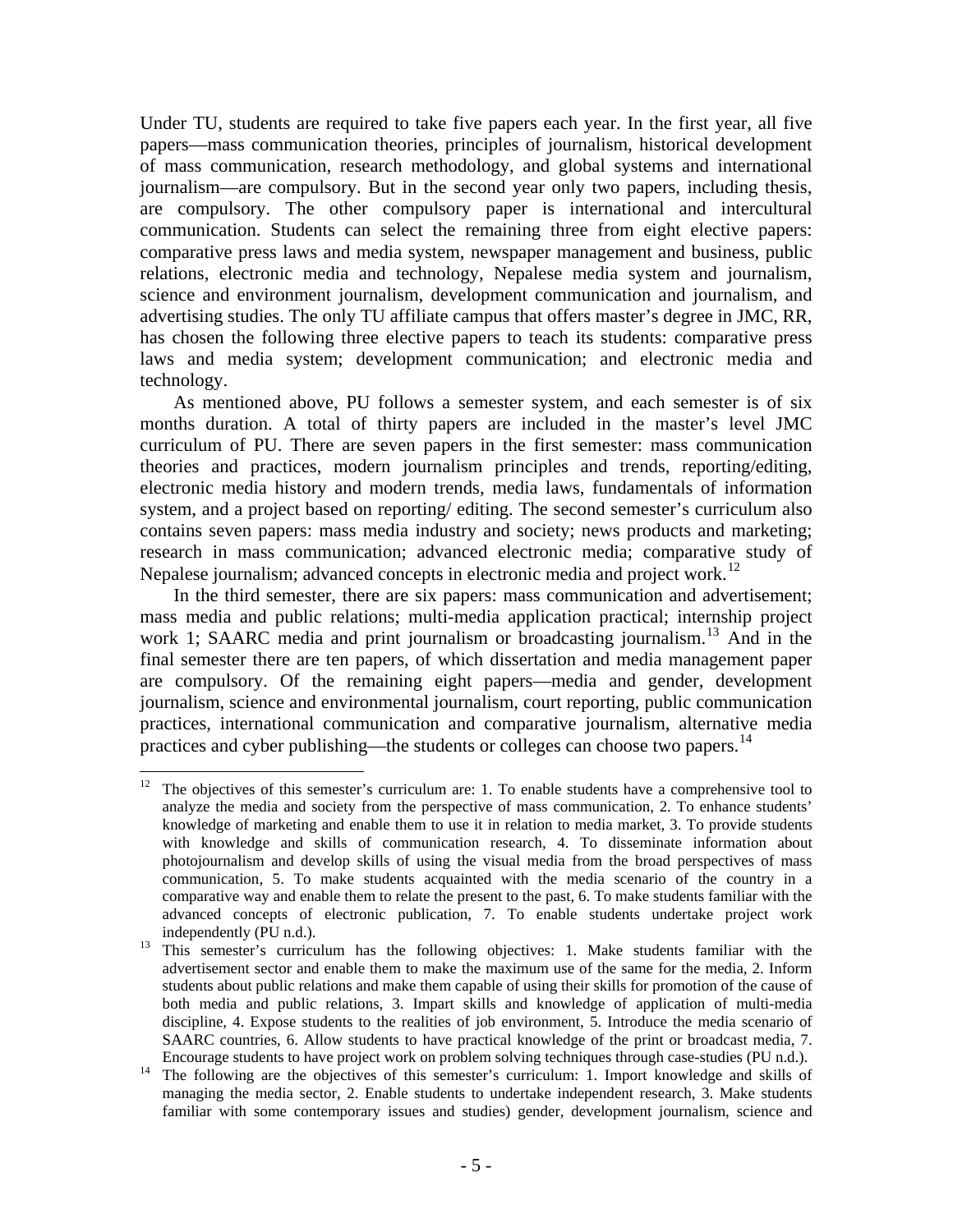The objectives of PU's curriculum are similar to those of TU. There are more papers offered in the PU MA degree program. But TU's master's degree syllabus is the continuation of JMC education in the previous or lower level (i.e., BA level), and in the TU, as mentioned earlier, only those who have a BA in journalism are eligible for the master's degree program in JMC. Since PU accepts students from all disciplines, some papers are included in its curriculum as bridge course.[15](#page-12-0)

#### **1.3 Shortcomings of JMC curricula**

JMC is a practical subject. And it is a craft. The more students practice, the more they learn. There is a huge difference between theory and practice. What students learn in the classrooms may not actually be applicable in the newsroom. So, journalism students should practically be involved in all aspects of news production: collecting information, processing them, and finally editing them. However, this very aspect is largely neglected in the JMC education that is currently being taught in Nepal, even though there is some provision of practical exercises in the curricula.

This lack of practical aspect in the curricula was identified as early as 1981. The Royal Press Commission of 2038v.s. (1981) found the journalism education provided by RR Campus relatively theory-heavy and recommended that it should be more vocational and practical (HMG 2038v.s.: 15-16). The situation has not changed much in the three decades. In the first year of certificate level there is no provision for practical work. It is only in the second year that students have to prepare some samples of news, editorials, and feature articles.

Compared with the certificate and master's level curricula, bachelor's level curriculum is more practice-oriented. In this level students are required to do both journalistic activities, and conduct a small research. In the first year's curriculum, of the ten units of the introduction to journalism and mass communication paper, five units are related to practical activities. They are related to reporting, editing and layout designing of print media and program production of electronic media. However, for various reasons, these practical activities are not properly pursued. In the second year, the students are required to do internship training for six-eight weeks in a media house. But due to lack of coordination between the department and the media houses, this program too is not doing well. Shreeram Khanal, who teaches journalism, blames it on media houses for paying no interest in the program.<sup>[16](#page-12-1)</sup> "Internship is a must for students of journalism," says Lal Deosa Rai, another teacher. Rai claimed that he and his colleagues had thought of providing a token amount to the person responsible for coordinating internees in the media houses. But this idea could not be implemented due to the large number of students and the limited fund available. $^{17}$  $^{17}$  $^{17}$ 

Thus, even though the curricula of both certificate and bachelor's level JMC education have some room for practice, it is not actually implemented. Chiranjivi Khanal of the department of JMC, TU says, "If students get certificates without doing practical

environment journalism) and their relations to media, 4. Inform students about some modern sectors such as public communication practices, international communication, alternative media and cyber

<span id="page-12-0"></span>publishing (PU n.d.).<br>
15 Interview with Ram Krishna Regmee.

<span id="page-12-2"></span><span id="page-12-1"></span><sup>&</sup>lt;sup>16</sup> Interview with Khanal.

Interview with Rai.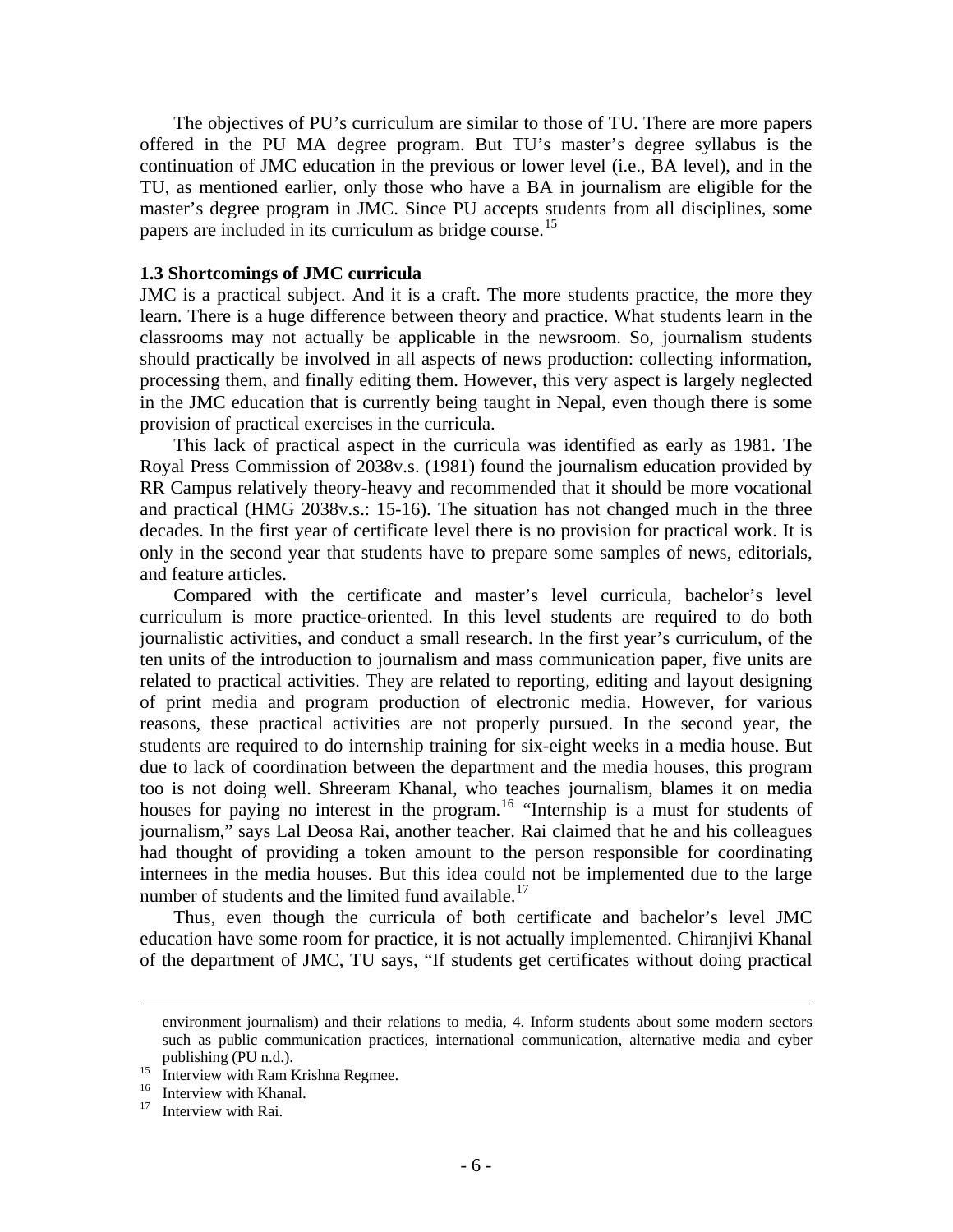work of journalism, they cannot be competitive in the job market" (Khanal 2066v.s.). Ram Krishna Regmee of KCC opined that a college cannot produce a student who is fit in media houses. That student, he argued, will be fit only after s/he works in a newsroom for a few months. And media houses must provide this opportunity.<sup>[18](#page-13-0)</sup>

Master's level curriculum of TU also has provision for two types of practical activities. But research work is dominant at this level. The electronic media and technology paper contains some practical activities of program production. Students are not required to do internship in the media houses at this level. The MA curriculum of PU has the provision of practical activities in every semester. For the third semester students are required to do internship for just a month in a media house, which one can say is not enough. In the rest of the semesters students have to write term papers on various aspects of media or media related issues. Tilak Pathak, a practicing journalist, who completed an MA in JMC from RR, holds the view that the focus of the master's level education should be on teaching students write critical papers on various issues related to the media.[19](#page-13-1) And in fact, the objective of MA curriculum of JMC/MCJ is not just to produce good journalists but also to produce media critics, media researchers, and media analysts.

So far, around 190 students have earned their MA in JMC. It is difficult to say how many of them are actually engaged in journalism. But we can safely say that a good proportion of recent MAs in JMC from the above mentioned three colleges are engaged in big media houses of Nepal. In a report published in the magazine *Patrakarita,* Manju Mishra of CJMC is quoted as saying 80 percent of her students are engaged in the media sector (Basnet 2064v.s.: 4). Suresh Achayra, who got his MA in JMC, opined that the JMC education added self confidence in him and more opportunities became available to him after the MA degree. Another graduate Kundan Aryal told that the theoretical knowledge of JMC does benefit working journalists (Basnet 2064v.s.: 4).

#### **1.4 Conclusion**

Journalism and mass communication education in Nepal has come a long way since its introduction in the 1970s. The number of educational institutions that provide JMC education has increased considerably. And it is no more Kathmandu-centric. The increase in quantity however has not resulted in improved quality; it is still far from satisfactory. Though JMC is a practical subject, the JMC curriculum is mostly theory-oriented. These formal degree programs provide students with much needed knowledge on various aspects of media, and other media related issues. But there is sheer lack of practical components in the JMC curricula. In addition, the colleges have not been able to arrange internships for the students in media houses for various reasons. Due to these factors the JMC graduates that the Nepali colleges are currently producing have limited journalistic skills.

 $\overline{a}$ 

<span id="page-13-0"></span><sup>18</sup> Views expressed in an interaction program on 'Journalism Training and its Practices in Nepal' organized by Martin Chautari in Kathmandu on 29 October 2009.

<span id="page-13-1"></span><sup>&</sup>lt;sup>19</sup> Interview with Pathak.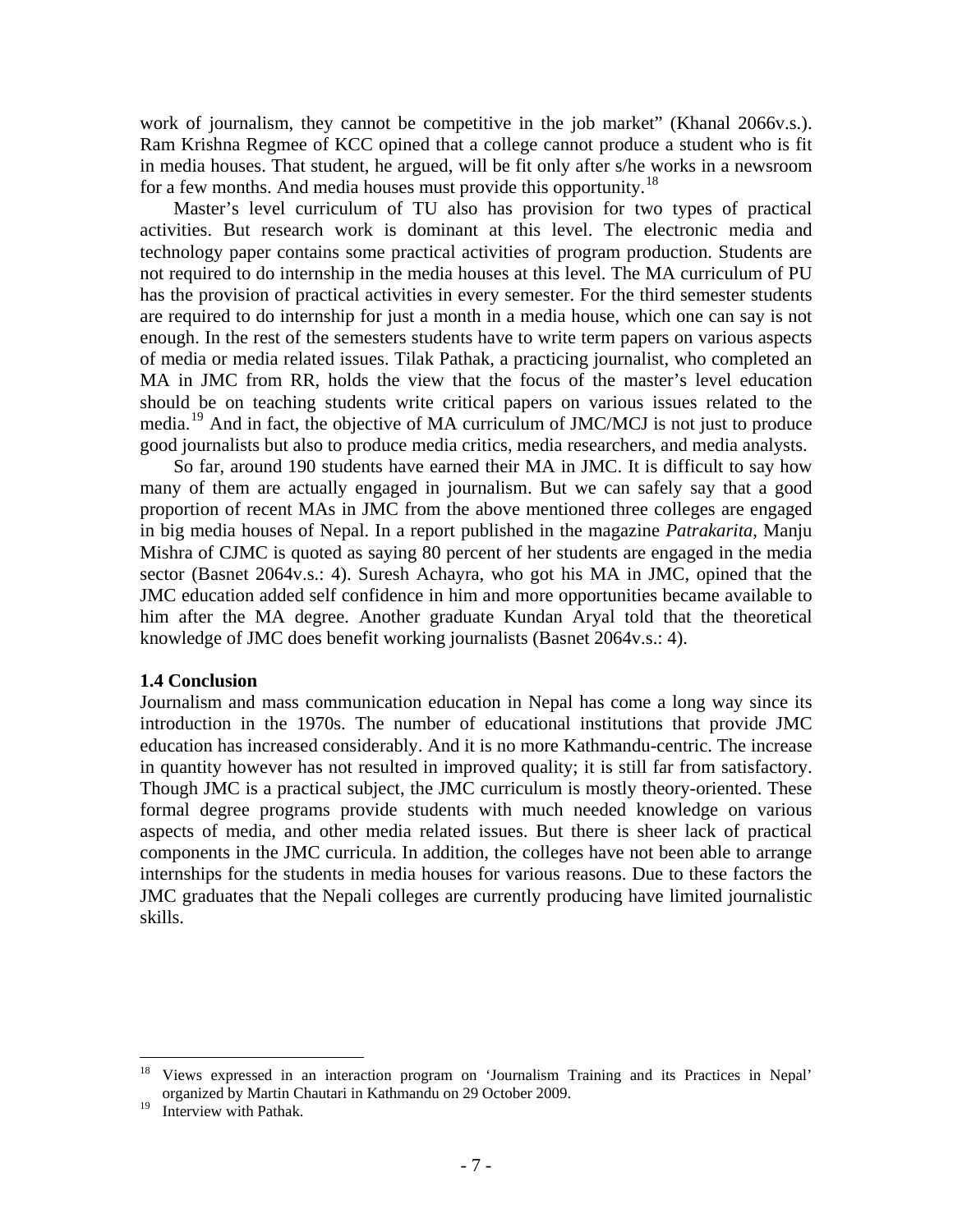# **Chapter 2**

# Institutions Involved in Media Training

The recent decades witnessed a rapid expansion of the Nepali media—both print and electronic. With the expansion of the sector, the demand for young, dynamic and trained human resources also increased. Because of the increased employment opportunities and also because of the glamour associated with the media sector, member of the younger generation of Nepalis have shown interest in becoming part of this vibrant and growing sector. To cater to this increased demand, a number of organizations have come up to provide various types of media trainings. Apart from these organizations, media/publishing houses and other media related institutions have also provided media trainings from time to time. Even organizations which are not directly related to the media have conducted training programs. The focus of this chapter is on the nonacademic institutions that are involved in media training. By looking at their objectives and at the types of trainings provided, these institutions can broadly be divided into two categories: first, those whose primary objective is to provide media training, and second, those organizations whose primary objective is not media training but they are engaged in some such activities.

#### **2.1 Institutions that primarily provide media training**

Under this category are those institutions established with the sole aim of providing media trainings. They run trainings professionally, and rely on the fees and grants for the continuation of their work. Generally, they put out public notices inviting applications from those interested in the field of journalism for the training programs. Prominent among these are Nepal Press Institute (NPI), established two decades ago, and Media Point, set up more than a decade ago. Apart from these two, there are a number of other institutes involved in this training work. The number however will not provide a real picture, for there are only a handful of organizations which have provided such trainings for three or more consecutive years. That is to say, many of these training providing institutions close within a couple of years.

#### *2.1.1 Nepal Press Institute*

With the aim of improving the quality and professionalism of the Nepali media, Nepal Press Institute (NPI) was established in 1984 by senior working journalists, including Bharat D Koirala and Gokul Pokharel. Initially set up in Kathmandu, NPI now has its branch offices or what it calls Regional Media Resource Centres (RMRCs) in the east, west and central part of southern Nepal. Biratnagar (in east), and Nepalgunj (in mid west) resource centers were established in 1995 and the Butwal (central) branch was opened in 2003.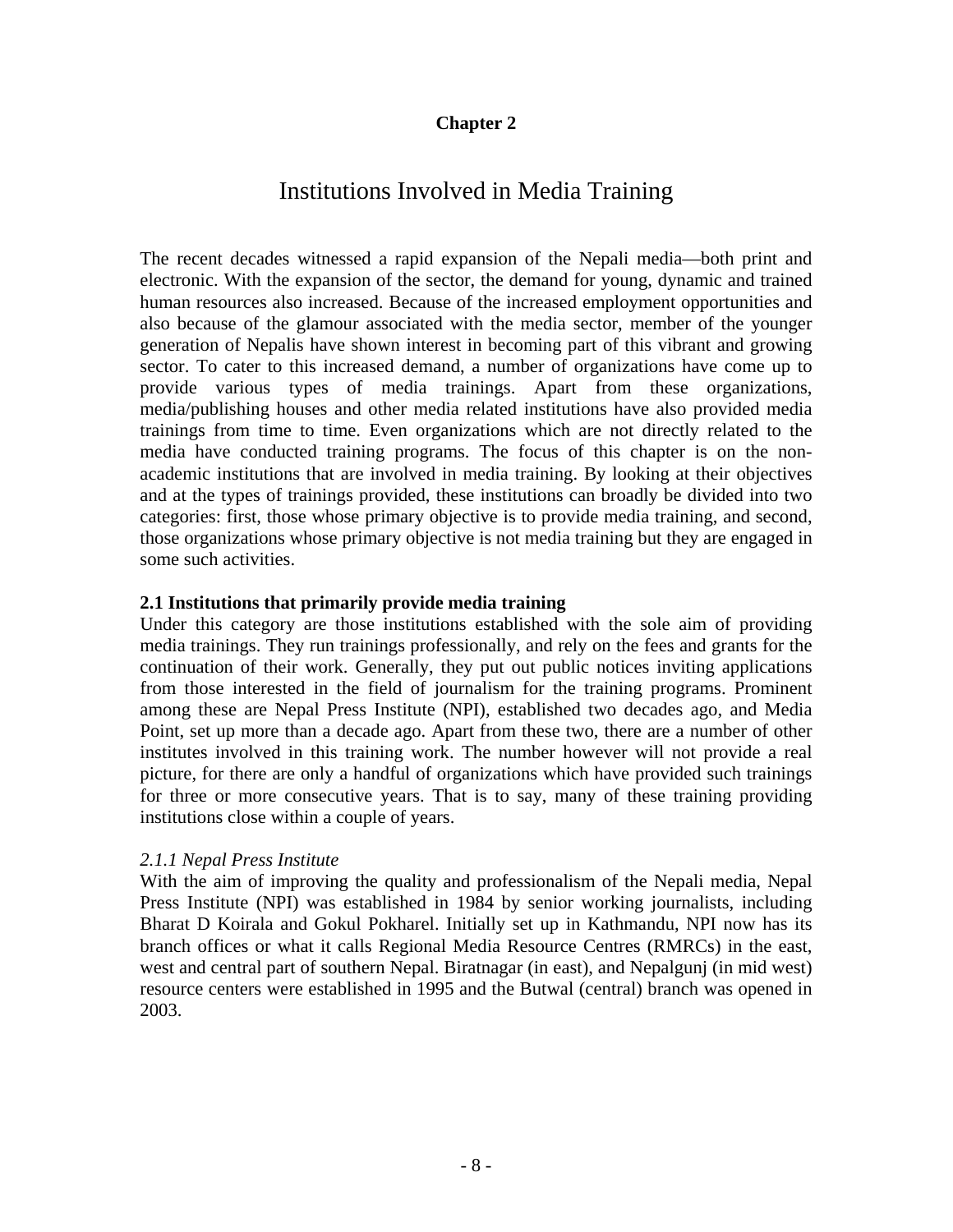'To provide basic journalism training' was on the top of the list of objectives of NPI at the time of its establishment.<sup>[20](#page-15-0)</sup> Therefore, NPI since its inception has been running a 10-month long basic media training course.<sup>[21](#page-15-1)</sup> The training runs for two and half hours each days, five days a week.

So far, NPI in Kathmandu has already produced 24 cohorts totalling 530 journalism trainees. Each year it trains 25 students on average. NPI's regional resource centers have been conducting three or five-month long proficiency level training courses. In threemonth training these three resource centers teach two hours daily. Despite NPI's directive to stick to the five-month basic course, it has not yet been put in practice in Butwal and Nepalgunj. They (those running these regional centers) reason that the participants prefer short term courses.<sup>[22](#page-15-2)</sup> Biratnagar has until 2009 produced 13 batches of trainees, with average 30 students in a batch. Nepalgunj resource center has produced its  $11<sup>th</sup>$  batch with 25 students in a batch on average. Butwal however has produced six batches of students, with 30 students on average.

Apart from these regular trainings, NPI also occasionally conducts short term advance trainings and other specific trainings. Such trainings are mostly designed for those who have already completed basic journalism courses or they are meant for the active journalists. Desktop publishing, radio program production, feature writing, development and investigative journalism, economic and business reporting, environment journalism, conflict reporting, peace journalism, constituent assembly reporting, parliamentary reporting, are some of the areas/themes where the NPI has conducted training programs over the past years both in Kathmandu and in its regional centers. NPI has slowed down a bit since 2005 in terms of organising short term trainings due to financial reasons. After a decade-long support, NPI's major donor Danida has stopped funding NPI to organize such activities.

#### *2.1.2 Media Point*

The success of privately owned broadsheet daily *Kantipur* and other papers after the political transition of 1990 played a lead role in attracting many to the field of journalism. The demand for trained personnel was such that NPI alone could not admit all the potential journalism trainees. This led to the establishment of a private company Media Point (MP) in 1995. Set up by journalists Shreeram Singh Basnet, Arjun Bista, and Sanjay Gorkhali, MP's objectives were similar to those of NPI. It had a similar course design and the duration of the course was also the same. In addition, the majority of those who taught the course at NPI also taught at MP, which is also the case even today.

Beginning from 2005, the 10-month long course of MP has been shortened to a mere four-month one. According to its executive director, Shriram Singh Basnet, due to reduced demand from the participants for the longer version of the course, MP decided to offer the short term course.<sup>[23](#page-15-3)</sup> So far, MP has already produced 25 batches of students, with average of 20 students in each batch, which means it has already provided basic

<span id="page-15-0"></span> $20\,$ 20 As mentioned in NPI brochure published in 2007. NPI's other major objectives are: research, publication, advocacy, networking, library and resource center, etc.<br><sup>21</sup> It was changed to a 12-month course in 2002/03, but after three batches of trainees, NPI reverted to its

<span id="page-15-1"></span>original 10-month format.<br><sup>22</sup> Separate interviews with Birendra Sharma, Yagya Sharma and Hasta Gurung of NPI.<br><sup>23</sup> Interview with Basnet.

<span id="page-15-3"></span><span id="page-15-2"></span>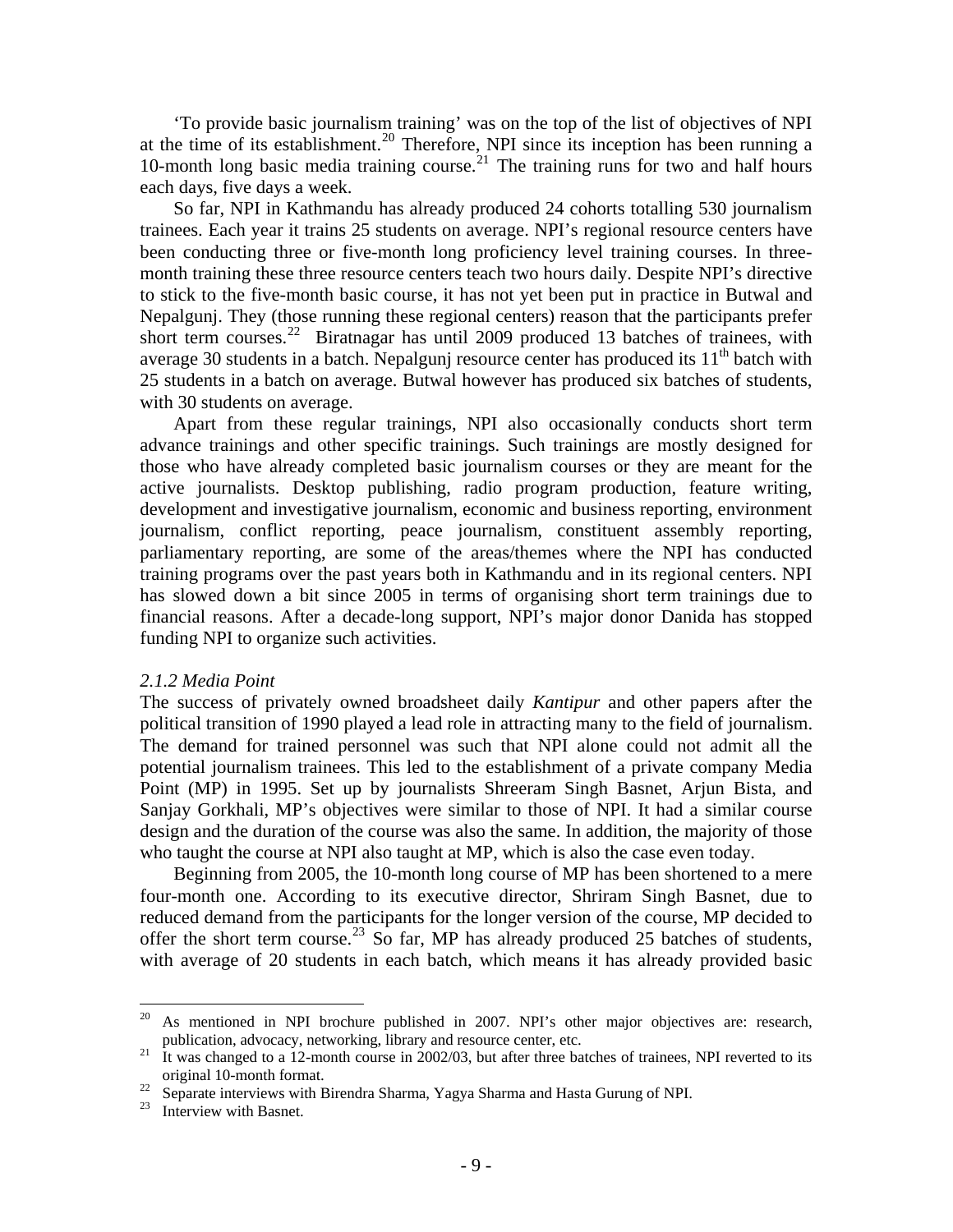journalism training to some 500 students. Apart from the regular course, MP has also conducted around half a dozen short term training programs outside Kathmandu in the past.

#### *2.1.3 Other institutions*

With the influx of FM radio stations in Nepal since the mid-1990s (see Humagain, Onta and Bhatta 2008 for further details), there emerged a huge demand for qualified human resources in the newly opened radio stations. Compared to print, radio was much more glamorous and there supposedly was also some money in it, so a great many young people showed interest. To tap this newfound opportunity, training institutes mushroomed with the aim of providing trainings to aspiring radio journalists and radio jockeys. Erstwhile basic computer training centers, tuition centers, and foreign language training centers too ventured into the field. Those already involved in FM radio stations also got involved, and some training centers fought to hire popular radio program hosts.

Now that the demand side has slumped, that there already are many 'trained' people unemployed, and that the economic health of many radios is poor, there is not much demand for basic radio training.<sup>[24](#page-16-0)</sup> And because of this many such training centers too have vanished from the scene. Jamaleshwor Institute (JI), a one time popular radio training center, is one such example. Established in 1999, just when the FM craze had begun, it was finally shut in 2005 after being in operation for more than five years. According to its manager Tirtha Bhandari, JI had provided radio presentation and broadcast journalism trainings to some 30 batches of trainees (or around 550 students in total). It had to be closed down due to decrease in the number of trainees.<sup>[25](#page-16-1)</sup>

Academy of Audio-Visual Arts and Sciences (AAVAS) is a not-for-profit organization (NGO) which has been involved in broadcast media training since its establishment in 1998. Initially, it used to train people in radio program production, presentation, and reporting. However since around 2004, it has solely concentrated on the technical side. It now provides training on video camera operation, visual editing, and also trains radio technicians. It also occasionally provides training on television program production. Gajendra Paudel, training coordinator of AAVAS, claims that there is no match to AAVAS when it comes to the physical infrastructure or training facility. Indeed, there are very few institutes which provide training on the technical side of broadcast media.[26](#page-16-2) During our study visits, we found very few such technical training institutes outside of Kathmandu. One former employee of Radio Nepal, Kamal BK Nirmohi, has established an audio recording studio (Wave Digital Recording Studio) in Nepalgunj, which he also uses to provide basic radio technician training. It has already produced three batches of trainees totalling three dozen students. $27$ 

After print and radio, television sector too witnessed a significant expansion in Nepal. And following the growth, a few institutes have begun training program in

<span id="page-16-0"></span><sup>24</sup> 24 For various reviews of the first decade of independent radio in Nepal see Humagain, Onta and Bhatta (2008).  $^{25}$  Interview with Bhandari. He mentioned that the royal coup of 1 February 2005 was also responsible for

<span id="page-16-1"></span>the closure of radio training institutes. After the coup, the government had banned radios from broadcasting news related programs, due to which many radio journalists lost their job (see Dhungel

<span id="page-16-2"></span><sup>2007).&</sup>lt;br><sup>26</sup> Interview with Paudel.<br><sup>27</sup> Interview with Nirmah

<span id="page-16-3"></span>Interview with Nirmohi.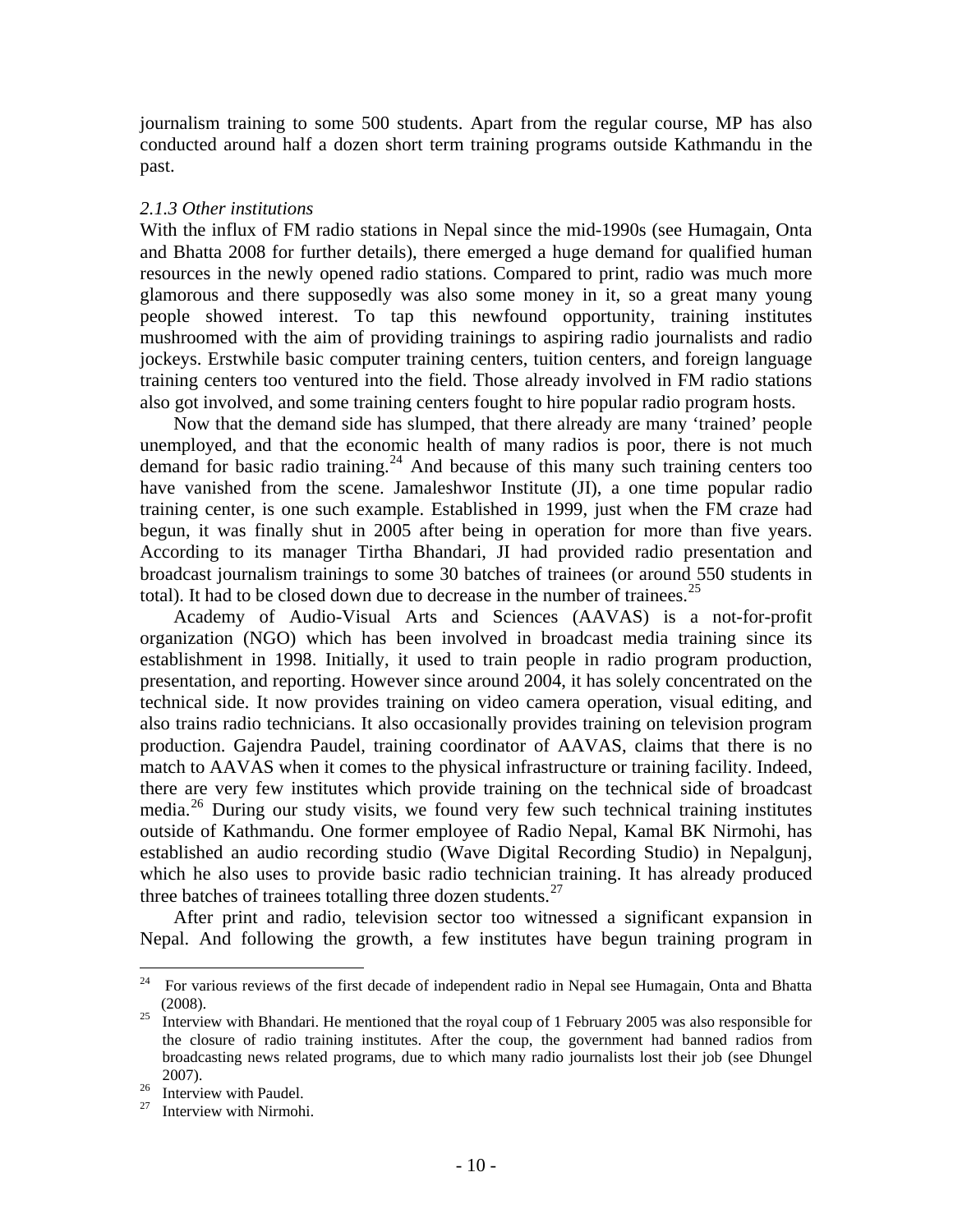television journalism, program production and video jockeying. On Air Media, Vikalpathe Option, Medias Collection, etc. are a few examples of such institutes. All three were opened after 2004 or so. Though their main objective is to provide training on video jockeying and television journalism, they also offer training on event management and operation, public speaking skills, marketing, and other technical trainings, as could be gleaned from their brochures.

#### **2.2 Institutions whose primary objective is not media training but are engaged in such activities**

In this category are those institutions which are involved, albeit irregularly, in media training business, even though media training is not their primary objective. Some of these institutions are directly related to the media sector, whereas some have nothing to do with it directly. Of those related to the media are media houses, media advocacy organizations, journalists' associations/societies, etc. There are also advocacy NGOs which got involved in the sector largely to influence the media via trainings and other means.

#### *2.2.1 Media houses*

One would think that the media houses have a natural interest in training their journalist staff members, and hence would invest in that process. But the reality is media houses in Nepal are not making any genuine effort to train their personnel. Some media houses occasionally do organize refresher trainings for their staff/reporters and a few others have organized basic training programs targeting fresh candidates with the aim of selecting the best from a large cohort of participants.

A great majority of the journalists interviewed during the course of this study told us that the practice of in-house training simply does not exist. Be it private or public, the media houses have largely neglected this activity. A few of the trainings, if one could call them so, that have been organized are limited to one-four days of gatherings, in which the talk is limited to introduction to the institution and some discussions on newer trends in journalism. The biggest media house Kantipur Publications organizes annual regional meetings in which its bureau chiefs, district-based reporters, and stringers of the region participate. In such meetings experiences are shared, new trends are discussed and past works are reviewed.<sup>[28](#page-17-0)</sup>

Srijana Acharya, Nepalgunj based reporter of Kantipur Television told us that shd has never been provided in-house training. Acharya is a reporter who also doubles as camera person. She has been requesting the higher authorities for camera operation/editing trainings, which the management of Kantipur Television has so far not listened to. She however added that she receives feedback on her work from the editors.<sup>[29](#page-17-1)</sup> According to a Nepalgunj based reporter of Avenues TV, the management organizes one-two week long general in-house training for the newly recruited staff.<sup>[30](#page-17-2)</sup>

Kantipur FM, the leading private-sector FM radio station, organizes in-house training once each year with the aim of identifying newer areas, issues which have not been covered, and introducing innovations in the presentation style and reporting.

<span id="page-17-0"></span><sup>28</sup> <sup>28</sup> Interview with Mohan Budha Aiyer of Kantipur Publications.<br><sup>29</sup> Interview with Asharya

<span id="page-17-2"></span><span id="page-17-1"></span><sup>&</sup>lt;sup>29</sup> Interview with Acharya.<br> $\frac{30}{2}$  Interview with Smrti Gi

Interview with Smriti Giri.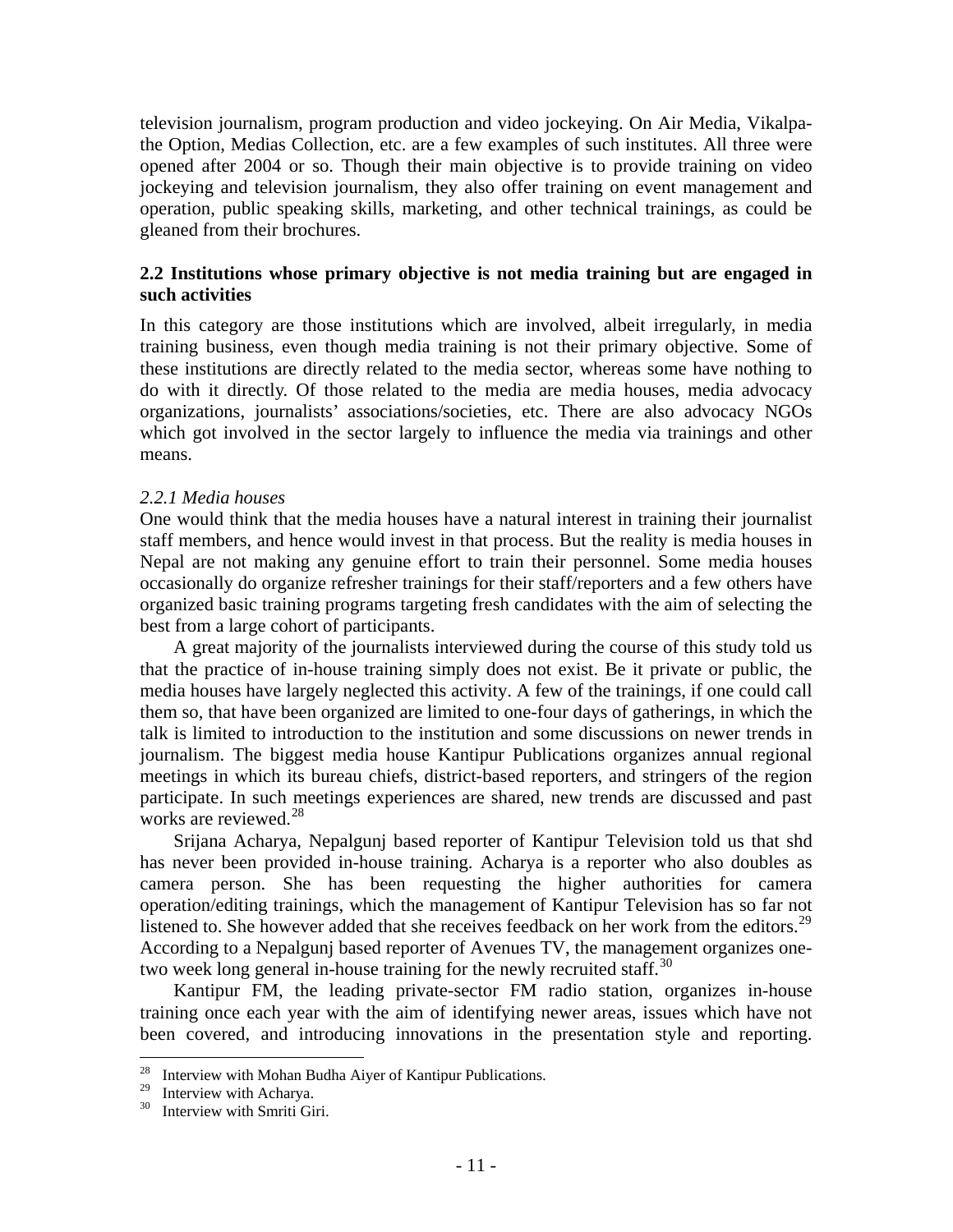According to Praveen Adhikari of Kantipur FM, such training lasts for three-four days and usually external resource persons are brought in to train the human resources.<sup>[31](#page-18-0)</sup> Another private FM radio station Ujyalo FM also occasionally organizes orientation training programs for its employees. It also organizes a two-three day introductory training program while launching a new program. This is especially true in the case of programs with external or donor funding.<sup>3</sup>

In the wake of establishing a new FM station, the usual practice has been to organize trainings. Two modes of practices are observed in these initiatives. One, selecting the individuals first for different positions and then providing them with relevant trainings technical trainings for technicians and journalism/presentation trainings for the reporters and other program hosts. One such example is Dinesh FM of Dhangadhi in far-western Nepal. It first selected the personnel and then provided them with relevant trainings, but charged the participants the cost of such training.<sup>[33](#page-18-2)</sup>

In the second format, the FM stations first invite applications for the training program mentioning the fact that those who do best would be subsequently employed by the station. Seeing the employment opportunity, many apply for the training and pay necessary fees to the station. At the end of the training only a few get employed, and the rest are left out. Such a mechanism has helped the stations not only to cover the cost of the training, but also to make profits. Quite a few FM radio stations have used this mechanism. Bijayapur FM and Ganatantra FM of Dharan (in east Nepal), and Bageshwari and Krishnasar FM of Nepalgunj (in west Nepal) have followed this method. The two FM stations in Dharan provided training to about 100 applicants each, despite the fact that only a handful of them were actually needed.<sup>[34](#page-18-3)</sup> It turned out be a lucrative business proposition and a few print media houses too have followed the footsteps of these FMs. Examples include *Morning Times Daily* and *Blast Times Daily* of Dharan.[35](#page-18-4)

Communication Corner, Equal Access and Antenna Foundation, all based in Kathmandu, are all involved in media content generation, especially for the radio. Their primary objective is to produce radio programs on issues related to development and public awareness. Media training is also on their priority list. About 10 years ago Communication Corner (CC) organized three one-month long radio program production trainings, in which the participants were charged fees. It also has conducted two 'community radio broadcasting' trainings with donor support.<sup>[36](#page-18-5)</sup> Now that CC itself is involved in operating an FM station, it is not that involved in external training related activities. The trainings that it organized in the recent past were all related to specific donor-funded programs and were for those involved in those specific program production.

The training programs organized by Equal Access and Antenna Foundation are all project based. They both seek funds from the donors for the production of radio programs on specific issues, in which they put training as one component. Subsequently, they

<span id="page-18-0"></span><sup>31</sup>  $31 \over 32$  Interview with Adhikari.

<span id="page-18-2"></span><span id="page-18-1"></span><sup>&</sup>lt;sup>32</sup> Interview with Gopal Guragain and Manteshwori Rajbhandari of Ujyalo FM.<br><sup>33</sup> Interview with Tekraj Joshi and Manila Chaudhari of Dinesh FM.<br><sup>34</sup> Interview with Demodly Rej of Bijayony FM and Beiandre Kirsti of Core

<span id="page-18-4"></span><span id="page-18-3"></span><sup>&</sup>lt;sup>34</sup> Interview with Dorpadhwoj Rai of Bijayapur FM and Rajendra Kirati of Ganatantra FM.<br><sup>35</sup> Interview with Basudev Baral of *Morning Times Daily* and Kishor Karki of *Blast Times Daily*.<br><sup>36</sup> Interview with Gopal Guraga

<span id="page-18-5"></span>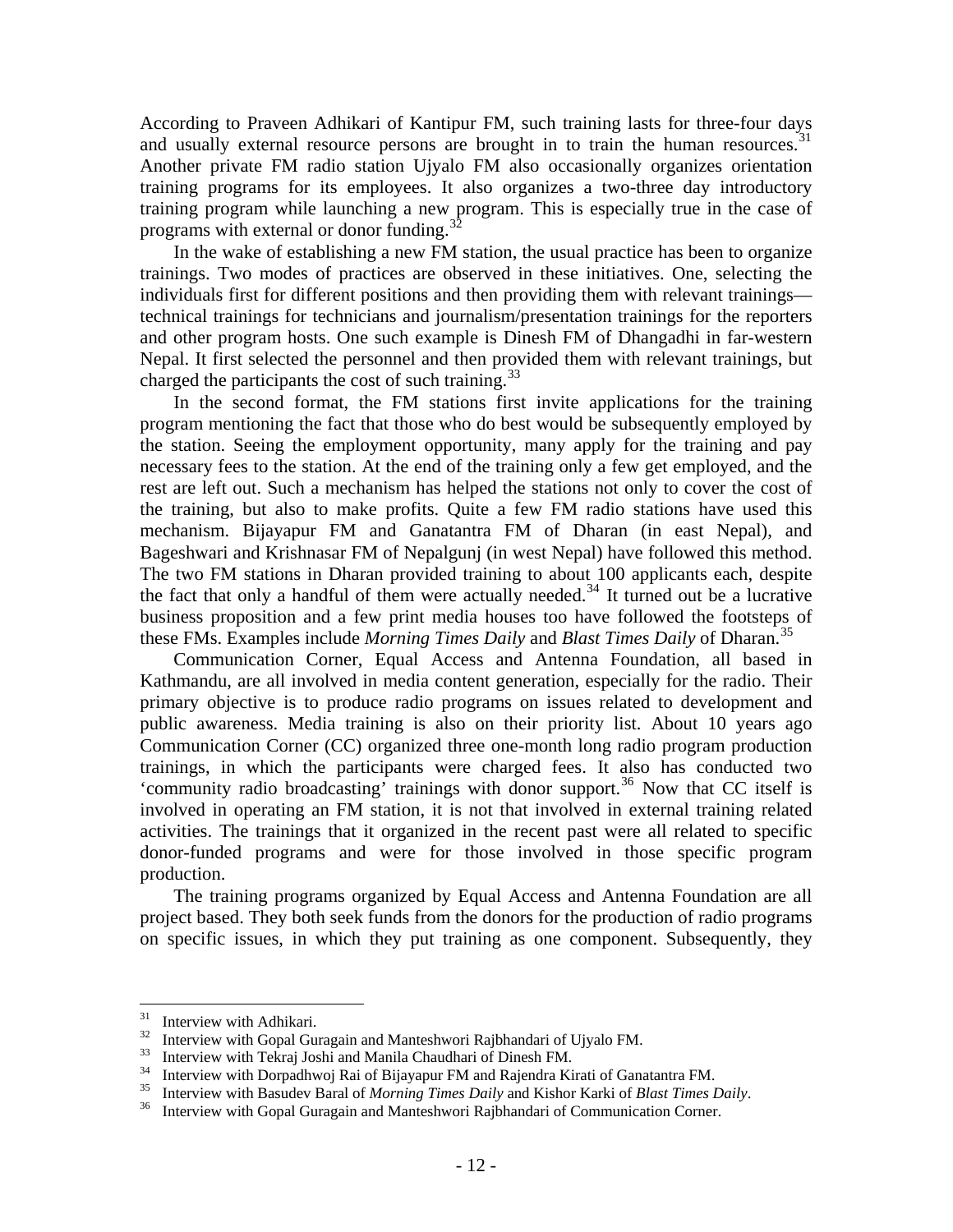provide training, usually of less than five days, to those involved in that particular program.

Equal Access produces some of its programs in coordination with NGOs working in the districts. It selects what it calls community reporters from among these NGO members for each of its such programs. These novice reporters are given training on program production. In such trainings, they are taught basic radio reporting skill, and other related issues, along with some technical skill such as using voice recorders, sending files via email, etc. $37$ 

Likewise, Antenna Foundation, in the past, has organized training programs especially related to some of its productions, namely, radio programs such as *Chhinophano*, *Sodhikhoji*, etc. But since early 2009, this institution is venturing full fledged into the training business. It has heavily invested in setting up a good training center with full facilities within its office premises. In 2009 alone it conducted seven training programs on various issues: advance radio technician training, radio feature production training, radio marketing, JSSR media training, radio program production training, and so on.  $38$ 

#### *2.2.2 Media-related professional organizations*

Media related professional organizations are also found involved in the training of journalists. Sancharika Samuha, Asmita Women Publication House Communication and Resource Centre, Working Women Journalists (WWJ), Mahila Sanchar Samuha (Banke), etc. have all conducted media trainings, mostly to women but occasionally to men as well. Prominent among aforementioned organizations is Sancharika Samuha, the organization established to promote women journalists. It has been, since its establishment, and especially since 2000, active in the training sector. Initially it conducted basic journalism training to bring women into the journalism field. Of late, its focus has been in feature writing training. It has its branches in all five regions, which also conduct feature writing and other trainings.[39](#page-19-2) Mahila Sanchar Samuha of Banke is following the footsteps of Sancharika Samuha for it too organizes basic journalism trainings—that lasts for one week to three months—and feature writing trainings for women in mid west Nepal.<sup>[40](#page-19-3)</sup>

Established in 1988, Asmita focuses basically on research, publication and advocacy. It has in the past conducted trainings, but currently focuses more on advocacy of gender issues. Likewise, the WWJ too organizes trainings for its members. So far, it has conducted four such trainings that include blogging, and creative writing. $41$ 

Similar to the initiatives of women journalists, other social groups, especially Janajatis (ethnic nationalities) and Dalits too are involved in training and other related issues. Be it Jagaran Media Centre of the Dalits or the Association of Nepalese Indigenous Nationalities Journalists (ANIJ) of the Janajatis, they are active both in bringing issues related to their communities to fore, and in bringing member of their communities in the media sector as active journalists. Jagaran Media Center has in the

 $\overline{a}$ 

<sup>&</sup>lt;sup>37</sup> Interview with Upendra Aryal and Binayak Aryal of Equal Access.<br><sup>38</sup> Interview with Madhu Acharya of Antenna Foundation.

<span id="page-19-1"></span><span id="page-19-0"></span><sup>&</sup>lt;sup>38</sup> Interview with Madhu Acharya of Antenna Foundation.<br><sup>39</sup> Interview with Nirmala Sharma of Sancharika Samuha.<br><sup>40</sup> Interview with Achari Polsharel of Mabile Sanchar Sam

<span id="page-19-4"></span><span id="page-19-3"></span><span id="page-19-2"></span><sup>&</sup>lt;sup>40</sup> Interview with Achhari Pokharel of Mahila Sanchar Samuha.<br><sup>41</sup> Interview with Sangita Lama of WWJ.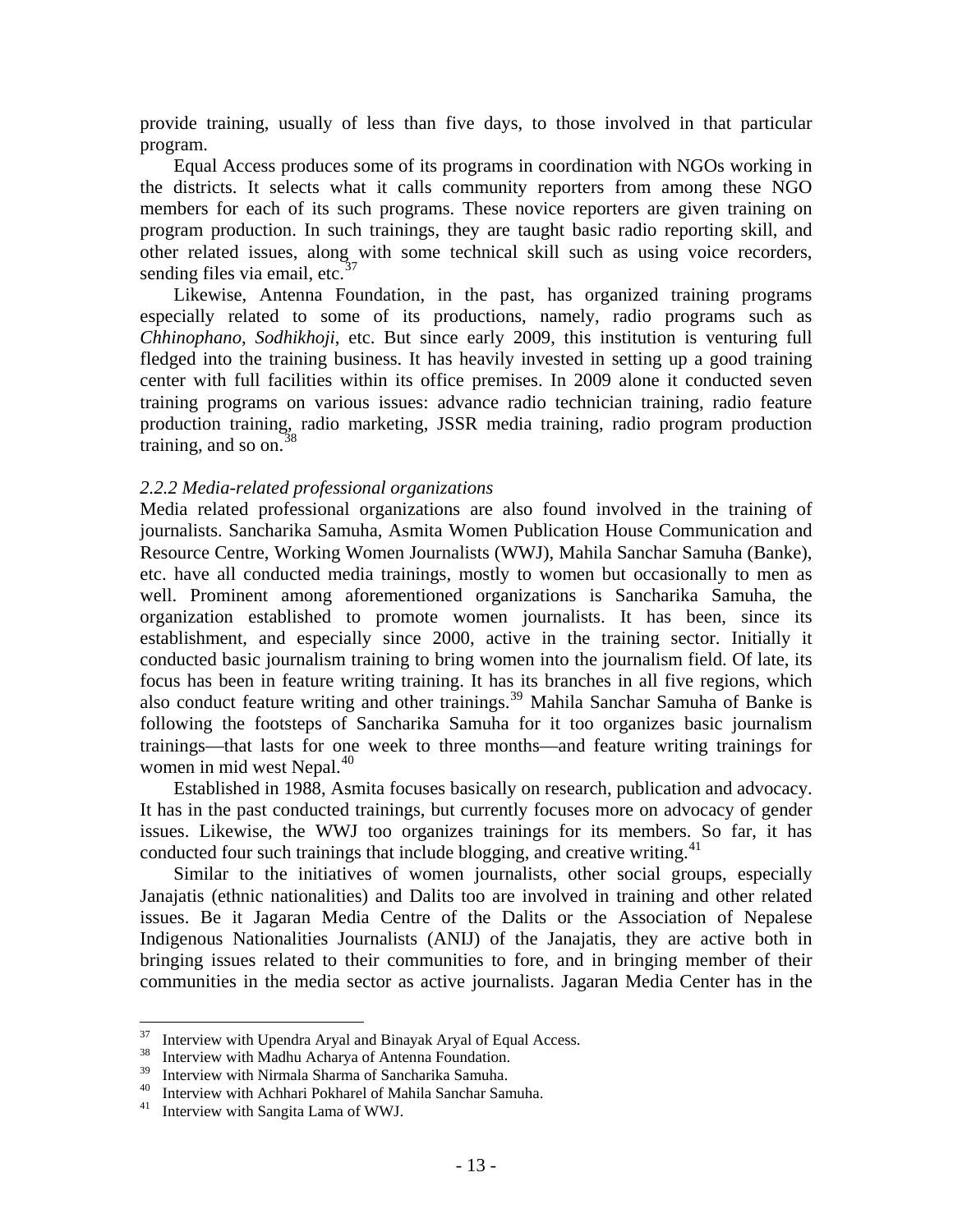past organized basic journalism trainings and radio program production trainings. Likewise, ANIJ too conducts basic and advance journalism trainings to the people from the Janajati communities.<sup>[42](#page-20-0)</sup>

The journalists working on various beats have come together to form societies of their own. Nepal Forum of Environmental Journalists (NEFEJ), Society of Environmental Journalists Nepal (SEJ Nepal), Society of Economic Journalists Nepal (SEJON), Education Journalists' Group (EJG), Nepal Sports Journalists Forum (NSJF), National Forum of Photo Journalists (NFPJ), Health Journalists Association of Nepal (HEJAN) are some such institutions of the journalists working on various fields. These associations too occasionally organize trainings on issues of their concern.

Community Radio Support Centre (CRSC) is a project of NEFEJ, which aims to support and strengthen the capacity of community run and managed FMs. It has been providing radio management training to station managers, radio program production training to program hosts and radio reporters, digital editing and other technical trainings to the technicians involved in the community radios. Based on demand from the radio stations, and on a set criterion, such trainings are given both to the staff of a single radio station and a group of radio stations.<sup>[43](#page-20-1)</sup> Likewise, the umbrella organization of the community radios (ACORAB) also organizes trainings from time to time. ACORAB started conducting training for its member radios in 2006. It provides four types of trainings which include radio management training, basic journalism and program production training, and technician training.<sup>[44](#page-20-2)</sup>

Centre for Investigative Journalism (CIJ) was initially a part of Himal Association, an NGO in Kathmandu. CIJ later branched off to register itself as a separate NGO. It provides trainings on investigative journalism and feature writing. In the year 2005-06 it organized two three-month long residential investigative journalism workshops. It has also conducted other short term trainings.<sup>[45](#page-20-3)</sup>

The umbrella organization of working journalists in Nepal, the Federation of Nepalese Journalists (FNJ), its district or branch committees, and other associations such as Press Chautari (journalist front of the Communist Party of Nepal, Unified Marxist-Leninist), Nepal Press Union (the front of Nepali Congress) and Revolutionary Journalists' Association (the front of Unified Communist Party of Nepal-Maoist) also provide trainings to their members once in a while. The FNJ has in the last two years organized two training programs with the help of International Federation of Journalists (IFJ). Of the two, one was related to the security of the journalists working in the conflict areas (particularly in the southern plain called the tarai) or where there is social unrest.<sup>[46](#page-20-4)</sup> The Banke district committee of FNJ seems to be particularly active in organising training programs for the journalists—it has used various sources to organize such programs. Since 2006 it has organized four such training programs.<sup>[47](#page-20-5)</sup> Other district branches of the FNJ too have conducted trainings occasionally.

<span id="page-20-0"></span><sup>42</sup> <sup>42</sup> Interview with Mohan Singh Lama of ANIJ.<br><sup>43</sup> Interview with Bashy Mainali of GBSG

Interview with Raghu Mainali of CRSC.

<span id="page-20-2"></span><span id="page-20-1"></span><sup>&</sup>lt;sup>44</sup> Interview with Pramod Tandukar of ACORAB.<br><sup>45</sup> Interview with Paiandra Debal of CII

<span id="page-20-3"></span> $^{45}$  Interview with Rajendra Dahal of CIJ.<br> $^{46}$  Interview with Dharmandra Iba of ENI

<span id="page-20-5"></span><span id="page-20-4"></span><sup>&</sup>lt;sup>46</sup> Interview with Dharmendra Jha of FNJ.<br><sup>47</sup> Interview with Ihalak Gaira and Shukrai

Interview with Jhalak Gaire and Shukrarishi Chaulagain of FNJ, Banke.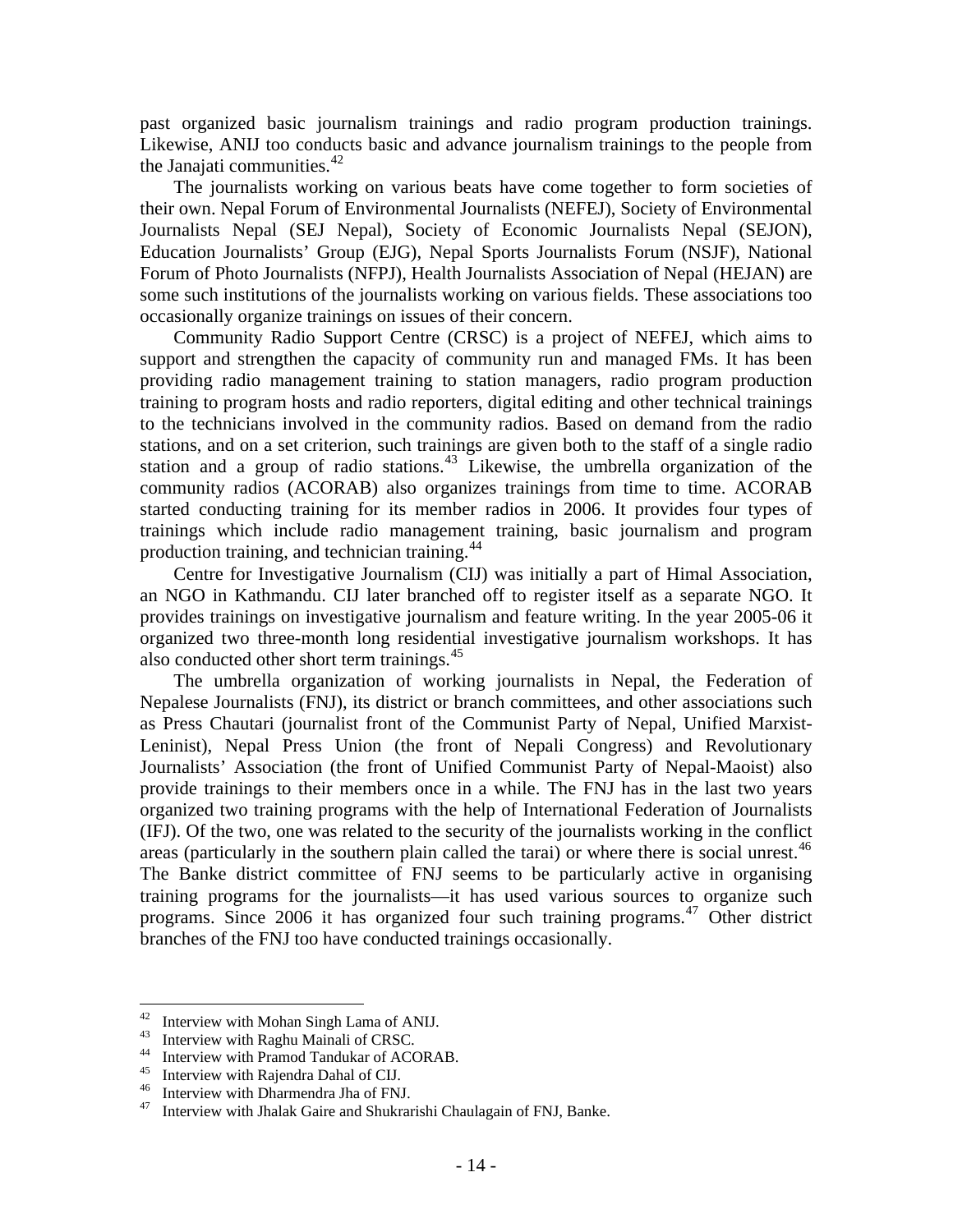#### *2.2.3 Media unrelated NGOs*

There are numerous NGOs in Nepal that are currently active in raising various social issues. The NGOs involved primarily in activism or advocacy work have their interest in tapping various media for the effectiveness of their work. They want to work closely with the media sector so that they could feed in their agenda. These organizations run training programs for the journalists to 'sensitize' them regarding the issues or causes that they champion. In addition, some of them are also organising media trainings targeting not the journalists but their own staff, so that their staff can be familiar with the sector and thus could deal effectively with various media. Of the two, the former is much in practice than the latter.

Organizations working in the human rights sector such as INSEC, IHRICON, NHRC have organized training programs for the journalists on various aspects of human rights. Likewise, CWIN and UNICEF have organized trainings on child rights, Search for Common Ground on peace, and so on. HIV/AIDS, women and domestic violence, women health, environment, conflict, peace process, constituent assembly, good governance, etc. are some of the issues that the organizations advocating such issues have organized training programs for the journalists. Usually such trainings last three-five days and are organized in the regional headquarters or at the center i.e., in Kathmandu. Many even provide daily allowances to the participants. In Kathmandu, especially in mainstream media, the journalists have their own beats, but this is not the case for regional media. Due to this a journalist receives every sort of trainings in the districts. Concerns have been raised about the usefulness of such NGO organized trainings because they are organized not because of the participants' interests but because of the interest of the NGOs. In addition, there is no target group, there is no follow up trainings and no impact assessment. Compared to the investments made in such initiatives, the return is paltry in terms of the impact. Nevertheless, these training sessions have played some role in prompting the journalists to write on specific issues.

As mentioned earlier, these NGOs are also providing media trainings to their own staff members so that they can be able to understand the functioning of media, and gain other related skills. Pro Public, Bageshwari Asal Shasan Club (BASC), Reyukai Nepal, Active Forum for Human Rights Awareness (AFHA) are some of the NGOs involved in such an exercise. Pro Public, as part of its campaign to reach out to a large mass, has been involved in forming various radio listeners' club of its radio program Asal Shasan (good governance) across the country. Such clubs are then mobilized at the local level to curb corruption. Pro Public also provides three-seven day long basic journalism training for the members of such listeners' club and helps them publish wall magazines or monthly bulletins. BASC is one of the listeners' club of Pro Public which branched out to form an NGO of its own, and is now following the footsteps of Pro Public for it too has been active in forming such member clubs in various villages across the district and running basic journalism trainings. It is also conducting trainings on radio program production and program hosting.<sup>[48](#page-21-0)</sup>

#### **2.4 Conclusion**

 $\overline{a}$ 

Be it profit making or not-for-profit institutions, almost all media training providers are located in Kathmandu. During our study we did not find any institution which had the

<span id="page-21-0"></span>Interview with Namaskar Shah of BASC.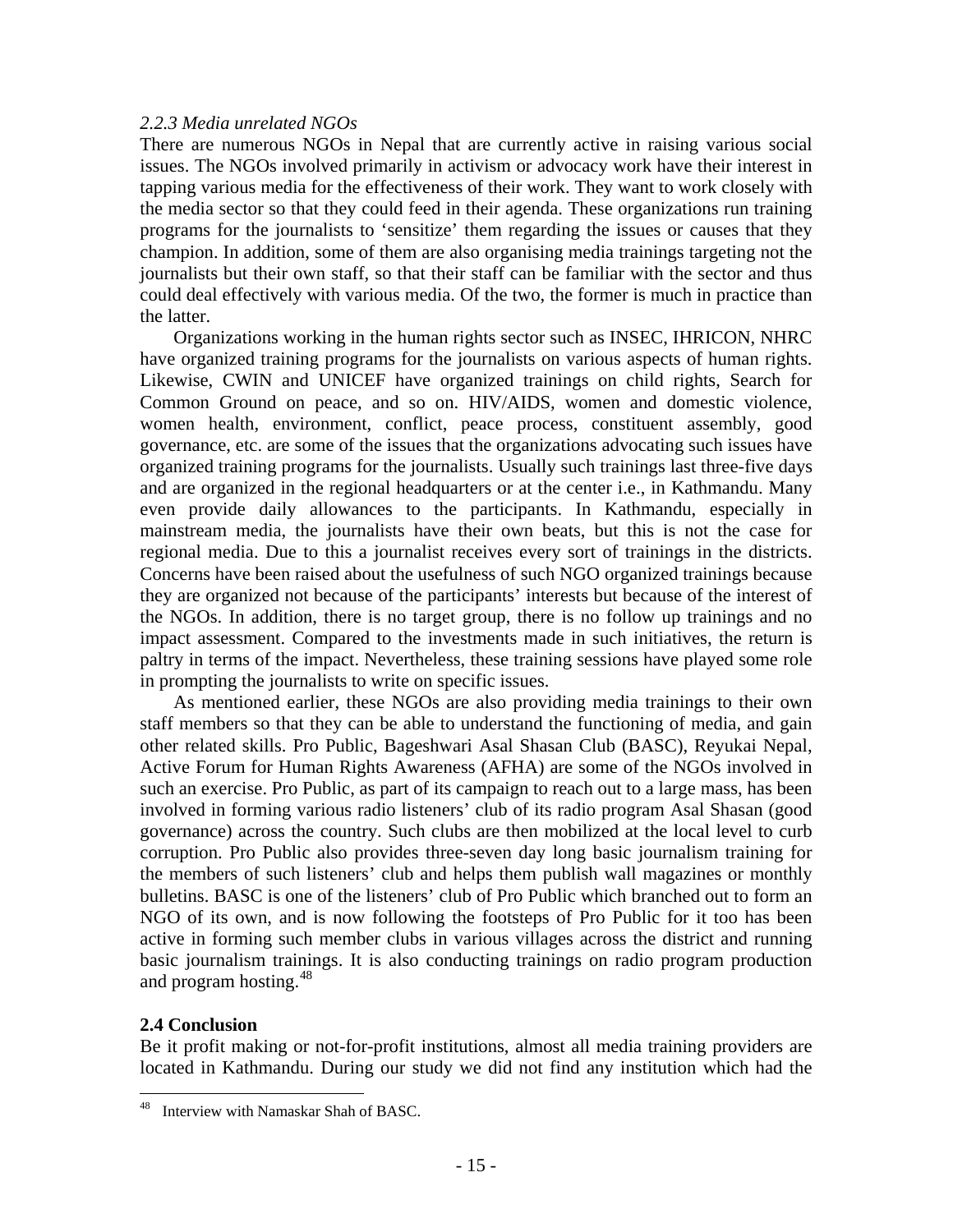primary objective of providing media training located outside Kathmandu (NPI's regional resource centers are the only exceptions). $4\overline{9}$  Due to NPI's presence in three regional centers outside Kathmandu, there is availability of regular and 'longer-term' media training programs in those places. But for the people outside these areas, and in the far west, there exist no such facilities. The demand driven growth that followed media boom has now dwindled, leading to demise of many privately run media training institutes.

It is evident from the above discussion that the media houses are investing hardly anything in the human resource development of their staff members. The practice of inviting external professionals and providing in-house training also does not exist. Some of the radio stations are involved in in-house and external training, but largely as part of donor funded projects. The human resources working in media houses either learn from their seniors (by asking or by observation) or wait for the opportunities to come by from external media training organizers. There are plenty of such trainings available but whether they actually cater to the needs of particular journalists is another thing.

To conclude this chapter, there are very few institutions which conduct training on a regular basis. A majority of them are run under 'project basis.' And they rely solely on the money from external donors. Privately run organizations too have come forward to provide media trainings, but on the most they tend to have a short life-span as discussed earlier.

<u>.</u>

<span id="page-22-0"></span><sup>49</sup> Before NPI opened its branch in Butwal, Press Academy Butwal, established in 2000, was running media training. It had produced four batches of students till 2003. Set up by local journalists Rishiram Bhushal, DR Ghimire, Madhav Nepal and Arjun Gyawali, this organization couldn't compete and was forced to shut down after NPI opened its bureau in Butwal.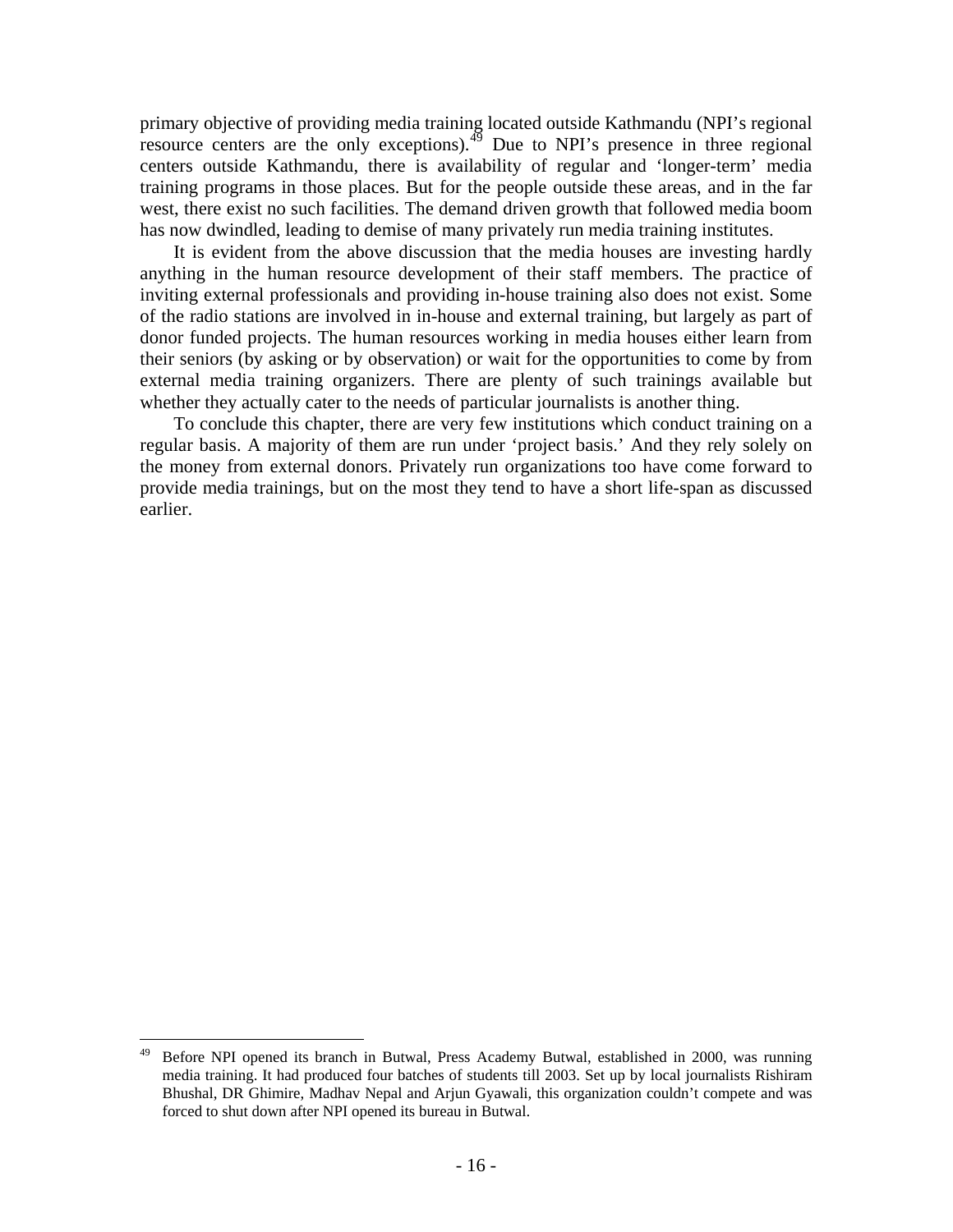### **Chapter 3**

# Media Training Curricula

This chapter examines various aspects of media training curricula that are developed by not-for-profit (or NGOs) and private training institutions. In the first section we look at both basic and advanced training curricula with a focus in print media. The second section focuses on electronic media. And the final section outlines some salient features and shortcomings of these training curricula.

#### **3.1 Print media training curricula**

#### *3.1.1 Basic print journalism*

The basic print journalism curricula aim to familiarize students with fundamental aspects of media and mass communication as practiced in print journalism. Such curricula usually begin with topics like news, hard and soft news, news structure, news reporting, wall-paper journalism, etc. Interview is another topic. It is discussed as a tool of making news, the necessary pre-interview preparations, and techniques of interviewing people. The details of such interview techniques are however not mentioned in the training curricula, and are said to be dependent on the trainer's own experience and expertise.

The curricula also include units on editorial and op-ed pages, where the trainees learn not only how editorials are written, but also other editing and copy-editing practices in newspapers. The trainees are provided with a list of words frequently used in print media so that they become familiar with the vocabulary specific to print journalism. Topics like media law, media ethics, implementation and violation of media law in Nepal, etc. are also covered in the curricula. In addition, such courses include knowledge on some technical aspects like photography and layout design in print media.

#### *3.1.2 Specialized print journalism*

The purpose of such trainings is to enhance the understanding and writing skills of participants in specialized fields or beats. The curricula of such trainings are comprehensive as they try to cover all major issues related to that particular subject. For instance, training course on legal reporting includes subjects like media law, legal provisions related to media, abidance and violation of law, etc. Parliamentary reporting, crime reporting, business reporting, environmental reporting, etc. are other areas where specialized trainings are provided and the curricula also cover issues related to that specialized field.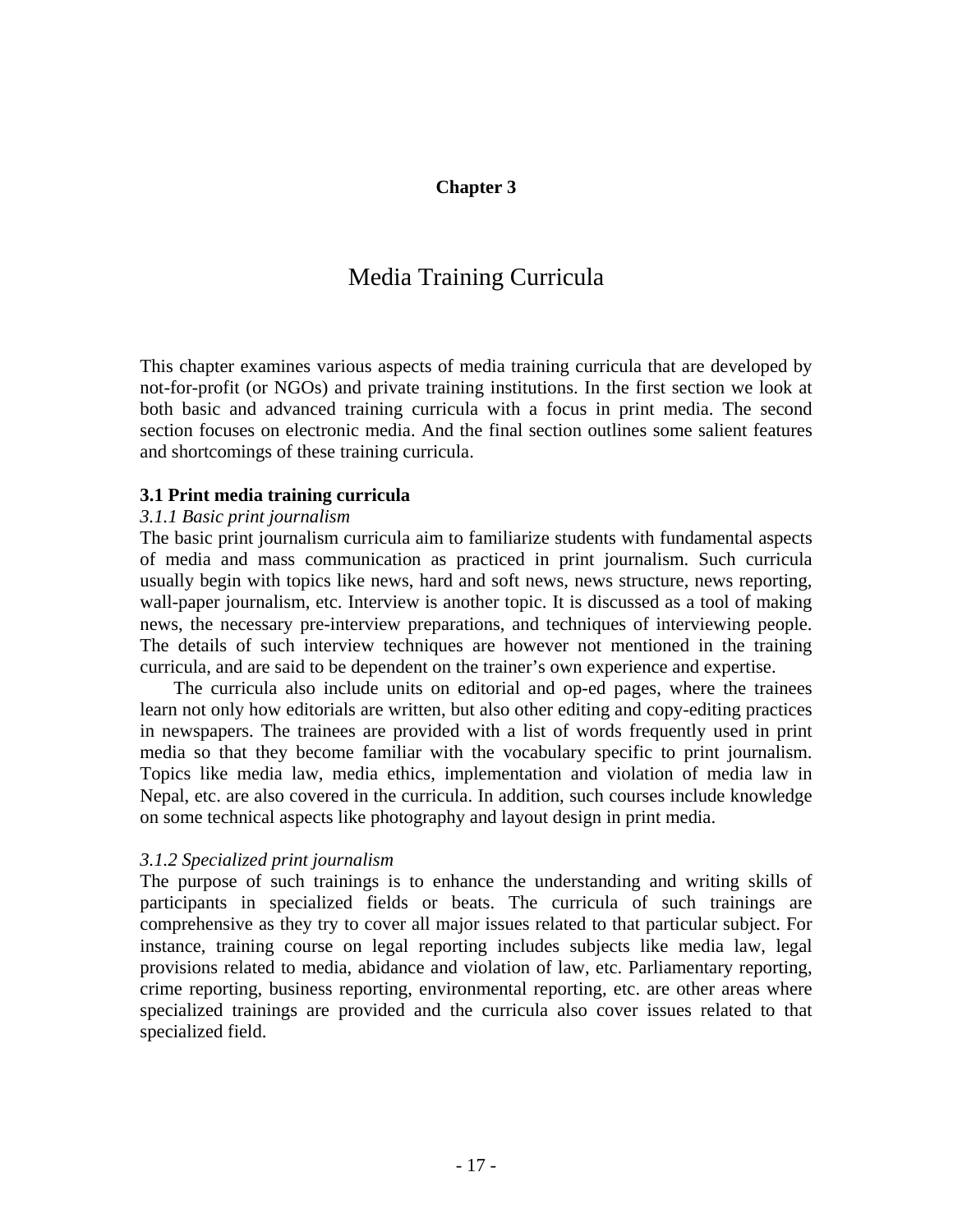# 3.1.2.1 Training on feature-writing<sup>[50](#page-24-0)</sup>

 $\overline{a}$ 

Feature-writing is a specialized type of print media training. The curricula of such trainings include understanding news, reports, case studies and developing skills to write them so that a good feature can be written.

| <b>NPI</b> curriculum                       | Sancharika Samuha curriculum     |
|---------------------------------------------|----------------------------------|
| Function of a feature story                 | <b>Writing for media</b>         |
| Features of a feature story                 | Writing for development          |
| Types of feature stories                    | Writing for news                 |
|                                             | Profile writing                  |
| Importance of planning                      |                                  |
| Planning for a feature story                | <b>Feature writing</b>           |
| Criteria for selecting ideas                | Materials required for a feature |
| Feature content                             | Process                          |
|                                             | Research                         |
| Source of information (primary sources like | Interview                        |
| interviews, observation, etc. and secondary | Ways of writing                  |
| sources like documents, websites, etc.)     | Structure                        |
|                                             | Entry/lead                       |
| Writing feature stories                     | Language and Style               |
| Planning for writing                        | Use of photo                     |
|                                             |                                  |
| Writing introduction, body and conclusion   | <b>Media and women</b>           |
| Feedback and rewriting                      | Women in media                   |
| Finalizing stories                          | Mainstreaming gender in media    |

#### **Table 3.1: An overview of feature-writing curricula of NPI and Sancharika Samuha**

Source: Course manuals of NPI and Sancharika Samuha

The curriculum of feature writing trainings could be based on various approaches. For instance, as seen in Table 3.1, it can be more comprehensive, elaborative and can also include the basics of feature writing (like in the NPI one), or be concise, precise, practical and directly address the types of feature writing (as in the other one).

Profile writing is another way of feature writing. The training curricula on profile writing as developed by some institutions like Sancharika Samuha have clearly laid out the prerequisites of good profile writing. The manuals also include examples of good features, and emphasize the role of social research in producing them. They also discuss interviews, photography, and the role of language in developing feature articles. Such trainings are usually a week long.

<span id="page-24-0"></span><sup>50</sup> Journalist and trainer Mohan Mainali thinks that feature writing can be included in the basic journalism training, because it involves the basics of print journalism. But NPI has not included it in its five-month basic journalism training course. Institutions like Sancharika Samuha provide feature writing training to journalists already involved in the field of journalism. Though slightly different in format, feature report is also very much part of the electronic media.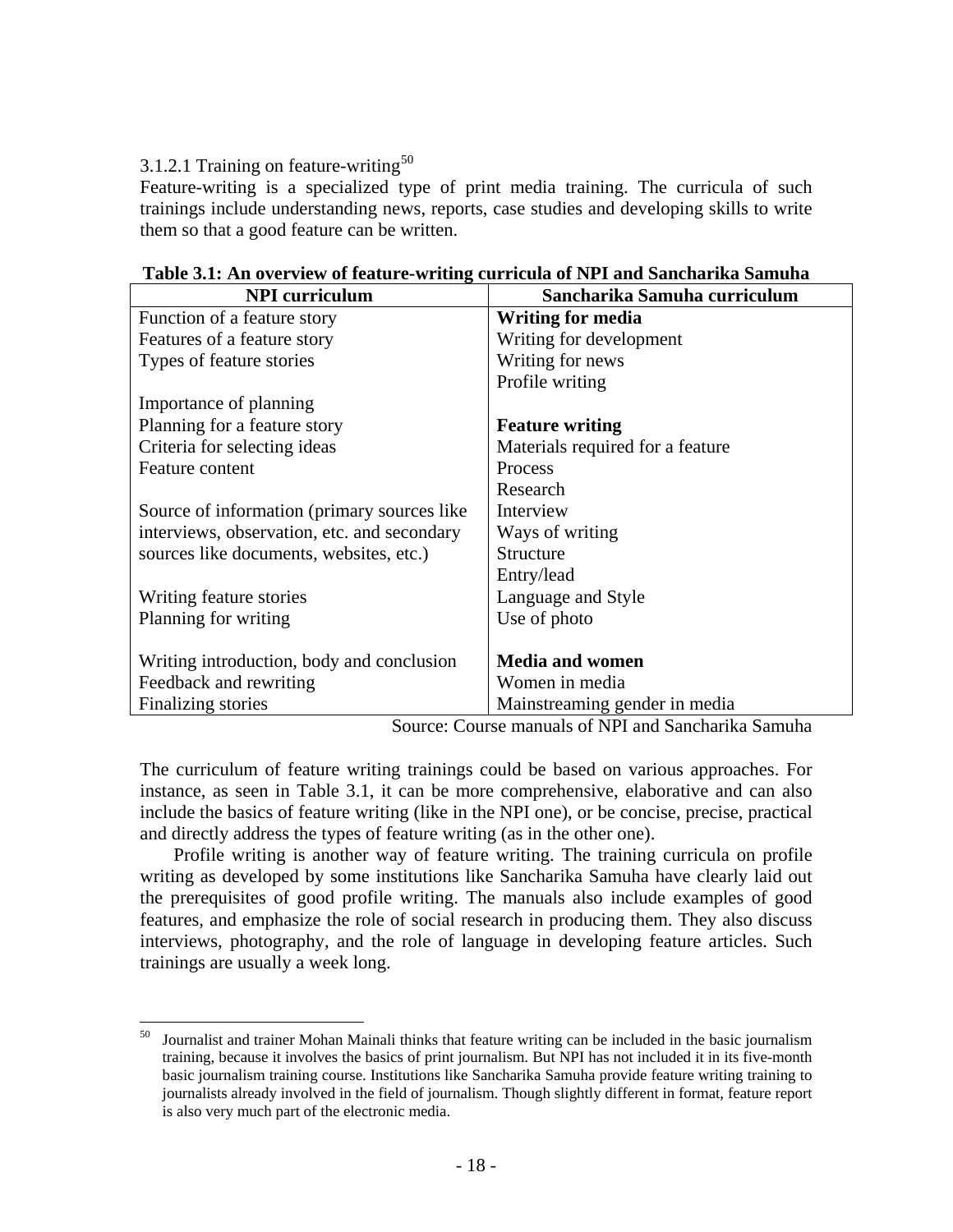Notes and a considerable amount of reference materials are provided to the trainees. But some trainees have also complained this 'over referencing' as being problematic and burdensome. The trainees are made to write features, and trainers read them and provide feedback. In this way, writing, feedback and revision is a usual procedure until a good feature is written.

#### 3.1.2.2 Investigative journalism

Investigative journalism curriculum focuses on certain aspects of journalism. For instance, the 2006 course module of the Centre for Investigative Journalism (CIJ), included topics like news, features, basics of investigative journalism, photo journalism, and the use of computer in journalism. There is also a special section on Nepali language, in which the trainees are taught about proper word choices, sentence formation, intra- and inter paragraph coherence, etc. CIJ's 'Patrakarita Pathshala' (PP) included 20 classes on language, each three-hour long. This is quite remarkable when compared to the course developed by others which pay critically no attention to language.<sup>[51](#page-25-0)</sup> PP was designed also to provide classes on social science basics to the trainees so that they could have a better overview of foundational aspects of Nepali society (Mainali 2007).

#### **3.2 Electronic media training curricula**

#### *3.2.1 Radio journalism training*

The radio journalism trainings can be divided in two categories like the print journalism training. One is basic radio journalism which comprises certain courses like radio anchoring and the basics of radio journalism. And the other is advanced or specialized one, which deals only with certain aspects or specialized fields of radio journalism.

#### 3.2.1.1 Basic radio journalism curricula

The training curricula on basic radio journalism include topics like fundamentals of radio/ FM, and the technical, administrative and in-house affairs of radio stations, in addition to discussing the types of radio stations, radio programs, ways of identifying audience and making appropriate programs for the targeted audience. Both commercial and not-forprofit institutions (NGOs) provide such training, and their course contents also differ accordingly.

The course structure of trainings run by commercial institutions is not concrete, as it displays a wider range of concerns: from basic issues of radio like introduction to radio, language and script of radio programs, program presentation, making live programs, reporting and reading news, etc. to seemingly 'non-radio' issues like personality development, leadership skills, enhancing self-confidence, and handling of the masses.

On the other hand, trainings by NGOs like the Association of Community Radio Broadcasters (ACORAB) and Nepal Forum of Environmental Journalists (NEFEJ) regard community as their central concern in designing their training curricula. They emphasize the need of learning from community rather than imposing one's own view in conducting radio programs, and also encourage trainees to design programs that suit local sociocultural contexts.

 $\overline{a}$ 

<span id="page-25-0"></span> $51$  NPI has allocated no classes for languages in its 2009 curriculum.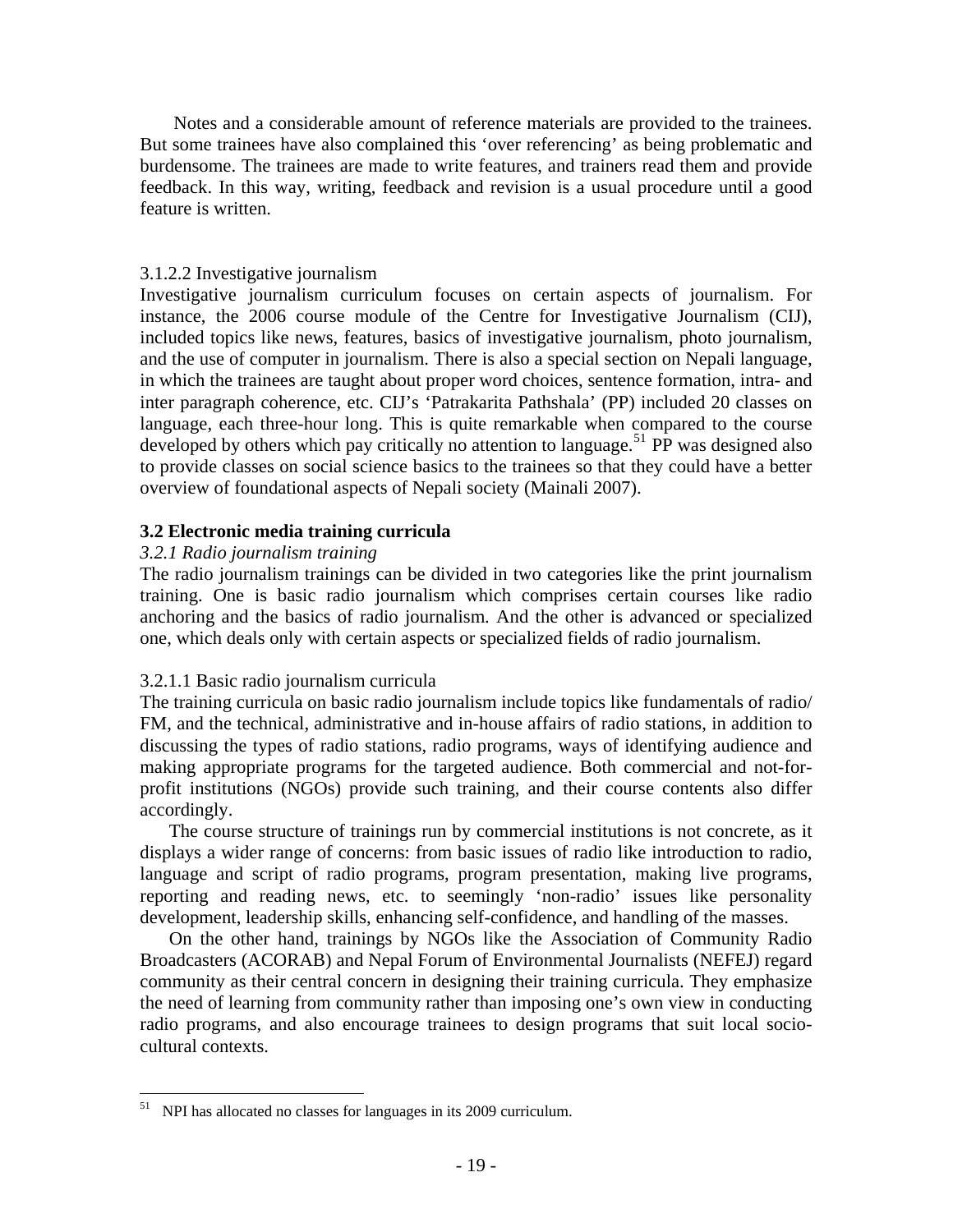The curriculum of such trainings places research as an important topic for radio journalism. It also includes the importance of research, identification of research problems, and research methods. Interview is regarded as the source of news, and the techniques of interview and questionnaire preparation are taught in such trainings. Besides, preparation of radio reports, radio magazines, order of radio programs are other topics included in such training modules. But as such trainings try to incorporate and over stress the local perceptions of reality in designing their courses, they may sound more theoretical than grounded.

NPI's curriculum on radio training includes radio reporting, news, interviews, radio magazines and technical know-how of radio programs. It starts with basic topics like broadcasting system, radio frequencies like FM, MW and SW before actually discussing about radio.<sup>[52](#page-26-0)</sup> NPI, as evident from its training module, regards radio journalism to be essentially different from the print one in that it is broadcast while the latter is not. Whereas some private institutions try to topically include a wide range of issues, their training modules are quite unclear and they tend to miss some relevant issues like means of collecting news, writing narrations, synchronizing sound effects, bytes, music and narrations, etc. (which are covered in the NPI curriculum).

There are other curricula designed for trainings on radio administration. Such trainings focus on the administrative aspect of radio programs and radio stations, like the inclusiveness of staff in the administrative body, in-house communication, organizational structure, development and management of institution, etc. The course module also aims to teach ways of building competitiveness, social marketing for radio programs, and marketing for advertisements.<sup>[53](#page-26-1)</sup>

There are few other types of trainings called in-house and attachment trainings. One finds no specific course designed for these types of trainings, but the apparent objective of such trainings is to enhance mutual understanding between program producers and radio stations. In attachment trainings, people from local radio stations are trained along with personnel from nationally influential radio stations in an attempt to familiarize the former with radio program presentations. Such trainings are designed for individuals having specialized knowledge and those involved in their respective fields for a long time.

#### 3.2.1.2 Specialized radio journalism curricula

The primary aim of such trainings is to raise the pressing issues surrounding national politics and society. The beneficiaries of such trainings are those having a prior knowledge of the basics of journalism, and because of this the training curricula do not include the fundamentals of journalism.

Such trainings can take place on any issue, and the design and content of the course, differs accordingly with the discretion of the training institutions or trainers. For example, in one NEFEJ training course on conflict and violence, topics like meaning and definition of conflict and violence, their types, causes, etc. were included. In some ways, the course was designed with an aim to identify how journalists can contribute in resolving social conflict and violence.

 $\overline{a}$ 

<span id="page-26-1"></span><span id="page-26-0"></span> $^{52}$  NPI curriculum revised in 2009.

Interviews with Raghu Mainali and Pramod Tandukar.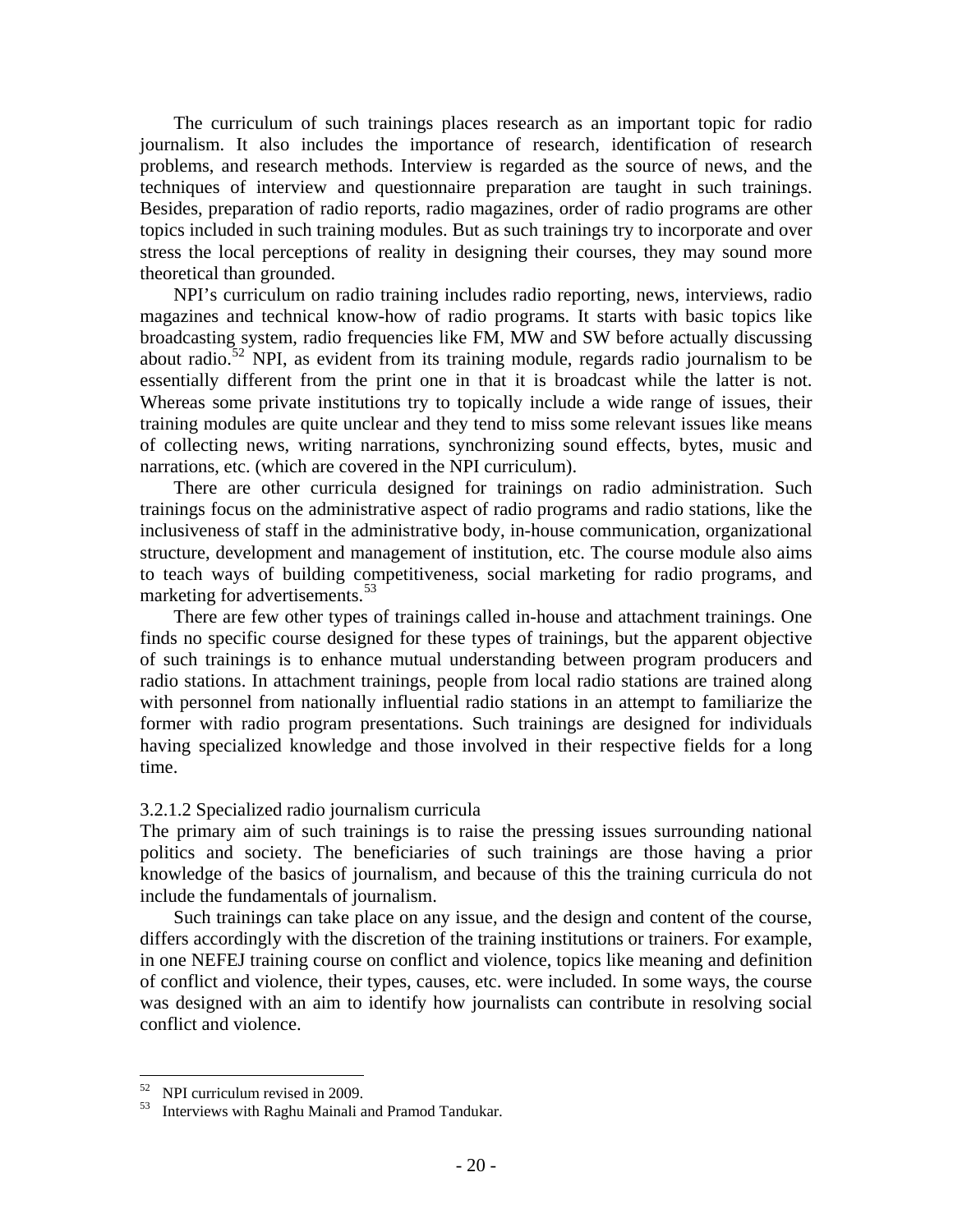Another case may be taken of a curriculum designed by EJG (Table 3.2). Its curriculum has been designed with a view to enhance skills and knowledge of journalists working in the field of education, as seen below:

| Objective                                                                                                                                                                                                                                                                                                                                                                           | <b>Curriculum content</b>                                                                                                                                                                                                                                                                                                                                                                                                                                                                                                                                                                                                                                                                      |  |  |
|-------------------------------------------------------------------------------------------------------------------------------------------------------------------------------------------------------------------------------------------------------------------------------------------------------------------------------------------------------------------------------------|------------------------------------------------------------------------------------------------------------------------------------------------------------------------------------------------------------------------------------------------------------------------------------------------------------------------------------------------------------------------------------------------------------------------------------------------------------------------------------------------------------------------------------------------------------------------------------------------------------------------------------------------------------------------------------------------|--|--|
| • To enhance the capacity<br>of journalists working in<br>education<br>To initiate discussions on<br>the present condition of<br>news on education, and<br>the issues covered in<br>radio programs on<br>education<br>To encourage media<br>people to conduct such<br>programs<br>To identify proper source<br>of information concerning<br>education<br>To familiarize journalists | Status of radio programs on education in FM<br>$\bullet$<br>radio stations<br>National and local issues in education and the<br>$\bullet$<br>media approach<br>Ways to incorporate issues of education in FM<br>$\bullet$<br>radios<br>Government expectations from FM radios in<br>$\bullet$<br>raising the standards of education<br>Givers and takers of information education in FM<br>$\bullet$<br>radios<br>Technical aspects of producing news<br>$\bullet$<br>Management of teacher-student relationship and<br>$\bullet$<br>media approach<br>Codes of ethics for the media people working on<br>$\bullet$<br>education<br>A manual for FM journalists on 'Education for<br>$\bullet$ |  |  |
| with media ethics                                                                                                                                                                                                                                                                                                                                                                   | All'                                                                                                                                                                                                                                                                                                                                                                                                                                                                                                                                                                                                                                                                                           |  |  |

**Table 3.2: Structure and objective of curriculum developed by EJG** 

Source: EJG Report on Training held on 12-15 July 2009.

# 3.2.1.3 Training for radio technicians

The course on these types of trainings concerns technical aspects of radio stations, like transmitters, towers, and equipment used in radio stations. The training course also includes a brief introduction to computer programs as how they are related in producing radio programs. The training is primarily practical-based and the course is designed covering the practical technical and technological aspects of radio programs and radio stations.<sup>[54](#page-27-0)</sup>

# *3.2.2 Online media curriculum*

Comparatively new, such trainings on online media include topics like introduction and nature of online media, ways of writing online, designing web pages, uploading materials on the web, etc. This has recently been included in its 2009 curriculum by NPI.

# *3.2.3 Television journalism curriculum*

The curriculum on television journalism primarily includes the means and methods of reporting on television. It covers different aspects of television journalism such as the use of camera, camera movement, shots, microphone, light, OB Van, Electronic News Generation (ENG). Besides, the course also features the use of narration in reporting,

<span id="page-27-0"></span><sup>54</sup> Based on the training provided by the BBC for radio technicians in July 2009 in Kathmandu.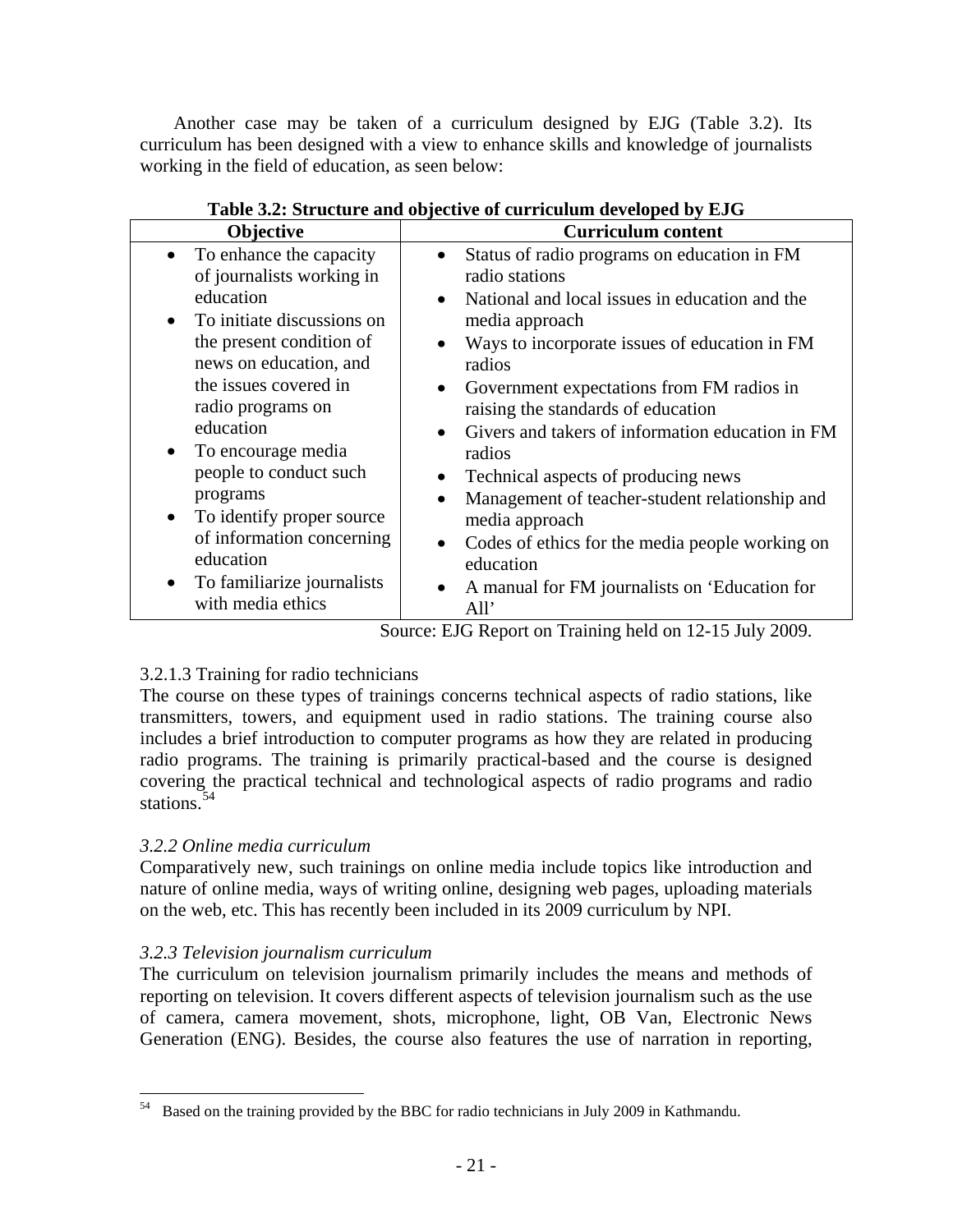synchronization of narration and picture (audio-visual), station jingles, video editing,  $etc.$ <sup>[55](#page-28-0)</sup>

#### **3.3 Salient features and shortcomings of training curricula**

In general, it appears that the media training curricula are designed with two main objectives: to provide trainees with knowledge and to equip them with practical skills. Most curricula have included practical training in one way or other. It is quite evident that these media training curricula pay attention to practical aspects, which is praiseworthy.<sup>[56](#page-28-1)</sup> Internship is an important part of long-term media trainings, and this will certainly help in orientating participants in practical aspects of mass communication and journalism. NPI's 10-month curriculum, revised in 2009, has included two-month internship as a part of the course in which the trainees have to spend 34 days in media houses. Its threemonth short training also requires trainees to spend two weeks (at least 10 days) in media houses. Media Point has not explicitly included internship as mandatory in its curriculum, but has stated that it would arrange internship to those interested.

Similarly, the flexibility of the curricula is another positive aspect of media trainings. NPI has tailored its training for ten, three and one month, based on the need of the trainees, and despite being flexible, it has not actually missed central themes of media. The 10-month training course includes 12 days of feature writing, while the three-month course includes one to three days of feature writing. When the eight-month (except two months' internship) course of Media Point was shortened to four months, no substantial change in the course curriculum was made; only the duration of the course was changed.

Still, there are some aspects which have not received due attention in such media training courses. Of these, the most striking is the ignorance towards the issue of language. Nepali language still needs adequate attention in the curricula. Similarly while flexibility is a good aspect of training curricula, the very lack of a fixed curriculum is another problem facing such trainings. This problem is most prevalent in private and commercial training centers, and their practice of designing 'ad hoc' or 'need based' courses only demonstrates their lack of clarity and vision.

Trainings on radio journalism apparently show lower degrees of intensiveness and depth when compared to those of print journalism (particularly investigative and feature writing). And as mentioned earlier, a structured curriculum or training module is a must which make such trainings systematic and hence more effective.

<span id="page-28-0"></span><sup>55</sup> 55 Interview with Gajendra Paudel of AAVAS. NPI has incorporated these issues in its curriculum on television journalism<br><sup>56</sup> For instance, NPI has included a project work at the end of each unit. Similarly Media Point claims that

<span id="page-28-1"></span><sup>70</sup> percent of its curriculum is practical, although it has not mentioned project work in its curriculum as such.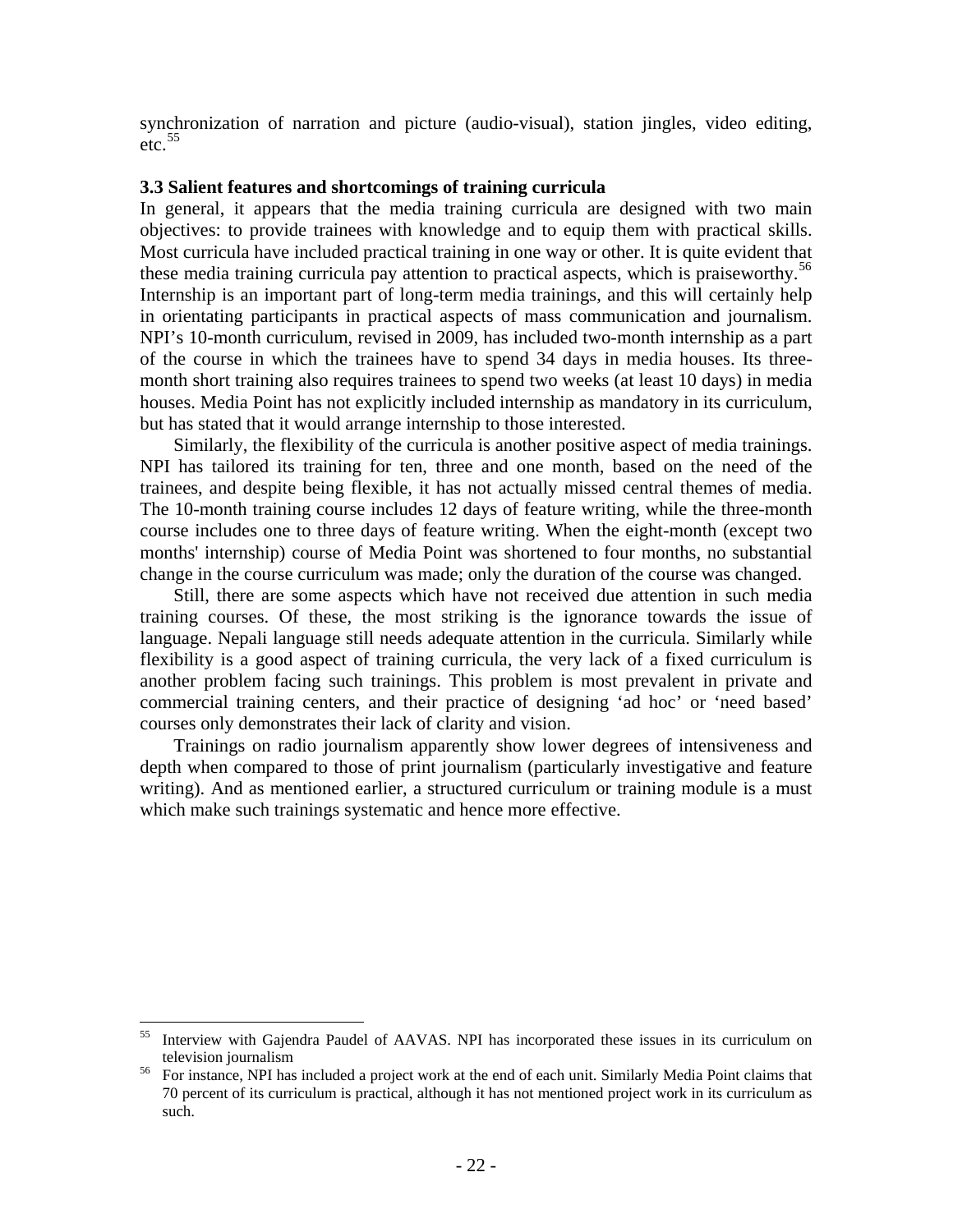#### **Chapter 4**

# Trainees

Mainly two types of trainees take part in the trainings. One group comprises of enthusiastic and eager new participants willing to learn journalism to whom training teaches basic skills of journalism. It is called basic training. The other group comprises of those who already have basic skills and want to be professional journalists. This is called advanced and/or specialised training. This chapter looks at the trainees that participate in basic and advanced/ specialized trainings. It also discusses the trainee selection process as well as the issue of inclusion and exclusion in the trainings, and also highlights the weaknesses of the trainees.

#### **4.1 Basic trainings**

1

Basic training is designed for those who want to work in the journalism sector. In some institutions the trainees have to go through certain selection processes. But in recent days the competition is not as stiff as it used to be. For instance, the number of the participants has decreased to half of what it used to be in the basic training provided by the Regional Media Resource Centre (RMRC), Nepalgunj of NPI $^{57}$  $^{57}$  $^{57}$  The same is true for Media Point (MP), an organization providing regular trainings in Kathmandu. About 30 people apply these days for the basic training at MP whereas it used to be about 60 in the past.<sup>[58](#page-29-1)</sup> The reason behind this decrease is the increased number of training institutions and formal institutions offering journalism courses.

The emergence and growth of FM radio stations has generated new avenues in media training. The basic radio training is conducted by FM radios themselves. The trainings provided by FM radios often target youngsters. They put out advertisements mentioning that the best trainees would get jobs in those institutions. It has been found throughout the country that FM stations in their initial phase of broadcasting provide paid trainings to a large mass, many times more than the number needed to run FM radio station, and only the best are hired to run the programs. The promoters of the radio stations have benefited from the trainees' keen interest to work in the new radios.

There are examples where stations charged up to Rs. 10,000 per person to participate in these trainings. They provided training in two or three shifts because of the large number of participants (often more than 100). FM radios adopted this technique solely for economic benefit. The institutions or the radio stations, through these trainings made a lot of money, enough to run their radio stations for some months. Even though they selected

<span id="page-29-1"></span><span id="page-29-0"></span> $57$  Interview with Pitambar Kattel, coordinator of NPI, Nepalgunj.<br> $58$  Interview with Shreeram Singh Basnet, executive director of Media Point.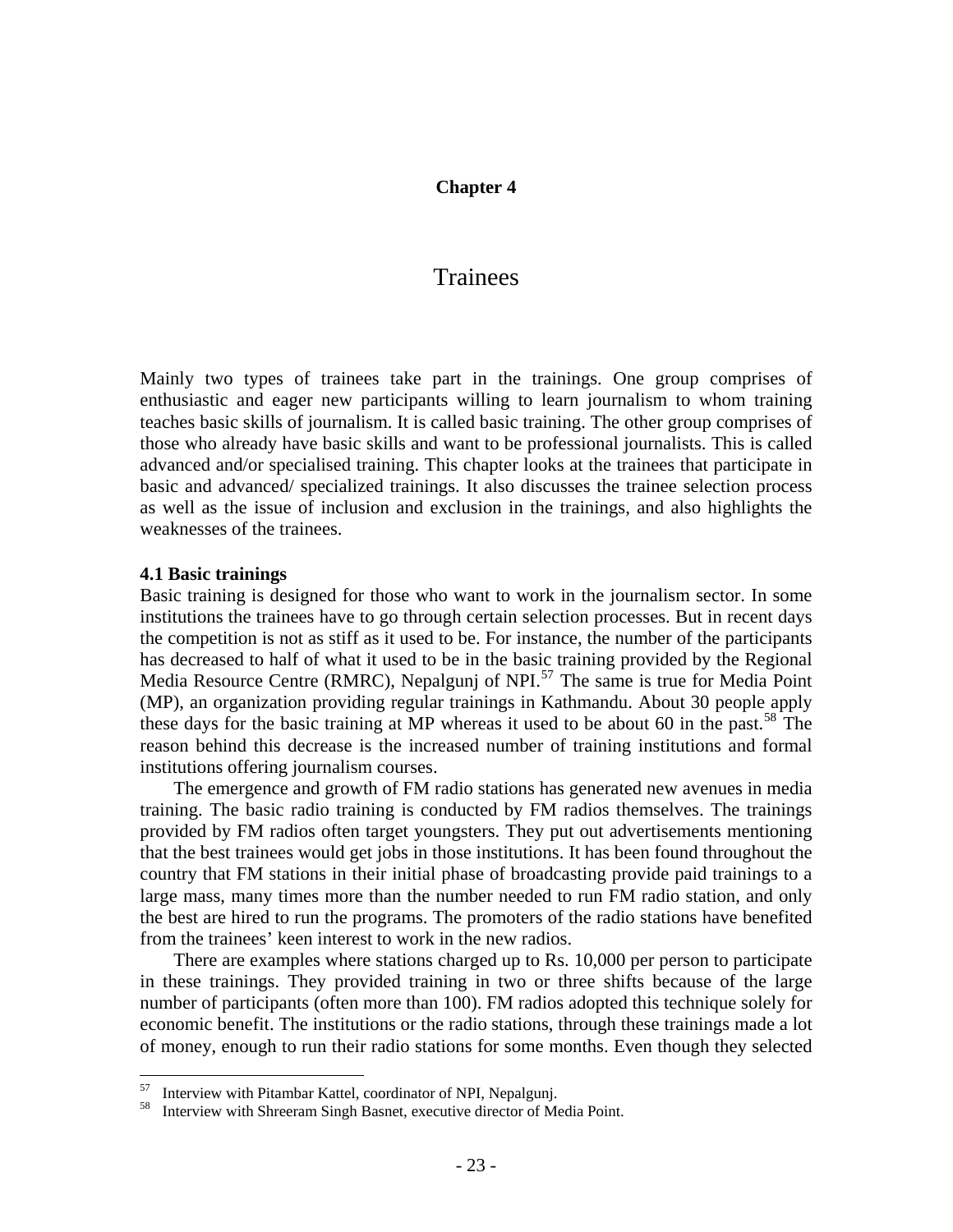the best from the participants, they paid them meager wages just because they are beginners in the profession.<sup>[59](#page-30-0)</sup> Most trainees feel cheated at the end.

Such a practice is employed by almost all new radio stations.<sup>[60](#page-30-1)</sup> Shivaraj Yogi from Dhangadhi in far west Nepal says:

FM radios train the participants to provide job. They provide the job but don't pay. When I was working as the news chief in Khaptad FM in 2064v.s. (2007/08), it had organized a one and half months journalism and anchoring training. Narayan Shrestha, Deepak Raj Pandey and Shreeram Paudel were the trainers from Kathmandu training different packages. They collected Rs 6,000 each from 42 participants. Except the dropouts, 38 were appointed in the radio who worked as volunteers but when they had to be paid, the contract stated that radio journalists would be paid half of the amount s/he had collected as advertisement revenue that month. Except for some important five-seven people other RJs aren't paid and they have to depend on the advertisements they collect. At present, there are only about seven employees working in Khaptad FM. Others have already  $left<sub>61</sub>$  $left<sub>61</sub>$  $left<sub>61</sub>$ 

The establishment of many radio stations without adequate preparation and feasibility has indeed created these problems. Radio Purvanchal, a radio run and managed by women landed in a similar training related controversy. The local branch of Federation of Nepali Journalists (FNJ) had to intervene in this controversy.

With the growth of FM stations, many private training institutes have mushroomed in major cities across the country to provide radio anchoring and radio journalism training. They put out advertisements often mentioning the names of some popular radio hosts as trainers who however do not appear in the trainings at all. They even publish such notices without taking consent from such individuals. Such institutions flourish in certain seasons, especially when there are fresh School Leaving Certificate (SLC,  $10^{th}$ ) grade) and 10+2 graduates in the market, who want to receive training. The institutions meet their annual budget from the income of a season.<sup>[62](#page-30-3)</sup> But only a few of the individuals enter the media sector through these trainings. Interestingly, due to the lack of trust over such trainings, Radio Annapurna of Pokhara had clearly mentioned 'untrained individuals are prioritized' in its vacancy advertisement.<sup>[63](#page-30-4)</sup>

In commercially run training institutes, many participants are stuffed together in a room. It is also true for not-for-profit organizations (or NGOs) if they are conducting trainings without donor assistance; they also bring together a large number of trainees and train them by 'lecture method.' Training becomes practical and effective when there

<u>.</u>

<span id="page-30-1"></span><span id="page-30-0"></span><sup>&</sup>lt;sup>59</sup> Interview with Arjun Upreti, the president of Nayasansar, a training institution in Itahari.

Such views that the best would be placed in job after the trainings were shared by Rajendra Kiranti (station manager, Ganatantra FM, Dharan), Dorpadhwoj Rai (managing director, Bijaypur FM, Dharan), Sandesh Das Shrestha (manager, B FM Biratnagar), Rajendra Sharma (station manager, Star FM Dharan), Tula Adhakari (station manager, Krishnasar FM, Nepalgunj), and Kulmani Gyawali (station manager, Radio Lumbini, Butwal). Big FM in Pokhara did not collect the money but rather provided travel allowance in the training.<br>
<sup>61</sup> Interview with Yogi.<br>
<sup>62</sup> Interview with Milan Pratik promoter of

<span id="page-30-3"></span><span id="page-30-2"></span>

Interview with Milan Pratik, promoter of Creative Broadcasting Media Plus in Pokhara.

<span id="page-30-4"></span>Interview with Dipendra Shrestha, station manager of Radio Annapurna in Pokhara.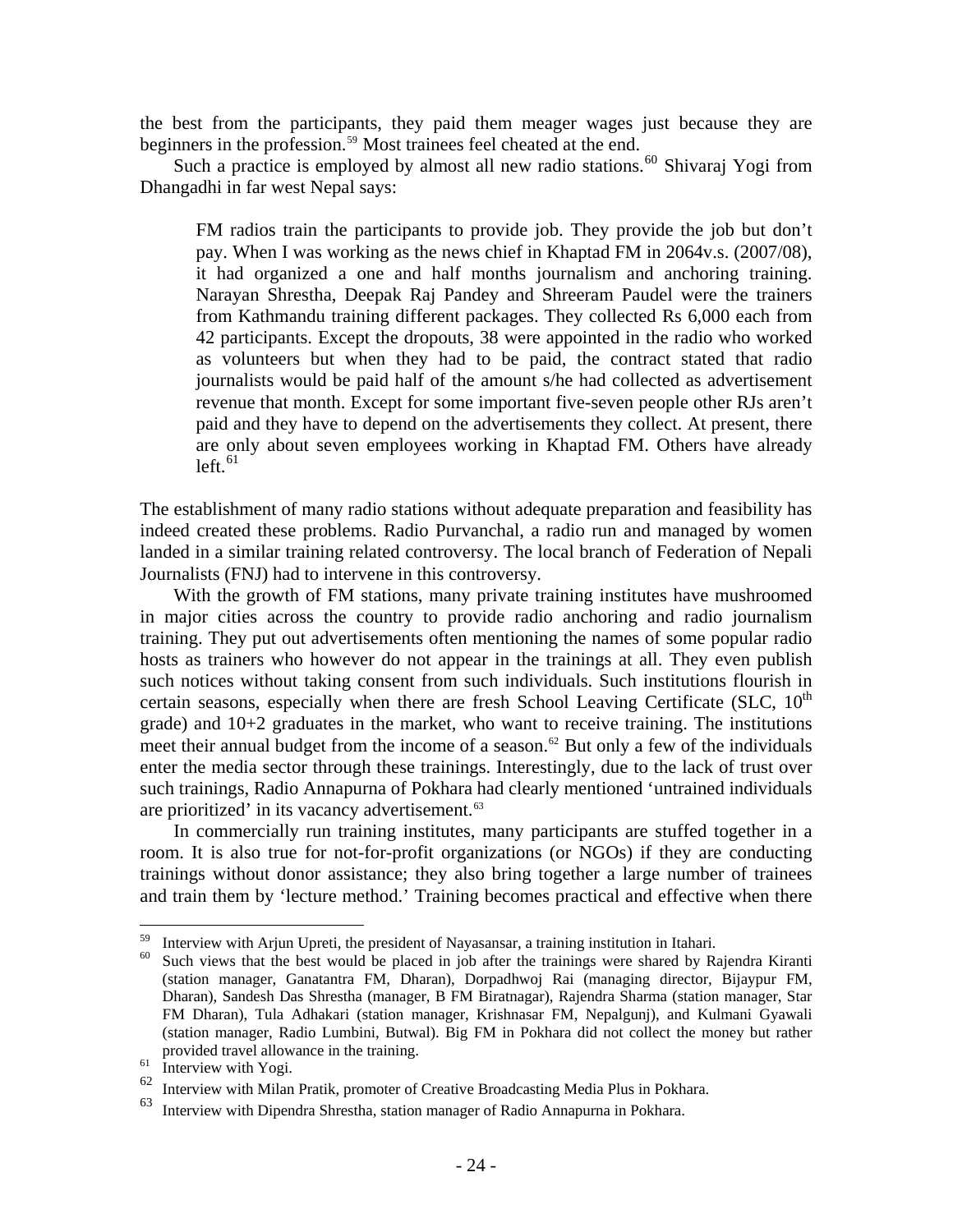are not too many participants—the trainer can pay enough and equal attention to every trainee, comment on his/her home assignments and provide feedback to them. Such a practice is not possible when there are a large number of participants, and the training becomes more didactic, one way rather than participatory. Vijay Mishra and Yagya Sharma, both trainers from Biratnagar regard 16-20 participants as the ideal figure for a training class. $64$ 

#### **4.2 Advanced/specialized trainings**

Advanced or specialized trainings are provided to practicing journalists. Many journalists interviewed for this study held a positive view towards such advanced trainings. However, a few participants also complained about some trainings as being less effective than expected. There was dissatisfaction over two- or three-day long trainings organized by various NGOs, as such trainings are organized in the interest of the organizers rather than that of the participants. Such trainings are the necessity of the trainers or the organizers rather and not of the trainees.<sup>[65](#page-31-1)</sup> They organize these types of trainings to make the journalists sensitive about the issues they advocate or champion. For example, Pro Public, Institute of Human Rights Communication Nepal (IRHICON), Women's Rehabilitation Centre (WOREC), Transparency International, Nepal Red Cross Society, etc. have organized such advanced or specialized trainings in various parts of the nation. Generally, the journalists working in big media houses of Kathmandu have their own beats, or specialized area of focus. But in many small media houses, a single person has to cover all the beats for whom these short term and general trainings are useful.

There were also complaints that most NGO trainings are not well designed/prepared as their priority is other than training itself. Since their target population is not clear, the participants are selected at random and they comprise from skilled professional hands to amateur and rookie journalists. This creates hassles to the trainers. If they focus on the beginners, the seniors or skilled ones get bored, and if they focus on skilled ones, the beginners cannot grasp the contents.<sup>[66](#page-31-2)</sup>

Most such trainings are based on projects, and therefore are not followed upon after the termination of the projects. People from these institutions appear as trainers and preach in the name of training, without interacting with the participants and conducting practical exercises, for they have very little knowledge about the basics of media. $67$ Dipendra Shrestha of Radio Annapurna, Pokhara has the following to say about the short term trainings:

We learn many skills in longer term trainings. There is a repetition of the same skill in short term trainings that last one-two days. In some of the trainings, the trainers are not well prepared and don't even provide the necessary reference materials. I feel these programs are organized only for public relation and discussions. If the training are organized outside Pokhara, like in Kathmandu and travel allowance is given and we have personal work there as well, we go there. Short trainings are organized for theoretical skills but they lack discussions. How

<span id="page-31-0"></span><sup>64</sup>  $^{64}$  Interview with Mishra and Sharma.

<span id="page-31-1"></span> $^{65}$  Interview with Rabindra Bastola.

<span id="page-31-2"></span><sup>&</sup>lt;sup>66</sup> Interview with Nisha Dahal, program presenter of B FM Biratnagar.<br><sup>67</sup> Interview with Dharmandra Iba and D P. Ghimira

<span id="page-31-3"></span>Interview with Dharmendra Jha and D.R. Ghimire.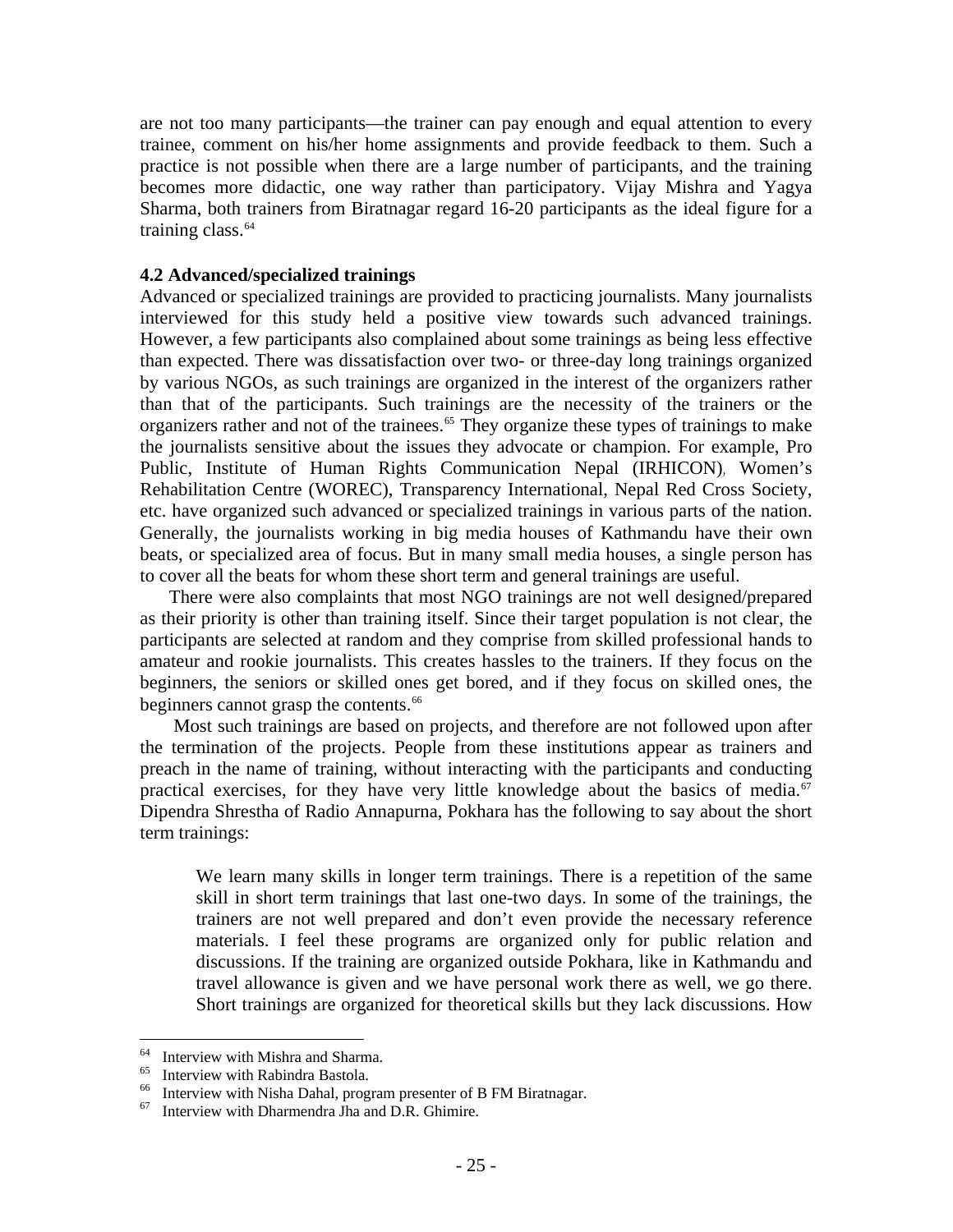much training should we receive on the same subjects like balanced news and short lead? These are already known; so the trainings have not been that useful. I am also the secretary of the Federation of Nepalese Journalist, Kaski district committee, and the federation is asked to collect Dalits, ethnic nationalities, and female participants for various training. There is a problem when there is no Dalit journalist. The fashion of training for training's sake is increasing. <sup>[68](#page-32-0)</sup>

Both parties, i.e., the trainees and organizers will benefit if trainings are organized with the objective of making the journalists analyze the issues at hand neutrally. But what the organizers want to do is feed their agendas into the media from their point of view, which the participants are not very interested in. $69$ 

#### **4.3 Trainee selection process**

The participants for the trainings are selected in three ways: one, the training providing organizations select the participants; two, they ask media houses to send the participants; and third, participants are selected by the journalists' association called Federation of Nepalese Journalists (FNJ). In all of the above three modes, the targeted audience of the training remains unclear. The participant selection procedure is thus very random and ad hoc. Those journalists who even lack basic skills of journalism are selected for feature writing and other advanced trainings.<sup>[70](#page-32-2)</sup> Due to this, the effectiveness of the training is limited.

It is also found that the participant selection process is biased as those who are given the responsibility of selecting the trainees are often found selecting their near and dear ones and not those who are in real need of the trainings. In most trainings organized by NGOs, the clever and smart ones are mostly invited irrespective of their beat or working field. The daily and other allowances associated heavily influence the selection practice.<sup>[71](#page-32-3)</sup> The Regional Media Resource Centres (RMRCs) of Nepal Press Institute used to provide daily allowances to the participants with the support from DanidaHUGOU. This led to increased participation in the trainings. And some people even received the same training twice. $72$ 

Amit Rijal, station manager of Big FM in Pokhara said:

Mostly there are institutional invitations for training but the institutional decisions are biased. The senior staff want to take part if allowance is provided. The program directors have attended basic trainings, for example. If there is air ticket for trainings outside of Pokhara, station managers or program directors take part in the training, no matter what the level and purpose of the training is. Some seniors are also preoccupied with the idea that if juniors receive training, they learn more and become better skilled<sup>[73](#page-32-5)</sup>

 $\overline{a}$ 

<span id="page-32-0"></span><sup>&</sup>lt;sup>68</sup> Interview with Dipendra Shrestha.<br> $\frac{69}{100}$  Interview with Shangahabar due We

<span id="page-32-2"></span><span id="page-32-1"></span><sup>&</sup>lt;sup>69</sup> Interview with Sharachchandra Wasti.<br><sup>70</sup> Interview with Hemanta Karmacharya

<span id="page-32-3"></span><sup>&</sup>lt;sup>70</sup> Interview with Hemanta Karmacharya and Dharmendra Jha.<br><sup>71</sup> Interview with Madhav Sharma.<br><sup>72</sup> Interview with Hemanta Karmacharya.

<span id="page-32-5"></span><span id="page-32-4"></span><sup>&</sup>lt;sup>72</sup> Interview with Hemanta Karmacharya.<br> $^{73}$  Interview with Pijal

Interview with Rijal.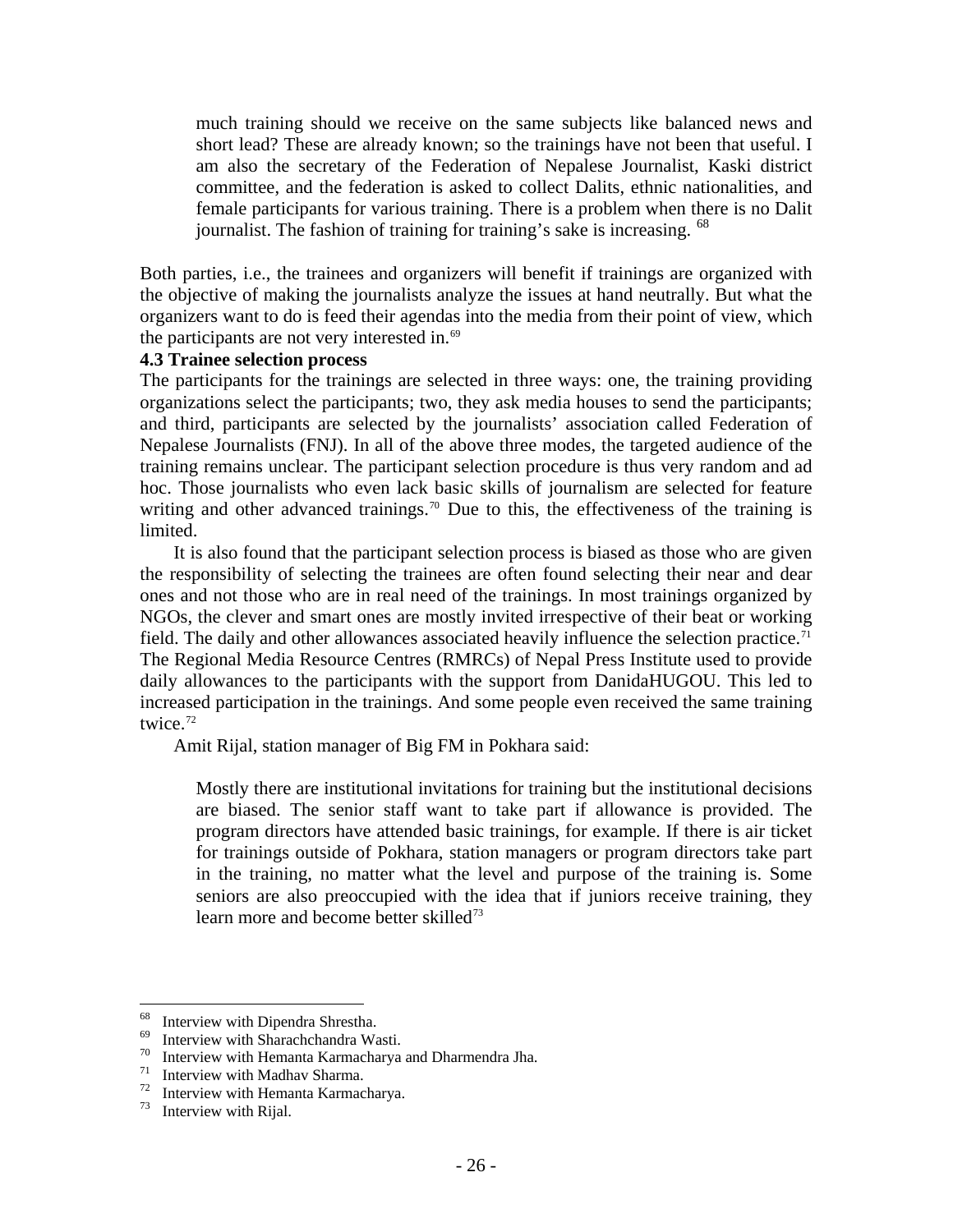A female radio journalist shared a similar experience in which the station manager and director went to the training whenever air ticket was supplied, and she was given the opportunity when only the bus fare provided.<sup>[74](#page-33-0)</sup>

The training organizers also usually want the senior members to participate. But from some media houses, only the novices attend the training. The training becomes less effective when seniors and beginners are put together in a group. This is so also because the organizers do not have an idea of whom to provide the training, and even when they have an idea, they do not clearly spell that out. Arjun Upreti, a trainee of the past, and a present day trainer shared his experience: "The station manager who doesn't produce programs, also attends the training focused on program production."[75](#page-33-1)

Community Radio Support Centre (CRSC), a project of the Nepal Forum of Environmental Journalists (NEFEJ), organizes trainings for the journalists working in the community radios. CRSC had to make the trainee selection procedure strict when participants not directly related to the training started appearing as participants. Raghu Mainali, co-ordinator of the CRSC said, "If any unrelated person appears in the training and if they do not show their interest on the training, then they are sent back and that particular station is warned and will be banned for the next two trainings." Mainali spelled out the changes made in the selection process at CRSC:

When we organize trainings we ask the radio stations to recommend individuals working on the particular issue/area. We select the participants based on the recommendations, bio-data and also make assessment of the importance and usefulness of the training to that particular individual. These days we ask for two names, and select one of the two. Even after the completion of all selection process, in one of the trainings aimed at reporters, a chairman of a radio station appeared as participant. We sent him back. He said "sorry" and left. We also send back individuals who come twice for the same training.<sup>[76](#page-33-2)</sup>

Equal Access also conducts trainings related to radio. It has gone through similar problem, that is, unrelated persons coming for the training irrespective of the focus subject. According to Binayak Aryal, training management officer of Equal Access FM Network, initially they used to request the radio stations to send anybody working in the particular subject for the training.<sup>[77](#page-33-3)</sup> But these days they request for individuals who are committed to work for at least two years in the institution.

We have already dealt with the issue of selection procedure related to district committees of FNJ and media houses. Both FNJ and the media houses do not keep record of the individuals who receive trainings. They claim that they can remember the individuals taking part in trainings without the record as there are very few members working in their media houses. But if they do keep records, then it would not only make the selection process easy and transparent, the charges of partiality would also vanish.

The trainings are organized based on certain assumptions of the organizers rather than assessing the need first. The choices and interest of the journalists should have been

<span id="page-33-0"></span> $74$ <sup>74</sup> The conversation was made with her. She wishes to remain anonymous.<br><sup>75</sup> Interview with Upreti, precident of Nave Sancer, Italian:

<span id="page-33-1"></span><sup>&</sup>lt;sup>75</sup> Interview with Upreti, president of Naya Sansar, Itahari.<br><sup>76</sup> Interview with Mainali.<br><sup>77</sup> Interview with Arval.

<span id="page-33-2"></span>

<span id="page-33-3"></span>Interview with Aryal.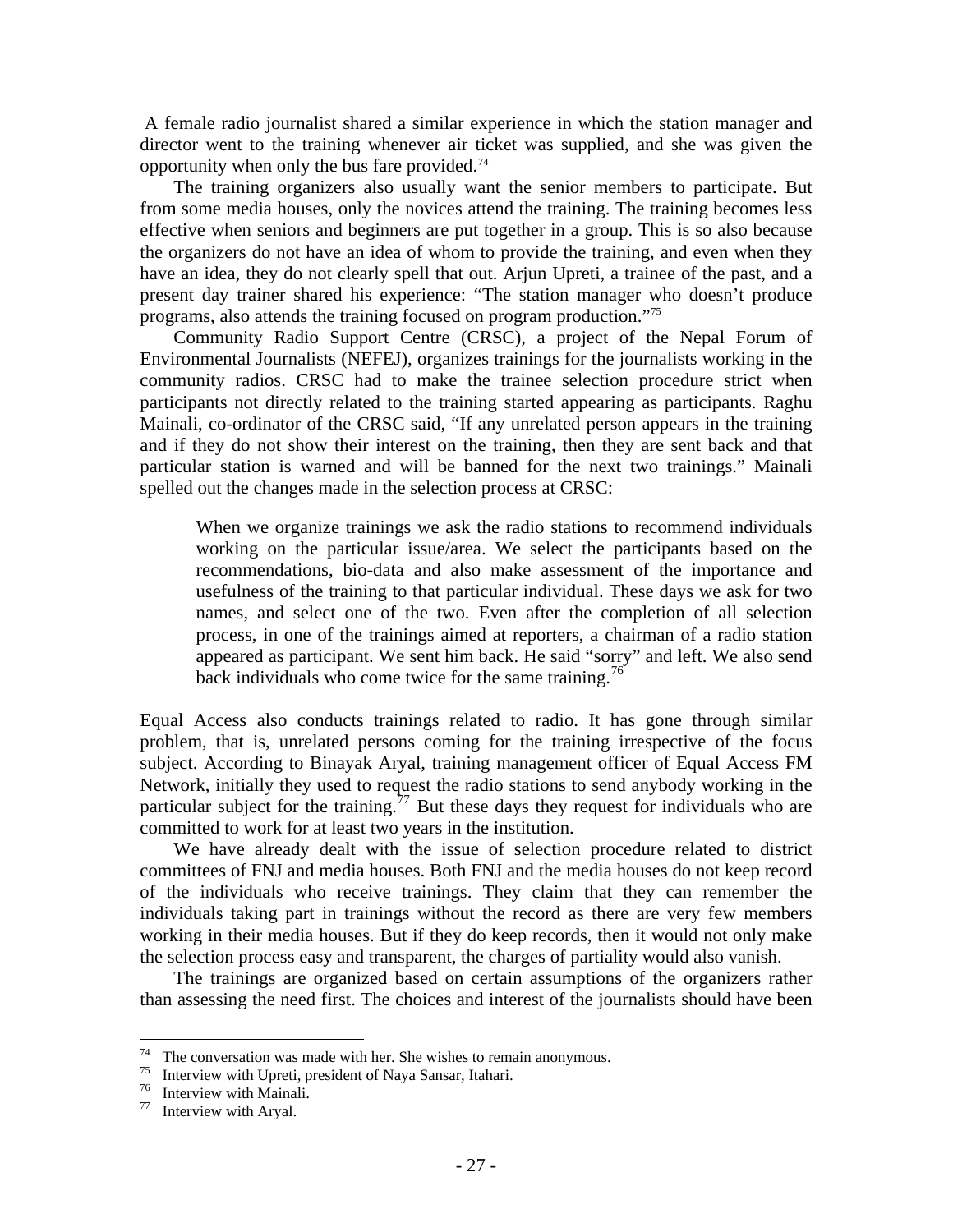the primary factor in the trainings but this aspect is not given due consideration, which have made the trainings less effective. The better way to do is to ask the journalist to write why they need that particular training. Centre for Investigative Journalism (CIJ), Sancharika Samuha, etc. follow this practice. CIJ invites the application from interested participants in which the applicant should submit sample of his/her previous work and academic qualification certificates along with an essay to judge language and writing skills. Based on those documents, CIJ selects the candidates, but also positively differentiates women, Dalits, people from remote regions, and victims of state and non state actors (see Mainali 2007 for further details).

For basic trainings, NPI conducts entrance examinations or aptitude tests. It first publishes notices in local newspapers for the basic trainings outlining prerequisites. For one- and three-month long basic journalism training, the minimum qualification of the participant is secondary school (SLC) and in a batch only 30 participants are trained. In the ten-month long training organized in Kathmandu, they have set the minimum qualification as  $10+2$  or certificate level. On average 25 participants are trained in a batch. However, for other trainings, the NPI does not have such criteria set, and the selection practice is rather ad hoc.

#### **4.4 The issues of inclusion and exclusion**

Nepali media does not reflect the social fabric of the country. There is still a monopoly of hill Brahmin males in the profession. If people from various communities could be included in the basic journalism training itself then it could pave the way for an inclusive Nepali media.<sup>[78](#page-34-0)</sup> Some institutions are paying attention to this fact and are making efforts in that direction. Jagaran Media Centre focuses its basic journalism training on Dalits whereas the Association of Nepalese Indigenous Nationalities Journalists (ANIJ) focuses on ethnic nationalities. Similar practices are also taking place in other areas outside of Kathmandu. For example, Vision Nepal of Butwal organized trainings only for Madhesi Dalits. Mahila Sanchar Samuha (Women Communication Group) of Nepalgunj has been conducting trainings on basic journalism and feature writing only for women.<sup>[79](#page-34-1)</sup> Likewise, Madhesi Media Mission provides training for Madhesi journalists. Radio Lumbini, with the support from MS Nepal, conducts trainings with special focus on marginalized groups such as Dalits, women victim of domestic violence, etc.<sup>[80](#page-34-2)</sup>

Though NPI also aims to include women, Dalits, ethnic minorities, Madhesis, in their trainings, there is no particular policy guiding its work. Last year NPI with assistance from the District Development Committee, Morang organized separate onemonth long trainings for each social group. Yagya Sharma, a trainer, was of the opinion that in such trainings the participants do not come because they want to be journalists but because it is being provided free of cost.<sup>[81](#page-34-3)</sup> In the case of Dalits, even though the training was free, there were not enough participants to select from. NPI had to put an extra effort to gather participants. Sharma doubts whether these 'forceful' trainings will produce desirable results.

<span id="page-34-0"></span><sup>78</sup> <sup>78</sup> See Onta et al 2008 for more details on this subject.<br><sup>79</sup> If malos show their keep interest, only two or three s

<span id="page-34-1"></span>If males show their keen interest, only two or three are included.

<span id="page-34-2"></span><sup>&</sup>lt;sup>80</sup> Interview with Sharada Gaire, program presentor, Radio Lumbini. Interview with Yagya Sharma.

<span id="page-34-3"></span>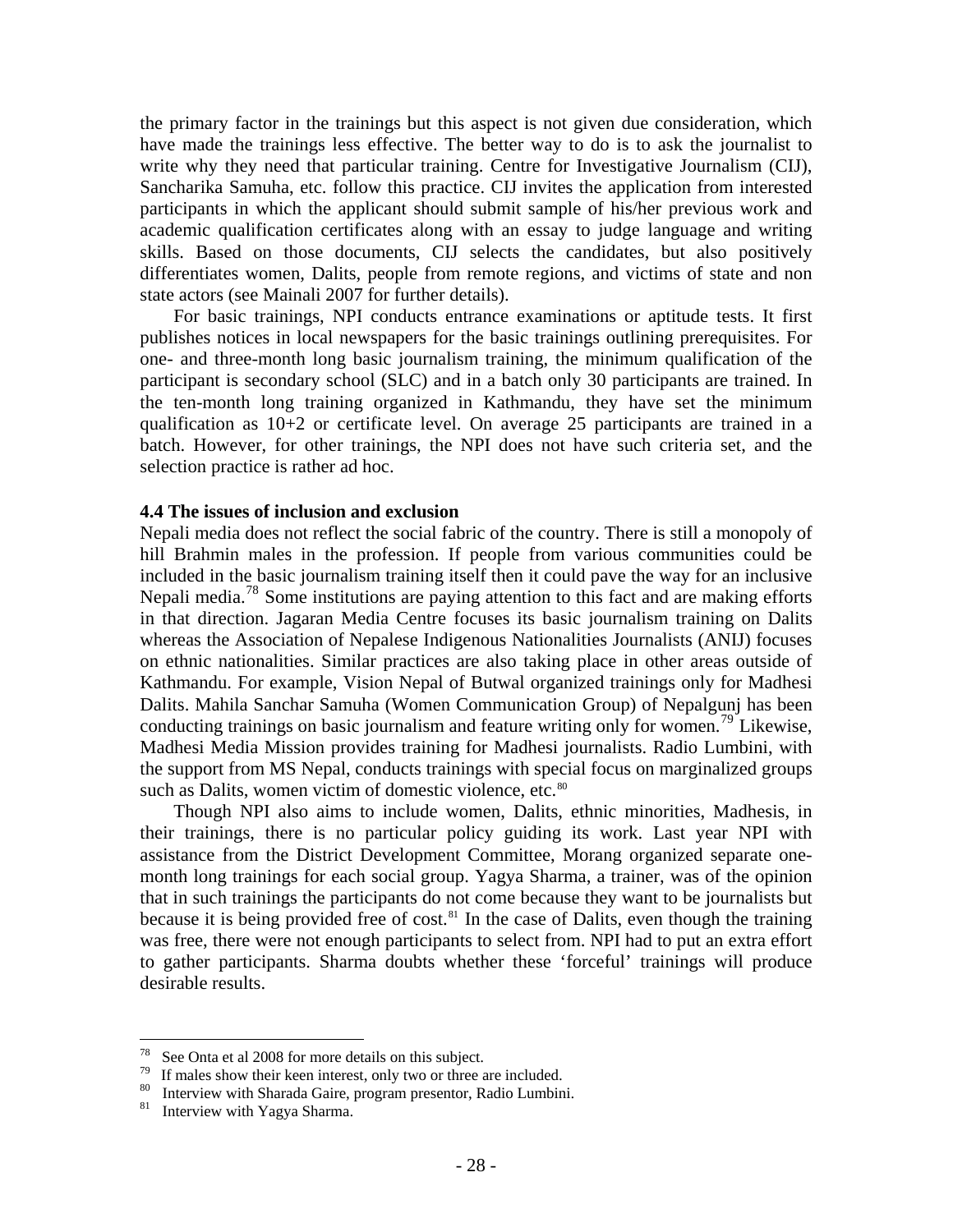Though Nepali media is not inclusive, the training institutions try to make their trainings more inclusive. Interestingly, even when these institutions invite just one participant, they request to include member of excluded groups, e.g., Dalits, ethnic nationalities, Madhesi, women, etc. There are a few people from those communities in the journalism profession and it so happens that the same person is repeatedly sent to attend various trainings.<sup>[82](#page-35-0)</sup>

Logshari Kunwar, a journalist of Dhangadi in far west Nepal is one such trainee who very often gets selected for trainings due to the 'quota' system. She said:

I took one week journalism training organized by the Society of Environment Journalist Nepal (SEJ) in 2059v.s. The training was provided free of cost, and I got trained about radio anchoring, news writing and news reading skills. After 2/3 months I took part in another three- day training organized by SEJ Nepal in Lamki. Later I also received two trainings organized by SEJ Nepal, one in Nepalgunj and the other in Dhangadi. In the training of SEJ Nepal, the policy was to include 20 percent female trainees, but as there were only two female journalists active in the far western development region, I got selected all the time. However, in actuality I learned the journalistic skills more from the editor Birendra Rawal than from any of those trainings.<sup>[83](#page-35-1)</sup>

There are many other examples of one person receiving a number of trainings, especially in the cities where the NPI's regional resource centers are located. The reporter of Bageshwari FM (Nepalgunj) Smriti Giri and the editor of *Bijayapur weekly* (Dharan) Ganga Baral have already received more than 17 trainings related to radio, basic, conflict, peace, domestic violence, women, women trafficking, children, codes of conduct, feature writing, HIV/AIDS, human rights, etc.<sup>[84](#page-35-2)</sup> Nepali media will be inclusive if the excluded groups are included from the very beginning, i.e., from the basic training. But in the name of inclusion this act of a single person getting all the opportunity should come to an end.

#### **4.5 The problems with the trainees**

A great many members of the journalist fraternity are still not very educated. This is particularly true in the case of the journalists working outside Kathmandu. According to Sharachchandra Wasti, an active journalism trainer, in some of the trainings, out of 25 participants there are not even five trainees who can comprehend what is being taught.<sup>[85](#page-35-3)</sup> If the journalists are at least college graduates (i.e., with a bachelor's degree) then perhaps this problem would partially be solved. In some trainings, foreign trainers are also present but this is not very useful because of the language problem. And even if the trainers are Nepali, and the teaching and reference materials are in English, such trainings

<span id="page-35-0"></span><sup>82</sup> 82 Interview with Narayan Karki, Dipendra Shrestha, Rajesh Bidrohi, Pradeep Menyangbo, Bikram Luitel and Sita Mathemba.<br><sup>83</sup> Interview with Logshari Kunwar, the publisher of *Morning Bell daily* in Dhangadi and the editor of

<span id="page-35-1"></span>*Hamro Seti weekly*. Birendra Rawal is associated with SEJ Nepal and is the publisher and chief editor

<span id="page-35-2"></span>of *Hamro Seti weekly.*<br><sup>84</sup> Interview with Giri and Baral.<br><sup>85</sup> Interview with Westi

<span id="page-35-3"></span>Interview with Wasti.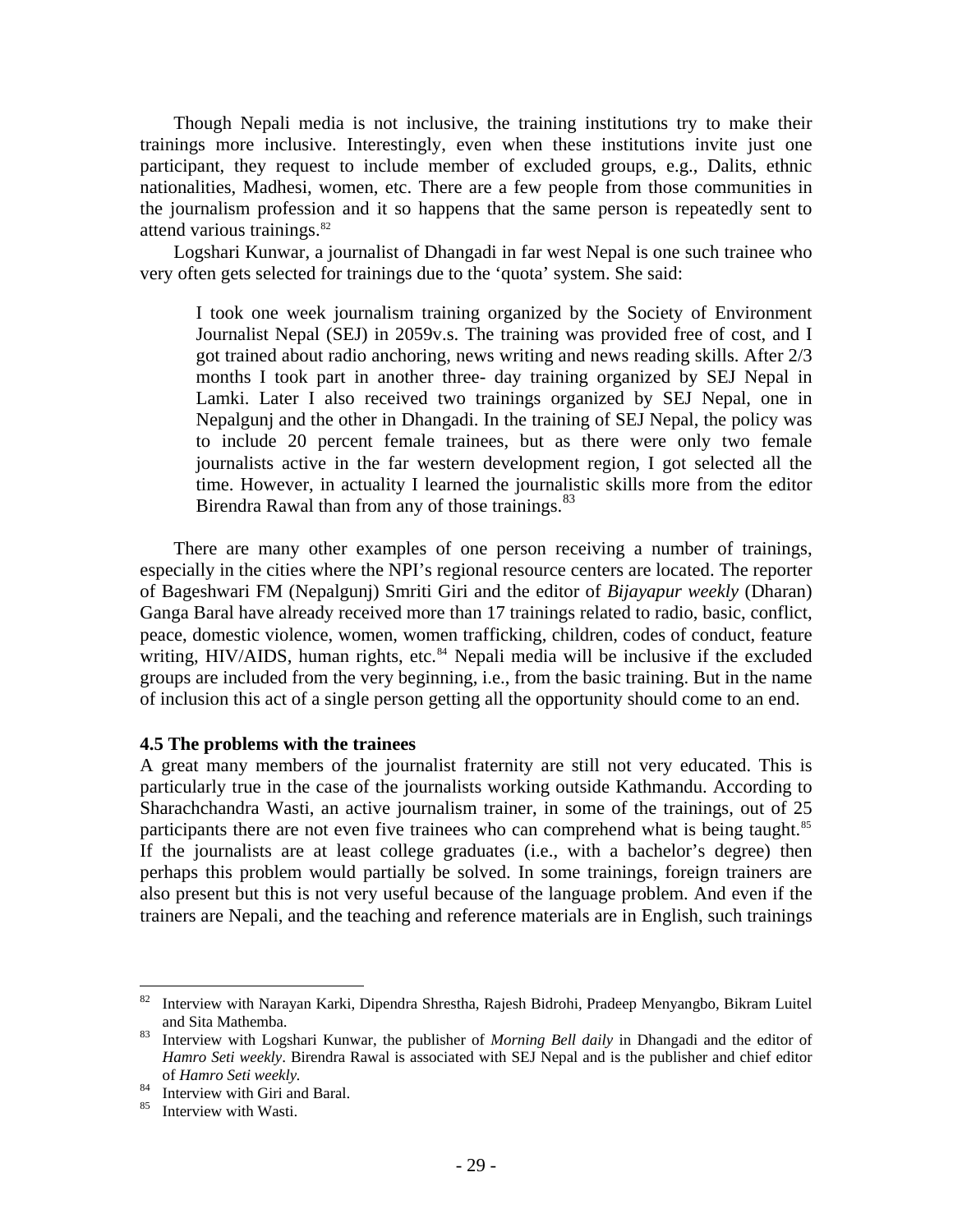are also less useful because of the journalists' lack of command over the English  $language.$ <sup>[86](#page-36-0)</sup>

The trainers often blame the trainees for being 'lazy,' and claim that only a few are devoted and intelligent. In general, two types of participants attend the trainings. Some of them come out of their own interest and some of them because of the wishes of the training providing institutions. $87$  The ones who come on their own are more excited and devoted to the trainings. The trainees who come to the basic training of radio are found preoccupied with an idea that there is nothing to be done except speaking in the radio. But when they know that the speakers in the radio have to prepare the script themselves, some of them quit the training.<sup>88</sup>

Some participate in trainings because of the interest and excitement, but not all of them work professionally in journalism. It is found that only ten percent of the trainees who have received training from Nepal Press Institute are working in the journalism sector<sup>[89](#page-36-3)</sup> and from some batches not even a single participant has joined the sector.

All the journalists do not learn the same skills in a training program. The practical aspect of the training is more important. Some journalists repeat the mistakes even after theoretically and practically knowing that they should not be making those mistakes (Mainali 2007).

<span id="page-36-0"></span><sup>86</sup> Centre for Investigative Journalism's training school, PP, had plenty of study materials in English. Two journalists of Dharan, Sita Mademba and Pradeep Menyangbo, said they had difficulty in comprehending those materials when they were participating in the training.<br><sup>87</sup> Interview with Yagya Sharma, Biratnagar based journalism trainer.<br><sup>89</sup> Interview with Harsha Subba, the managament committee chairpareon of B

<span id="page-36-1"></span>

<span id="page-36-2"></span>

<span id="page-36-3"></span>Interview with Harsha Subba, the management committee chairperson of RMRC, Biratnagar.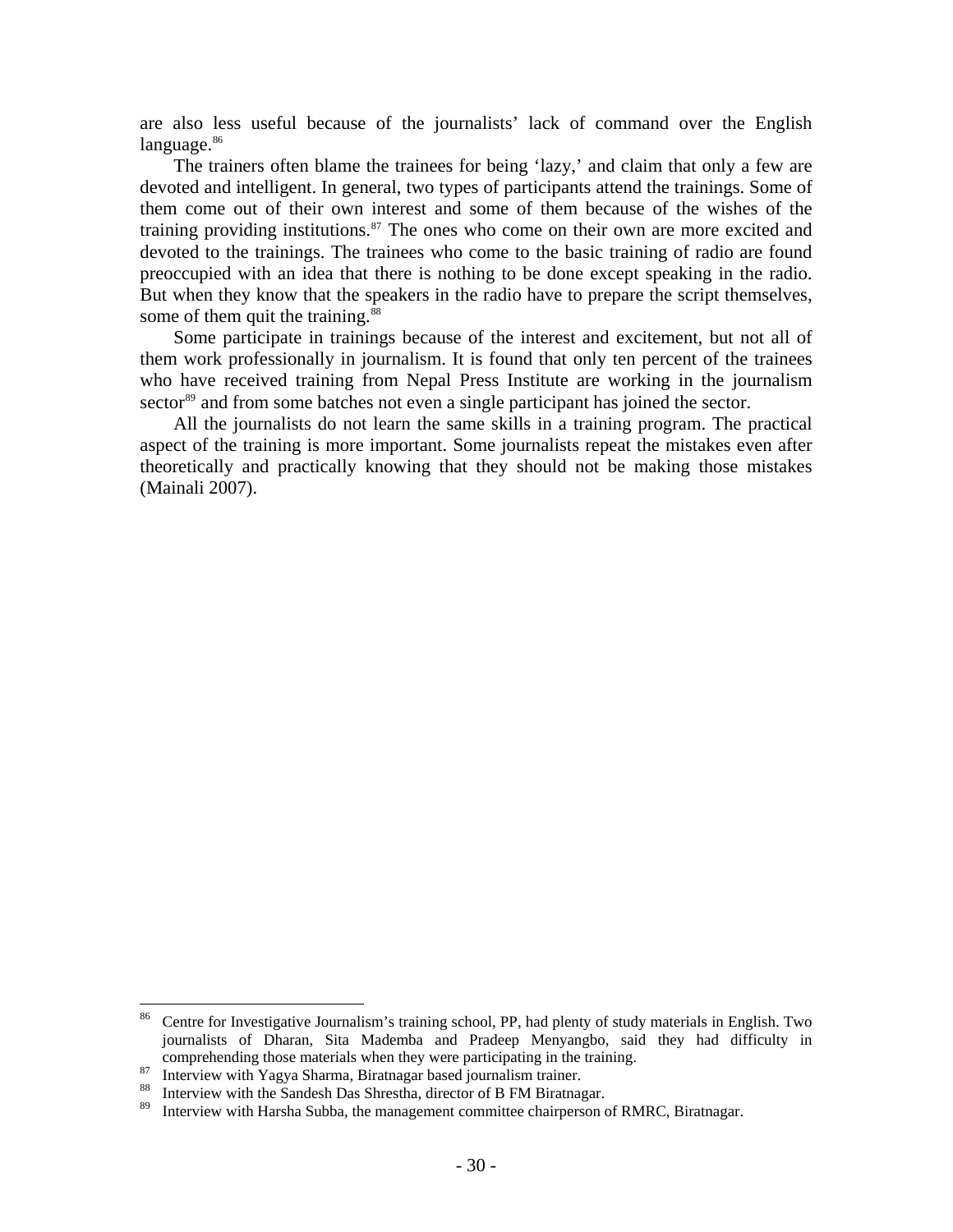#### **Chapter 5**

# Trainers

The effectiveness and quality of any training program depends largely on the trainers involved in it. The quality of trainers is more important than the curriculum, physical infrastructure and the availability of reference materials. Indeed, the lack of experienced trainers is the main problem of media institutions conducting journalism and other media related trainings. Due to the small number of experienced trainers, the same person has been conducting trainings in many places. And even novice journalists, persons with hardly any experience, have worked as trainers and have been guest lecturers in various training programs.

NPI has set out some basic criteria for the appointment of a trainer since long. According to NPI policy, the person should be teaching journalism in college or should have at least bachelor's degree in the relevant subject, and trained on media related Training of Trainers (ToT). But in the case of guest lectures, ToT is not mandatory. However the guest lecturer should at least be active in that particular field. These are also the criteria of NPI's three Regional Media Resource Centres (RMRCs) outside the valley but if the trainer has experience in journalism and ToT in other fields, they do not require ToT in journalism as such.

Media Point, another regular training providing institution, has also the set the minimum requirement for trainers, which is a bachelor's degree and specialization in journalism. Most of MP's trainers have taken ToTs, but MP also has occasionally used people with long experience in teaching as trainers. Those active in their specific fields have appeared as guest lecturers in MP's trainings. In many other institutions, there are no set criteria or minimum qualifications that a trainer should possess. In most cases trainers are selected on the basis of the economic health of the organizers and on trainers' time and availability.

#### **5.1 Training of trainers (ToT)**

Along with experience in a specific field or adequate knowledge in teaching and training, ToT is considered to be essential for a good trainer. However, there is hardly any recognized institution that provides ToT on media in Nepal. NPI has organized ToTs infrequently on basic and advanced journalism. Altogether 41 trainers, 26 in Kathmandu and 15 in regional centers, have been working as trainers in training programs of NPI.

In July 2001, NPI provided a 10-day ToT to 14 journalists from various parts of the country. It was organized in association with Baltic Media Centre, Denmark. In January 2003, NPI organized another ToT that lasted for two and half years in association with the Danish School of Journalism (DSJ). The training was especially meant for those with at least a bachelor's degree and had been involved in journalism for a long time. Based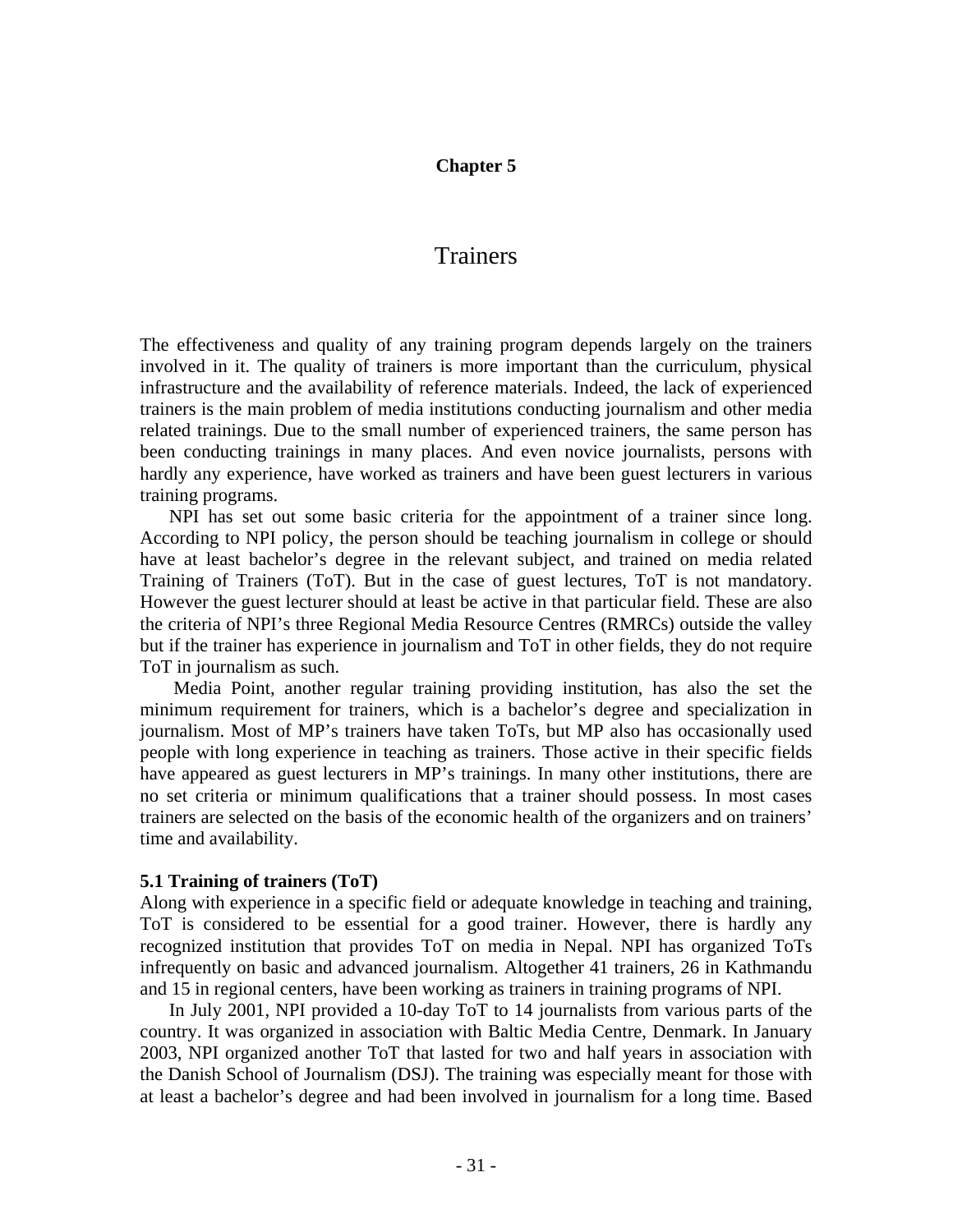primarily on DSJ's teaching course on proactive news reporting, news interview, feature writing, production of radio programs and online journalism, this training was reportedly more effective and different in style. Right after the completion of the each course, NPI used to organize internship programs for the participants in various parts of the country on the same issues (news interview, radio program production, etc.). The trainees were asked to give feedback on their works to trainers of NPI and DSJ. In its next training phase, Nepali specialists in related fields were used as resource persons. The trainees were then put in a place for ten days to two weeks according to necessity in order to teach training courses and practical exercises. Again those trainees were sent by NPI to various places like before to provide internship for others. The same procedure was followed in every training phase.

In this ToT, trainees had to develop training modules and under the internship programs, they had to carry out their own courses. This made ToT very effective. A participant of the training said, "After the training there was drastic change in our ways of working. Before, we used to think of training as some sort of classroom lecture, which used to be monotonous for both interns and teachers (us). However, after the training, we began to teach by participating interns in the training course."<sup>[90](#page-38-0)</sup> Although the training course was for two and half years, the ToT lasted till the mid of 2007 with regular gaps in between. The program started with 24 interns from various parts of the country, including Kathmandu. However, due to its terms for interns to actively participate in every activity, only 14 were able to complete the entire course. Those who were passive and in short of their assignments were left out in the next phase.

Apart from these two ToTs, NPI occasionally gave ToT on the specialized field. In February 2002, NPI conducted a ToT on investigative journalism for 14 participants in association with the Centre for Investigative Journalism (based in Philippines). This was a two-week long course. Another ToT of NPI was on gender and media of one week duration. It was held in May 2002 in association with the Mainstreaming Gender Equity Program (MGEP). There were 19 participants and all of them were from within the NPI. In September 2007, NPI along with Media and Democracy Group (M&DG), Canada, organized another ToT on election reporting for 23 participants. All of the participants were NPI's trainers. And in February 2009, in coordination with the same organization, another ToT on parliamentary reporting was delivered, in which 21 trainers participated. In these specialized trainings partner organizations arranged their own trainers whereas Nepali reporters and specialists were present as guest lecturers.<sup>[91](#page-38-1)</sup>

No other organization is found as active as NPI in organising the ToT on media. Media Point organized one ToT of 15 days on basic journalism in 2007. The advertisement inviting the applications spelled out the following conditions: a bachelor's degree, and at least ten months' journalism experience. A total of 12 candidates out of 27 applicants were selected on merit basis. Except one, all journalists were based in Kathmandu. Ram Krishna Regmee, Shreeram Singh Basnet and teachers of campuses and others conducted this ToT. It was not as sophisticated as NPI's for it did not have the internship component. However, the participants had to design the course module, and they also had to make presentations. The executive director of Media Point claimed that

 $\overline{a}$ 

<span id="page-38-1"></span><span id="page-38-0"></span><sup>&</sup>lt;sup>90</sup> Interview with Hemanta Karmacharya.

<sup>91</sup> Information regarding the various ToT program conducted by NPI is based on interviews with Hasta Gurung and Chirinjivi Khanal of NPI.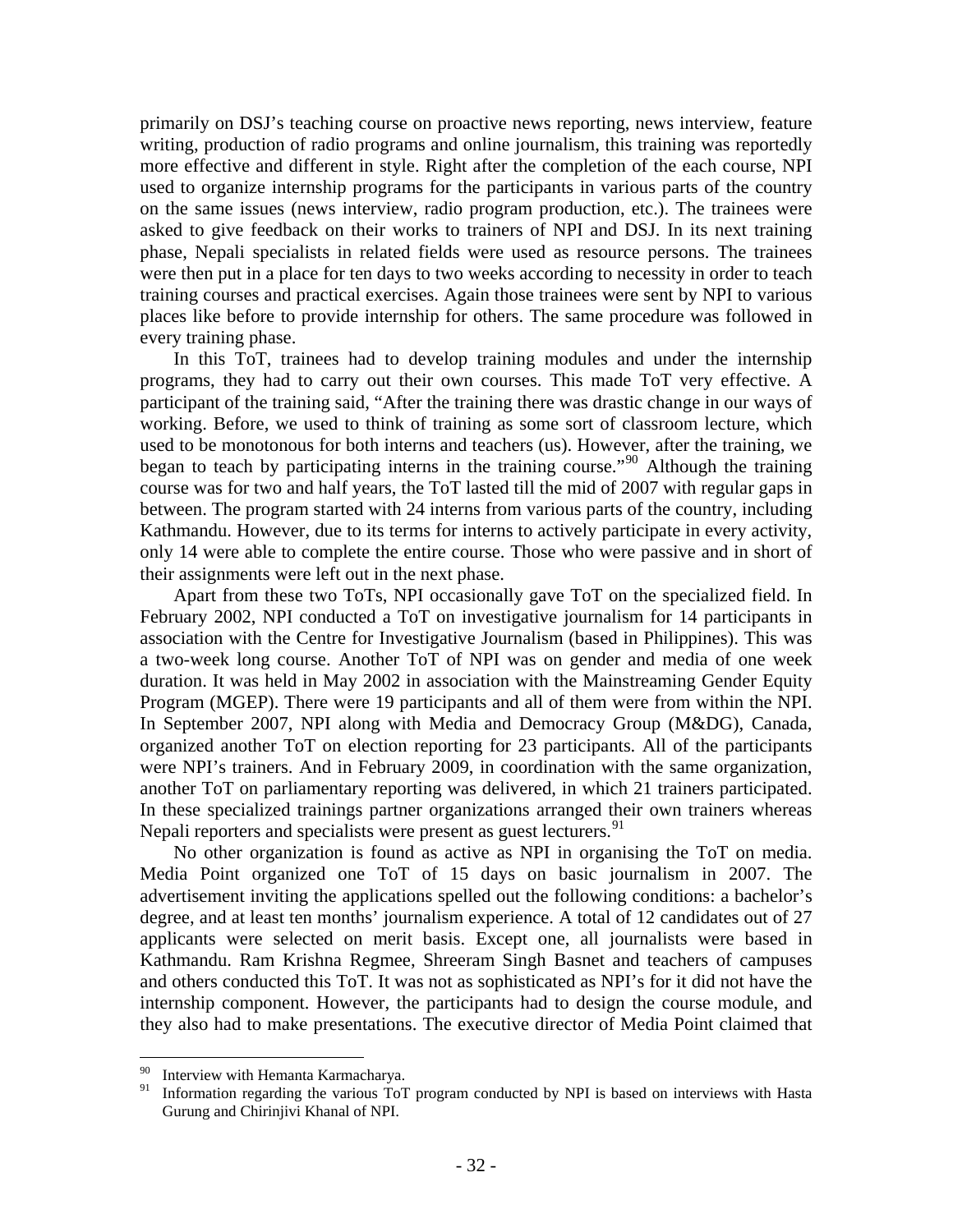such a ToT is adequate for basic training. Indeed, it has helped mitigate the scarcity of the trainers. In its four-month training period, Media Point employs almost 30 trainers (including regular trainers and guest lecturers) many of whom also teach at NPI's 10 month long training program.  $92$ 

Though it has been organising numerous trainings on radio, Community Radio Support Centre (CRSC), a project of NEFEJ, has so far conducted only one ToT. In 2007, it organized a five-day program with 12 candidates from various parts of the country, and a follow-up was done in 2008. Before that ToT program, there were three trainers (Raghu Mainali, Bharat Bhushal and Pratik Bhandari) in CRSC with ToT on subjects like media, conflict, and other topics. The program's aim was to prepare qualified trainers who are based on various parts of the country so that it would help ameliorate the problem of arranging trainers from Kathmandu in trainings conducted outside the Kathmandu valley. The ToT that was organized only made the trainers capable of conducting basic trainings, for they had limited experience and knowledge of radio journalism and radio program production. There still is scarcity of good radio trainers on the basics of radio management and technology who could also conduct advanced radio training.<sup>[93](#page-39-1)</sup>

It is not easy to find practicing journalists who also could conduct ToT. Only a handful of them have turned into trainers on their own through national and international trainings and have conducted trainings in association with other institutions.

#### **5.2 The availability of trainers outside Kathmandu**

Even though Kathmandu has some nationally and internationally ToT trained people and journalists with long experiences in the field, it still lacks good trainers. It may be mainly accounted to the lack of professionalism in this work. Many trainers are not fully dedicated in this work because of their involvement in many other jobs and commitments. If this is the situation in Kathmandu, it is worse outside Kathmandu qualified trainers are a rarity. The trainers have to be brought from Kathmandu or training institutes have to be content with whoever is available locally. In order to tackle this problem NPI made some investments in preparing a few trainers in places like Biratnagar, Butwal, Nepalgunj, Dhangadhi and Mahendranagar. However, since these people are mostly practicing journalists, they are confined to their own areas. And therefore, there is severe scarcity of quality trainers in most places outside these areas.

Since refresher training programs are rarely organized for the trainers, many trainers from outside Kathmandu are not very up to date, i.e., they are not aware of the newest trends and developments in the field. During our research, many respondents expressed their dissatisfaction towards the trainers from their regions. One journalist from Nepalgunj was blunt, "What meaning does it hold when a person who has not published a single feature report goes around preaching the ways to write news features?" Another journalist from Nepalgunj, Bheshraj Basnet, thus explained his reasons for not participating in many training programs: "People with even less knowledge and skill than your own come as expert and give lectures. So what is the point of participating, when you do not benefit? That is why I usually do not participate in many trainings."<sup>[94](#page-39-2)</sup> Basnet has found a majority of trainers brought from Kathmandu to be better, for they can teach

<span id="page-39-0"></span><sup>92</sup> Interview with Shreeram Singh Basnet of Media Point.

<span id="page-39-1"></span><sup>&</sup>lt;sup>93</sup> Interviews with Raghu Mainali, and Bharat Bhusal of CRSC.<br><sup>94</sup> Interview with *Hanne Samashar* deily's Bhashrai Baspet.

<span id="page-39-2"></span><sup>94</sup> Interview with *Hamro Samachar* daily's Bheshraj Basnet.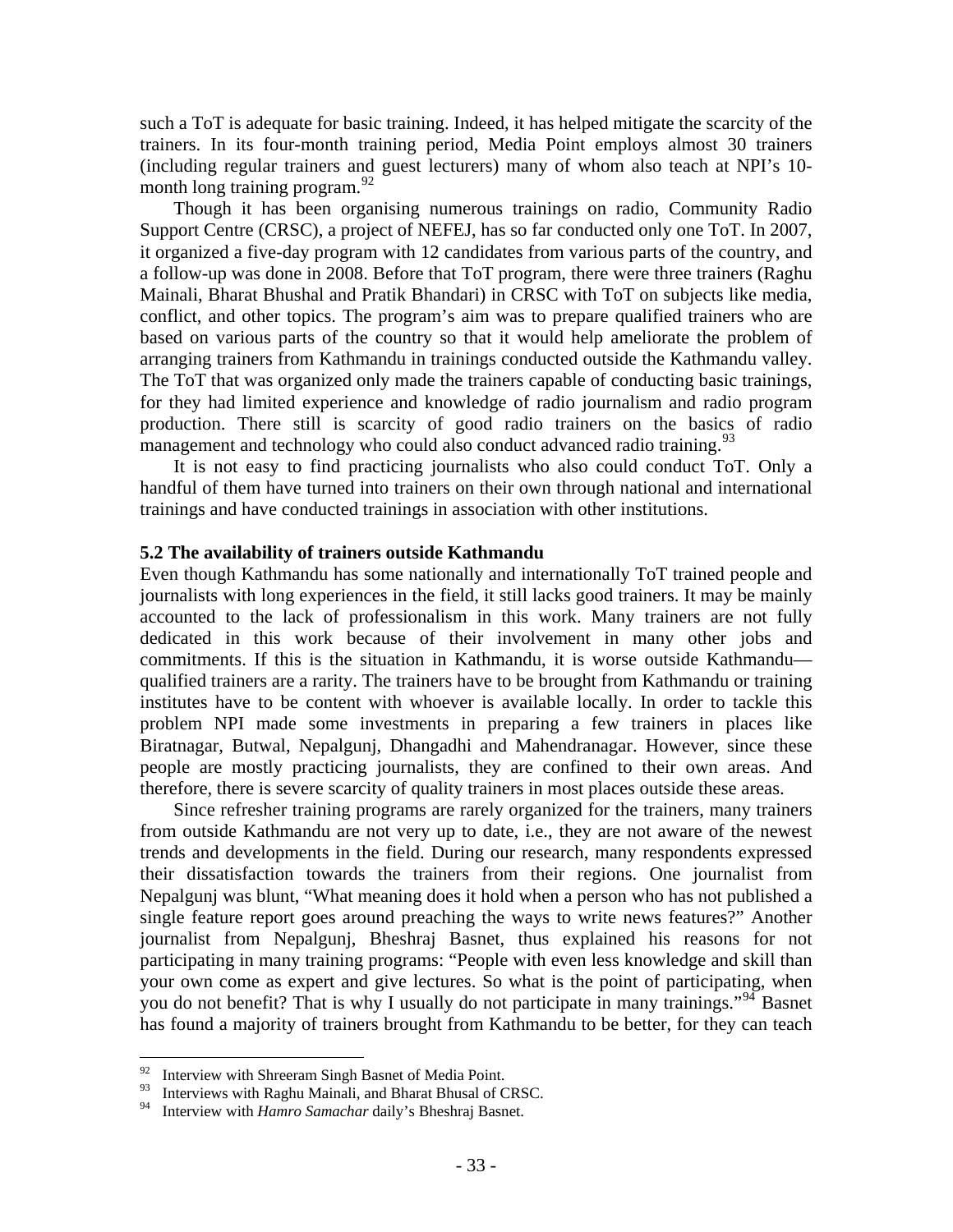trainees something new, something useful. Besides, he added, they focus on practice exercises—such as preparing wall papers—give assignments, and provide feedback on the work of the trainees. Another journalist Manoj Shrestha, *Annapurna Post's*  Biratnagar correspondent lamented, "Trainers come to trainings without updating themselves on relevant issues and recent developments." Radio Annapurna's station manager Dipendra Shrestha too echoed similar concerns.<sup>[95](#page-40-0)</sup>

It is true that in Katmandu one gets more opportunities to learn, to get exposure to the outside world. And there is some truth in what the respondents said above. However, there is also a tendency to regard anything said by Kathmandu-based trainers as more appropriate. Tula Adhikari, station manager of Krishnasar FM in Nepalgunj, says "It's not that there are no local people who can give good trainings but people from Kathmandu are regarded as accomplished trainers whether their lofty talks could teach skills or not is another thing."[96](#page-40-1) Ram Krishna Regmee, Mohan Mainali, Rajendra Dahal, Hasta Gurung, Dharmendra Jha, Shobha Gautam, Vinaya Kumar Kasaju, Sharachchandra Wasti, Raghu Mainali are some of the Kathmandu based trainers ranked as good ones by journalists based in different parts of the country. This assessment has been done on the basis of their teaching skills, adoption of practical methods, presentation of new and stirring examples, in-depth studies, use of varieties of tools, skills to engage trainees, providing assignments and giving feedback and suggestions.

There is much dissatisfaction among journalists on the specialized or issue focused trainings organized by NGOs, especially by those not directly related to media. In such trainings though information is provided on related issues, they mostly fail to make a case on why the journalists should care about these issues. Nepalgunj based journalist Krishna Adhikari says, "In those types of programs, experts come to preach whatever they like. So, rather than for learning, such programs are good as get-togethers."<sup>[97](#page-40-2)</sup> Therefore, in a way these sorts of trainings are mainly focused on getting attention and advertisement rather than on content, or in improving the skill of the trainees. In the view of media trainer Sharachchandra Wasti, organizers in such trainings generally teach the journalists to write in their own interests. According to him, "Those who teach journalists to write in a certain way might nullify the ethics of journalism. And journalists should and can write independently even when NGOs are trying to force their interests with their knowledge and skill in a specific subject."<sup>[98](#page-40-3)</sup>

The trainings provided by FM radios and by the commercial training institutes are of rather poor standards. If a program host becomes a bit popular then s/he easily qualifies to be a trainer for these commercial institutes. They try to bank on the glamour value of that particular host. Such a trend of becoming trainers after having attained media popularity, without having necessary trainings, skills and knowledge, is prevalent. Some rather popular RJs from FM radios in Kathmandu are frequently invited to provide radio training in various parts of the country. In such trainings, the fees are very high, even though the actual investment cost is low as they are given by their staff who have very little experience. However, this is also the result of lack of professional trainers in the radio sector.

<span id="page-40-0"></span><sup>95</sup> <sup>95</sup> Interviews with Manoj Shrestha and Dipendra Shrestha.<br><sup>96</sup> Interview with Adhiltoni

Interview with Adhikari.

<span id="page-40-2"></span><span id="page-40-1"></span><sup>&</sup>lt;sup>97</sup> Interview with Sagarmatha Television's correspondent Krishna Adhikari.<br><sup>98</sup> Interview with Westi

<span id="page-40-3"></span>Interview with Wasti.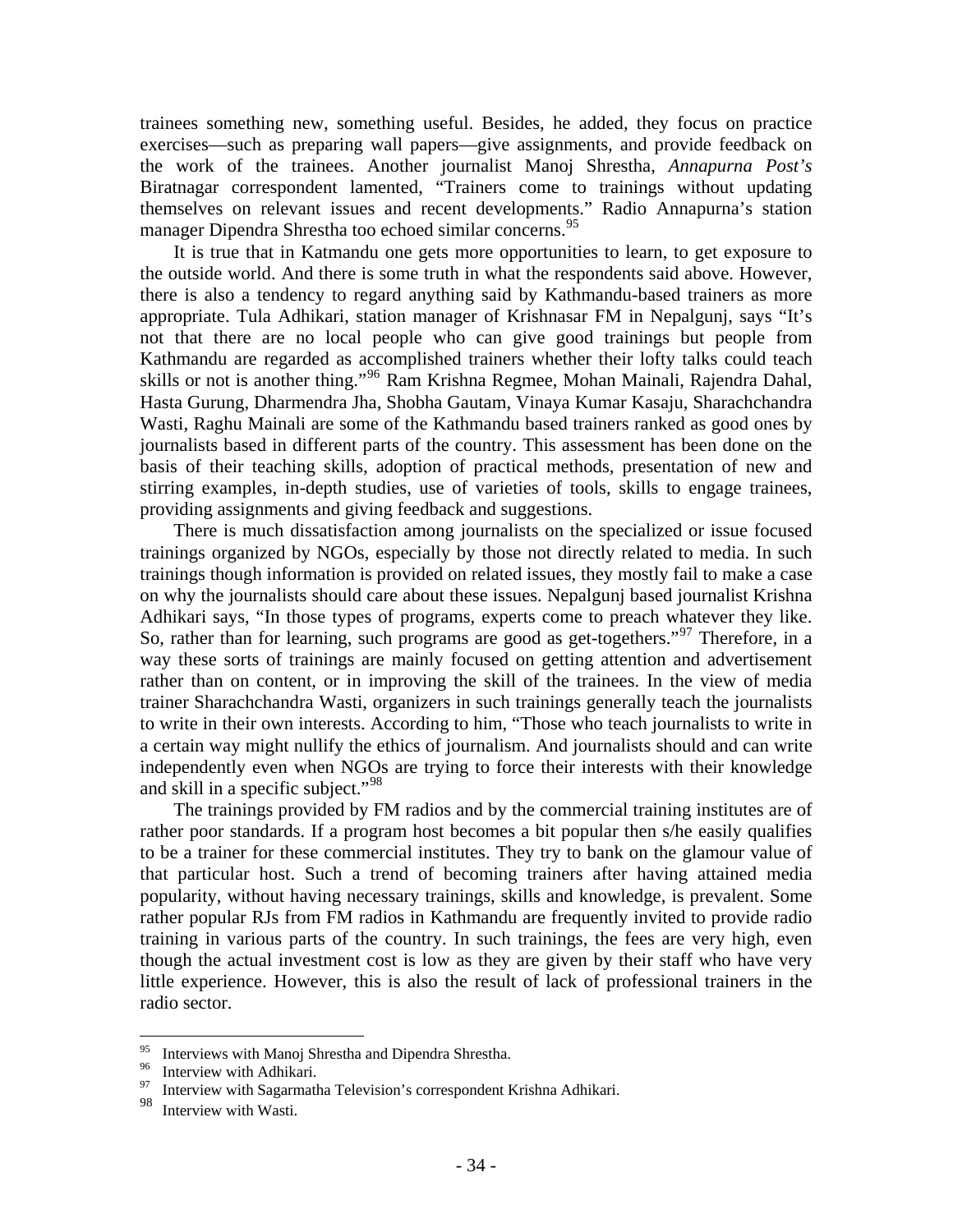Outside of Kathmandu, there is a severe scarcity of qualified trainers. 'Trainers from Kathmandu' is one important feature of the advertisements published to attract trainees in the radio trainings outside of Kathmandu. Local trainers are paid less compared to those 'imported' from Kathmandu. The Kathmandu-based trainers also get other benefits. The Kathmandu brand is so marketable, or so the organizers think, that such programs are organized as per the schedule of these trainers. Netra KC, Nepalgunj-based correspondent for the BBC Nepali Service, has been a radio trainer for over three years in the threemonth long training program of RMRC (Nepalgunj). He says, "I am often invited as a trainer because of RMRC's poor economic health. But whenever they have plenty of funds, they bring radio trainers from Kathmandu."<sup>[99](#page-41-0)</sup> Achhari Pokharel, president of Nepalgunj-based Mahila Sanchar Samuha added, "We generally bring trainers from Kathmandu when we have enough funds. However, as it is expensive to bring them on a regular basis, we arrange the classes when they visit the district for other purposes. But when there is no imminent chance for visits of journalists from Kathmandu, we use local trainers for the purpose."<sup>[100](#page-41-1)</sup>

 $\overline{a}$ 

<span id="page-41-1"></span><span id="page-41-0"></span> $^{99}$  Interview with K.C.

Interview with Pokharel.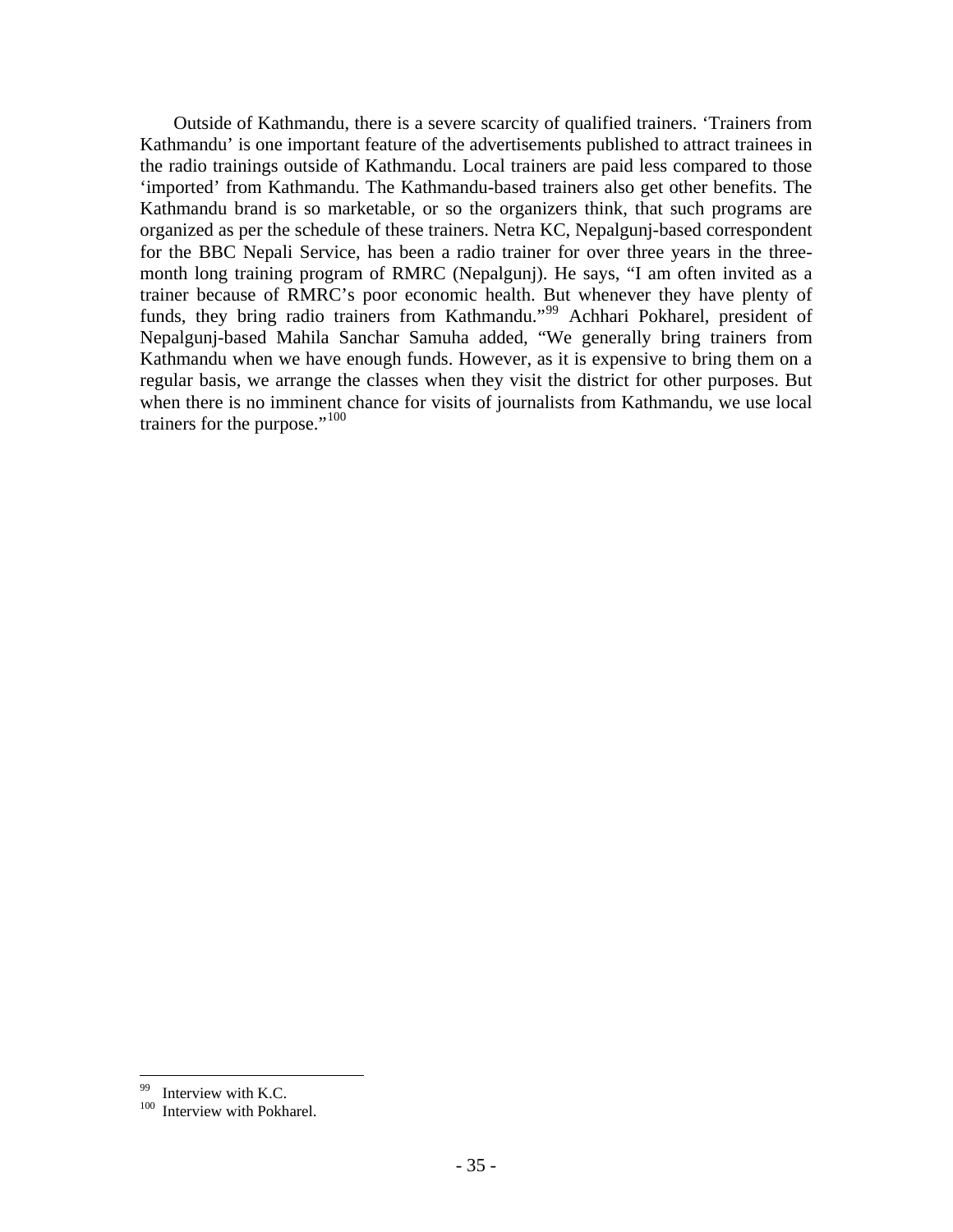#### **Chapter 6**

# The Business Plans

Over the past two and half decades, media training programs in Nepal have worked primarily with three different types of business plans: (i) full cost recovery from the trainees; (ii) full cost subsidized by foreign or national donors; and (iii) a mixed model in which the training cost is covered partially by the trainees and partially by donors.

#### **6.1 Full cost recovery from the trainees**

From the point of view of financial sustainability of media training programs, the 'full cost recovery from the trainees' business plan is the most sensible one. Under this plan, the training organizing institution can expect to cover its costs from the fees collected from the trainees. Since the fees have been paid from one's own resources, it is also likely that the trainees who participate in trainings under this business plan are more committed to the learning process.

This business plan has been in operation for the 10-month journalism training course run by NPI in Kathmandu since its establishment in 1984. In 2009, the total fees that each trainee had to pay was NRs. 22,000 (about US  $$300$ ) for this 10-month course.<sup>[101](#page-42-0)</sup> NPI's RMRCs located in three other cities of Nepal currently run one-month or three-month media training programs by recovering all the costs involved from fees collected from the trainees.

Since mid-2008, NPI has also started to offer one-month mobile media trainings in other parts of the country. According to the training officer of NPI, Hasta Gurung, all the costs in running these mobile training sessions have been recovered from fees paid by the participating trainees. Gurung adds: "The fees charged tend to vary in different parts of the country. NPI does not make a profit but uses all the money thus collected to run the training programs in a specific location."<sup>[102](#page-42-1)</sup>

This business plan is also the model adopted by several private-sector media training institutions. These include Media Point in Kathmandu, Naya Sansar in Itahari in east Nepal, and Bageshwari Asal Shasan Shrota Club in Nepalgunj. As mentioned in chapter two, many new FM radio stations have also used this business plan to run training sessions for novices interested in radio broadcasting jobs. Run under the title of 'jobs for the best' such stations raise significant amounts from a large number of trainees, most of whom eventually are not offered jobs with salaries in the concerned radio stations. Money saved from such schemes has helped these stations meet their operating costs for

 $\overline{a}$ 

<span id="page-42-0"></span><sup>&</sup>lt;sup>101</sup> Interview with Somnath Lamichhane, coordinator of NPI's 10-month training program.<br><sup>102</sup> Interview with Gurung.

<span id="page-42-1"></span>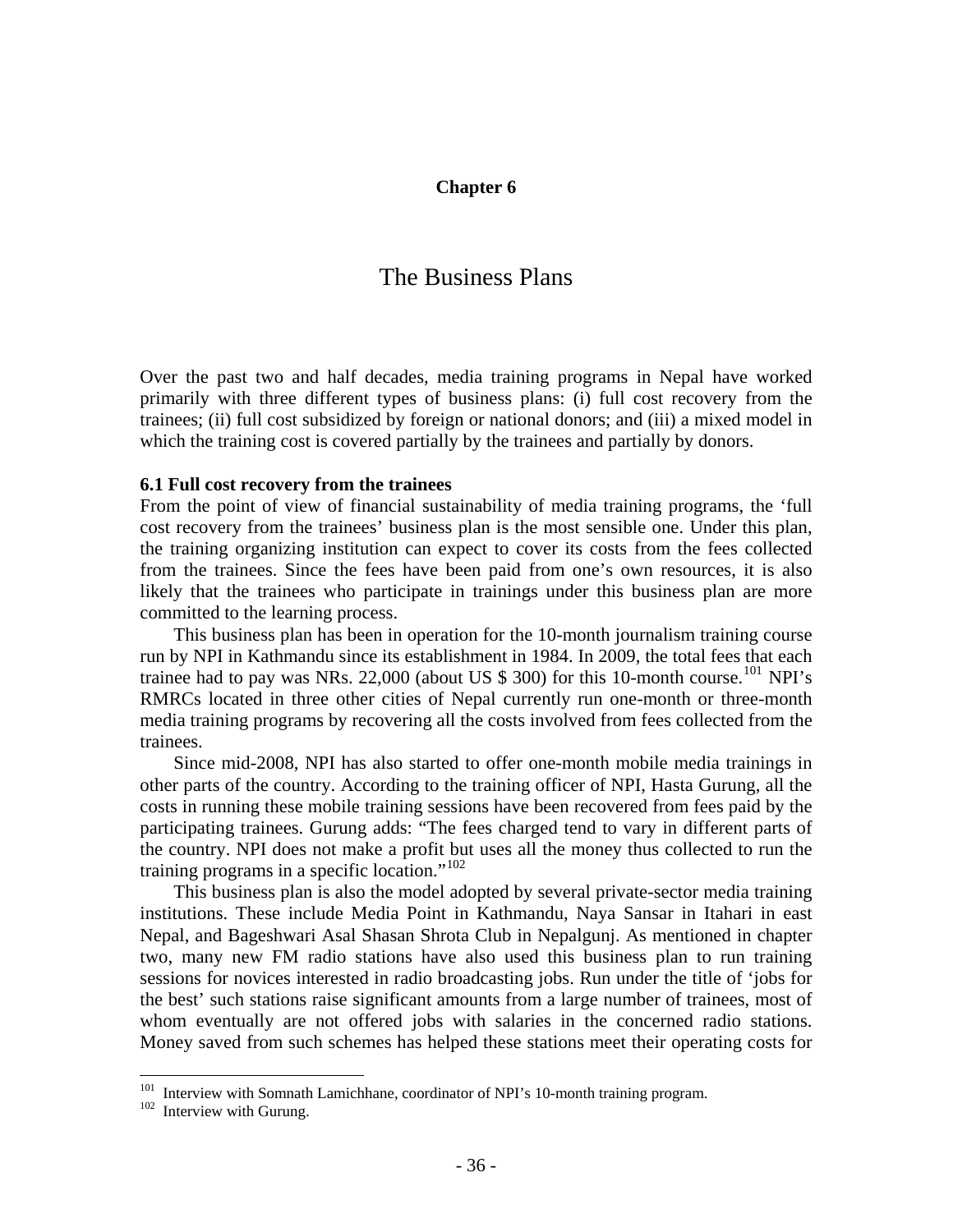part of a year. In one particular instance in the city of Biratnagar, those running an institution that had raised Rs 10,000 (about US \$ 135) from each trainee disappeared with the money (College Times 2066v.s.)

Does the success of this business plan on the part of NPI and other private sector media training institutions mean that all such trainings can be fully run through fees raised from the trainees alone? The consensus opinion of those associated with NPI seems to be that basic journalism training programs can indeed be run under this business plan. The coordinator of NPI's RMRC in Biratnagar in east Nepal, Birendra Sharma told us:

For the one-month basic journalism training programs that we run these days, we charge NRs. 2500 per person (or NRs. 5000 if they are candidates sponsored by institutions)….Our maximum class size is 30 people. In the training we conducted late last year, we saved about Rs  $50,000$ .<sup>[103](#page-43-0)</sup>

What is important to note here is that when the RMRC in Biratnagar runs its basic journalism training program in that city itself, the costs involved are minimal because it has its own building and many of the trainers are locally based. When such trainings are done in other locations in east Nepal, the costs go up because of the additional travel and accommodation expenses of the trainers and supporting staff.

However, NPI associates in Biratnagar claim that advanced journalism training cannot be run under this business plan. According to journalist Harsha Subba who is also the chair of the managing committee of NPI's RMRC in Biratnagar, advanced journalism training where trainers have to be flown into town from Kathmandu and where trainees also come from other parts of east Nepal, the higher costs thus incurred cannot be recovered from the fees paid by the trainees.<sup>[104](#page-43-1)</sup> The implication is that such trainings have to be subsidized from other sources.

#### **6.2 Full cost subsidized by foreign or national donors**

#### *6.2.1 Foreign donors*

From the early 1950s when Nepal embarked on the journey of planned development, its state-owned media sector has benefited from various types of grants and support offered by different foreign governments, UN and other international agencies. Personnel working in state-owned print and electronic media have benefited from countless training programs organized in Nepal or abroad by Nepal's foreign friends and international media training institutions. For instance UNESCO organized many training sessions for such journalists in the 1960s and the 1970s. A group of 16 journalists working for the state television station, Nepal Television, was trained in The Netherlands in 1984 (Belbase 1985; Parajulee 2008). This trend continues until today.

Media training in the non-state sector has also seen the support from foreign donors for some time now. For instance, the media training activities of NPI were supported by the Danish government via Danida between 1995 and 2005. During this decade, NPI operated various types of training programs in different parts of Nepal with this support. It established RMRCs in Biratnagar, Nepalgunj, and Butwal. NPI even owns its own

<span id="page-43-0"></span><sup>&</sup>lt;sup>103</sup> Interview with Sharma.

<span id="page-43-1"></span> $104$  Interview with Subba.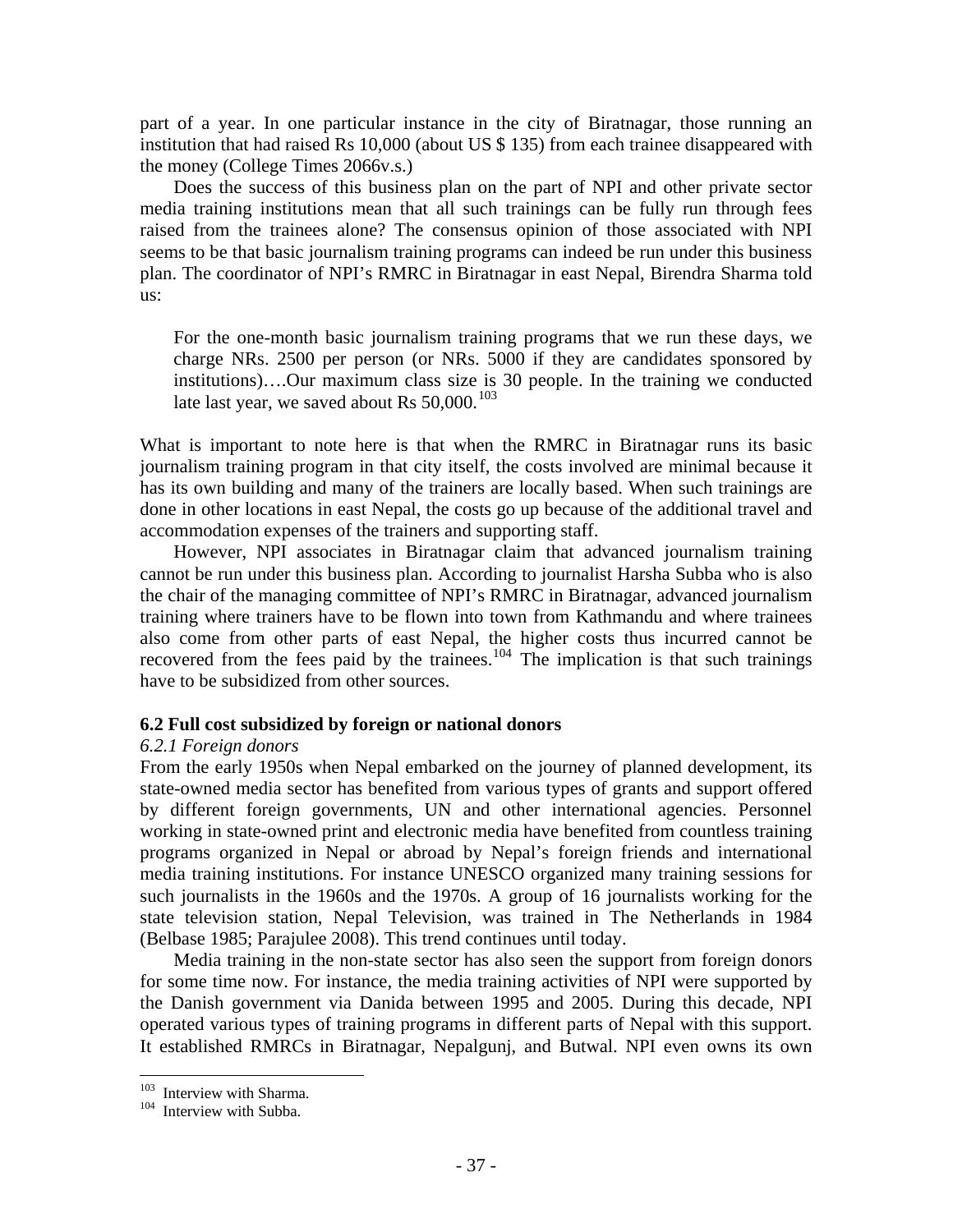building in the first two of these three cities. During this decade, all the trainings that NPI operated (apart from the 10-month course it ran in Kathmandu and three-month course run by its RMRCs) in different parts of Nepal were fully subsidized by the grant from Danida. The trainees did not have to pay anything. In many an instance, they instead received training allowances. Apart from NPI, Danida has also supported other organizations – including Sancharika Samuha, Federation of Nepalese Journalists, Jagaran Media Centre, Community Radio Support Centre (CRSC) of NEFEJ – to run media trainings.

Other donors have also been active in supporting media training activities in Nepal. After Danida stopped supporting NPI's training activities, it has received grants from other donors to run some of its training programs. One such donor has been the Danish organization MS Nepal which has over the years also supported training programs at Radio Lumbani, Radio Madan Pokhara, and Bheri FM, among other institutions. The radio journalism trainings organized by CRSC has been supported by the organization Free Voice based in The Netherlands. World Vision has supported the training activity of IMMOD Nepal in Butwal and Vision Nepal's journalism training focused on the Dalits of Tarai.

Most of the programs executed by NGOs are run in the form of projects. This is also true in the case of media training programs. NGOs conceive a specific training program and propose the idea to foreign donors for support. If the latter agree to provide financial support, such training programs are then executed for a fixed period. Elaborating this scheme, the FM network and training management officer of the organization Equal Access, Binayak Aryal told us:

All our training programs are project-based. We work in the field of behaviour change communication. When we approach donors for support for a specific project, we budget for training programs on the related subject. After the grant is received, we execute the said training programs.<sup>[105](#page-44-0)</sup>

In terms of the working modality of NGOs which are active in media training, those who have engaged in this field in a long-term basis tend to be cautious with their expenses. Other NGOs, especially those supported by international organizations whose work in Nepal is fixed for a short-term, tend to execute expensive trainings for the duration of the agreed project. Once that is over, there is no follow-up. Members of the media training community have begun to criticize such expensive trainings. P. Kharel who teaches at TU's RR Campus and at NPI told us:

The training budget of some of these NGOs for a year is the equivalent of the budget of the Journalism Department of RR Campus for 20 years. In these expensive training programs run by the NGOs, what trainees learn is not commensurate with the high costs.[106](#page-44-1)

Based on what Kharel has emphasized, it is clear that media training programs need to be evaluated based on their total costs and effectiveness.

<span id="page-44-0"></span><sup>&</sup>lt;sup>105</sup> Interview with Aryal.

<span id="page-44-1"></span> $106$  Interview with Kharel.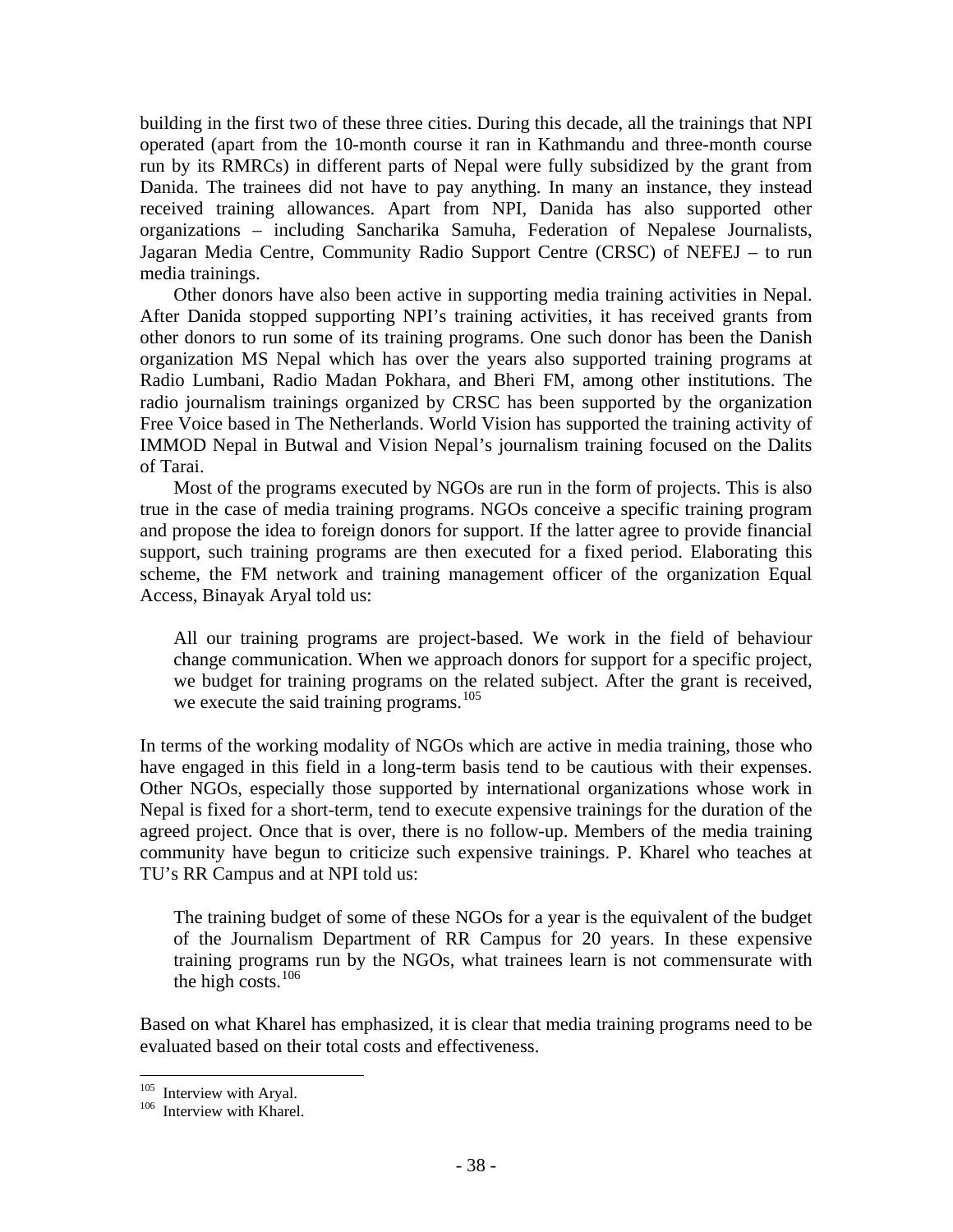In a context where there is a lack of adequate number of media trainers (see chapter 5), training of trainers (ToT) seems to be a priority in this field. For such ToTs, especially those which are both substantial and held over a course of time, local Nepali financial sources are probably difficult to cultivate. Hence foreign donor support should be used to execute such ToTs. For instance, the 2003 collaboration between NPI and the Danish School of Journalism in which more than a dozen media trainers were trained over a long period should be the kind of program that should be supported by foreign donors.

#### *6.2.2 National donors*

Minimum financial resources to run simple or basic journalism media trainings are increasingly being found from local Nepali donors, both in the state sector and beyond. This is a view that was emphasized by the chair of the Sunsari (in east Nepal) District Committee of FNJ, Rajesh Bidrohi who told us:

We have not charged trainees anything and we have raised the necessary funds to run such training programs locally. One of the trainings we ran last year was supported by the Sunsari District Development Committee (DDC) and the second was supported by the office of Dharan Municipality. Both of these entities are supporting FNJ, Sunsari District Committee. During the last fiscal year, Sunsari DDC gave us NRs. 200,000 (about US \$ 2700) and Dharan Municipality gave us NRs. 100,000 (about US \$ 1350). This year they are giving us NRs. 210,000 and one million rupees respectively. These grants will be partially used to run journalism training programs. $^{107}$  $^{107}$  $^{107}$ 

During the course of our research, we came across similar examples. For instance, the Morang DDC in east Nepal provided financial assistance to run basic journalism courses for Dalits, Janajatis and women during this fiscal year. NPI's RMRC in Biratnagar ran the first two trainings whereas the one for women was run by the Morang district committee of the Inter-party Women's Alliance. EJG and ANIJ have run various training programs with financial support from the Ministry of Education of Nepal Government.

The private sector could also provide grants to subsidize the costs of media trainings. But this does not seem to have happened in Nepal as yet. However a few individuals have provided material support. For instance, a local businessman Krishna Gopal Tandon provided the land in which the building of NPI's RMRC has been built in Nepalgunj.

#### **6.3 Mixed model**

Some media training institutions have a mixed business plan whereby they run some programs with the support of donors and others by charging the trainees when donor support is not available. For instance the Mahila Sanchar Samuha (Group of Women Communicators) in Nepalgunj runs in this manner. Its chair Achhari Pokharel told us:

The financial resources needed to run our training programs come from the fees collected from the participating trainees and grants received from various organizations to which we submit project proposals. We have received financial help

 $\overline{a}$ 

<span id="page-45-0"></span><sup>&</sup>lt;sup>107</sup> Interview with Bidrohi.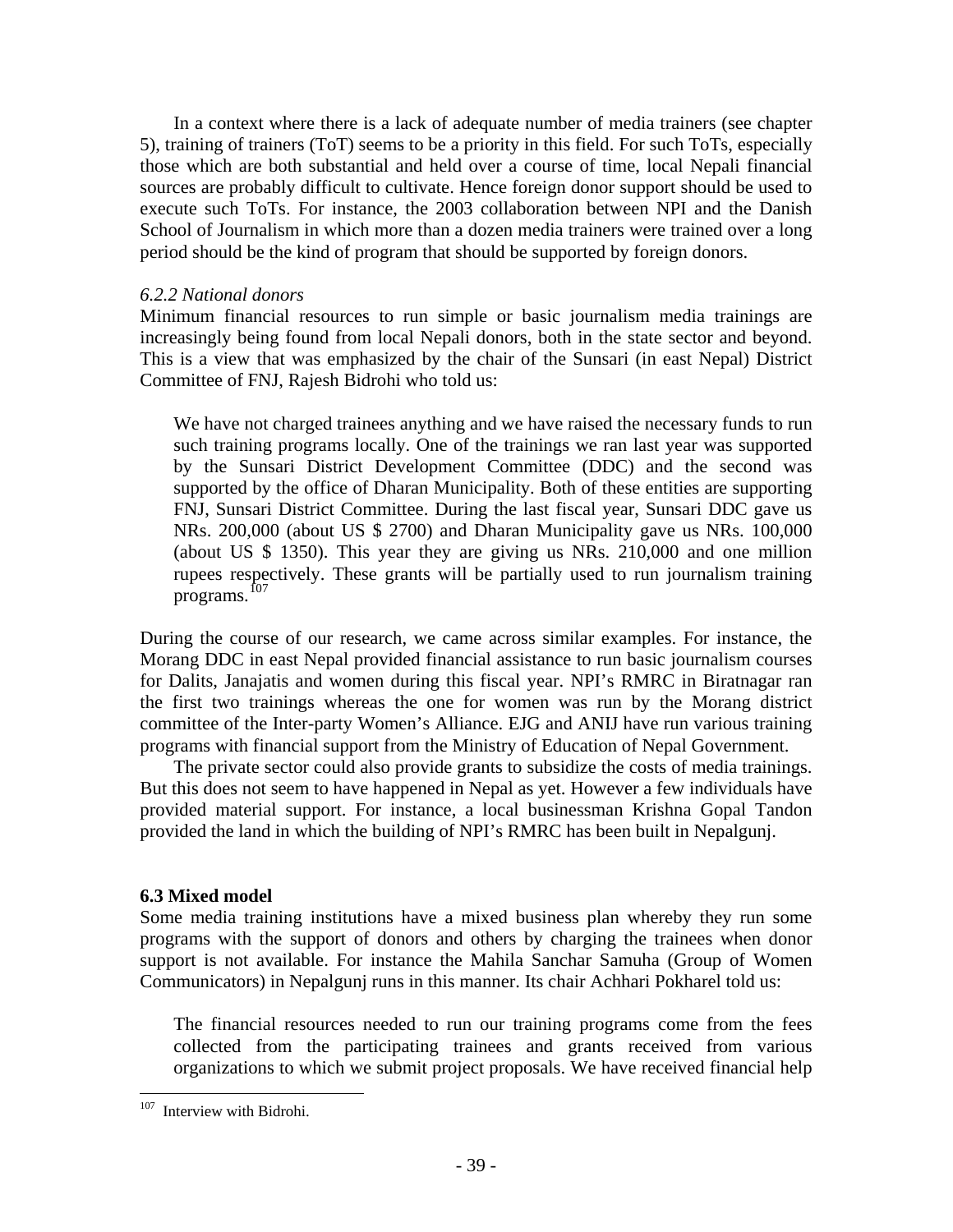from the District Development Committee, Plan Nepal, UNDP, Mahila Bikas, etc. If the support received from the donors is adequate to cover our costs, we do not charge the trainees. When the support is inadequate or not there, we recover the full trainings costs from the fees we charge the trainees.<sup>[108](#page-46-0)</sup>

This mixed business plan model has also been used by other organizations. For instance, when the Nepal Press Union executed its 'one village, one journalist' program for over a decade during the high days of the Maoist insurgency in Nepal (1996-2006), it received grants from the Ministry of Communication of the Nepal Government, Frederick Ebert Stiftung, DFID, etc. but it also charged each reporter who wanted to be trained NRs. 500 (about US \$ 7). In a basic journalism course run by the Kirat Rai Patrakar Sangh in Dharan earlier this year, the 75 trainees that participated each paid NRs. 500 and the organizers got grants from the office of Dharan Municipality and the district committee of a national organization of business people. The organizers actually saved some money after covering all the costs.[109](#page-46-1)

The institutional business plan for organizations like NPI also fall in this mixed model category. The 10-month course NPI runs in Kathmandu and its basic journalism training programs in other parts of Nepal are paid for from fees collected from the trainees. However NPI only runs advanced or specialized trainings if there is support from donors. As mentioned earlier, advanced trainings tend to be more costly and active journalists are unlikely to be able to cover all the costs from their own savings.

A variation in the mixed model could be if media houses could be asked to pay a part of the costs necessary to cover advanced or specialized trainings in which their staff members participate, the remaining cost being borne by the individual herself. This could be justified as the media house's investment in the enhancement of the journalistic capacity of its staff members. However, there are only a few media houses in Nepal which seem ready to participate in such a scheme. Most of the media producing organizations based outside Kathmandu are financially weak and are not in a position to subsidize the training costs of their staff members.<sup>[110](#page-46-2)</sup> Many small media organizations cannot even afford to send their staff members to multi-day trainings because that would result in the organization being severely under-staffed for that period. For instance, a Janakpur-based radio station did not send anyone to a 10-day training program being held in Biratnagar recently for this reason.<sup>[111](#page-46-3)</sup>

But some Pokhara-based journalists told us that if there are reliable and competent media training institutes, local media houses would be ready to cover the costs of training. For this to happen, media owners and managers need to be convinced of the utility of trainings for their staff members.<sup>[112](#page-46-4)</sup> This is especially necessary in the case of radio station owners who seem to think that the only investment worth making is for the hardware. Another Pokhara-based journalist Madhav Sharma added that if the stafftrainee can assure the management that s/he will stay with the same media organization

<span id="page-46-0"></span> $108\,$  $108$  Interview with Pokharel.<br> $109$  Interview with Speakish:

<span id="page-46-2"></span><span id="page-46-1"></span><sup>&</sup>lt;sup>109</sup> Interview with Sreeshisha Rai, chair of the Kirat Rai Patrakar Sangh, Sunsari.<br><sup>110</sup> Based in part on an interview with Bhawani Baral, editor of *Bijayapur Weekly* published from Dharan in east Nepal.<br><sup>111</sup> Interview with Vijay Mishra, a Biratnagar-based media trainer.<br><sup>112</sup> Based on interviews with Narayan Karki, Punya Paudel, Badribinod Pratik, Dipendra Shrestha.

<span id="page-46-3"></span>

<span id="page-46-4"></span>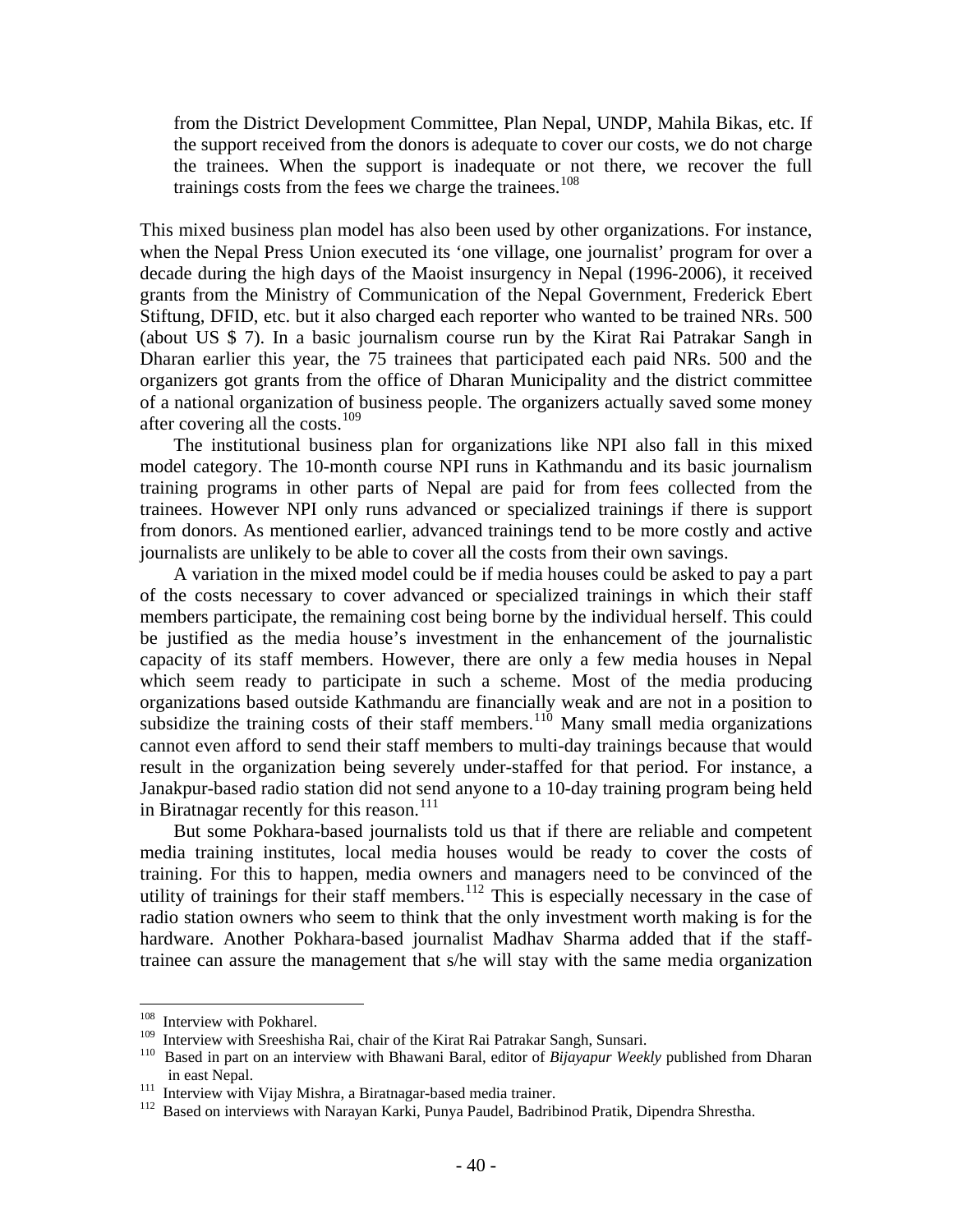after the training for some time, media houses can pay for good trainings.<sup>[113](#page-47-0)</sup> Some media owners and managers do not send their staff members to trainings because they fear that if the latter become more competent, they will start bargaining for higher salaries and perks. They are also afraid of losing their staff members due to social networks established during out-of-station training programs.<sup>[114](#page-47-1)</sup>

 $\overline{a}$ 

<span id="page-47-1"></span><span id="page-47-0"></span>

<sup>&</sup>lt;sup>113</sup> Interview with Madhav Sharma.<br><sup>114</sup> Interview with Sandeshdas Shrestha, director, B FM, Biratnagar.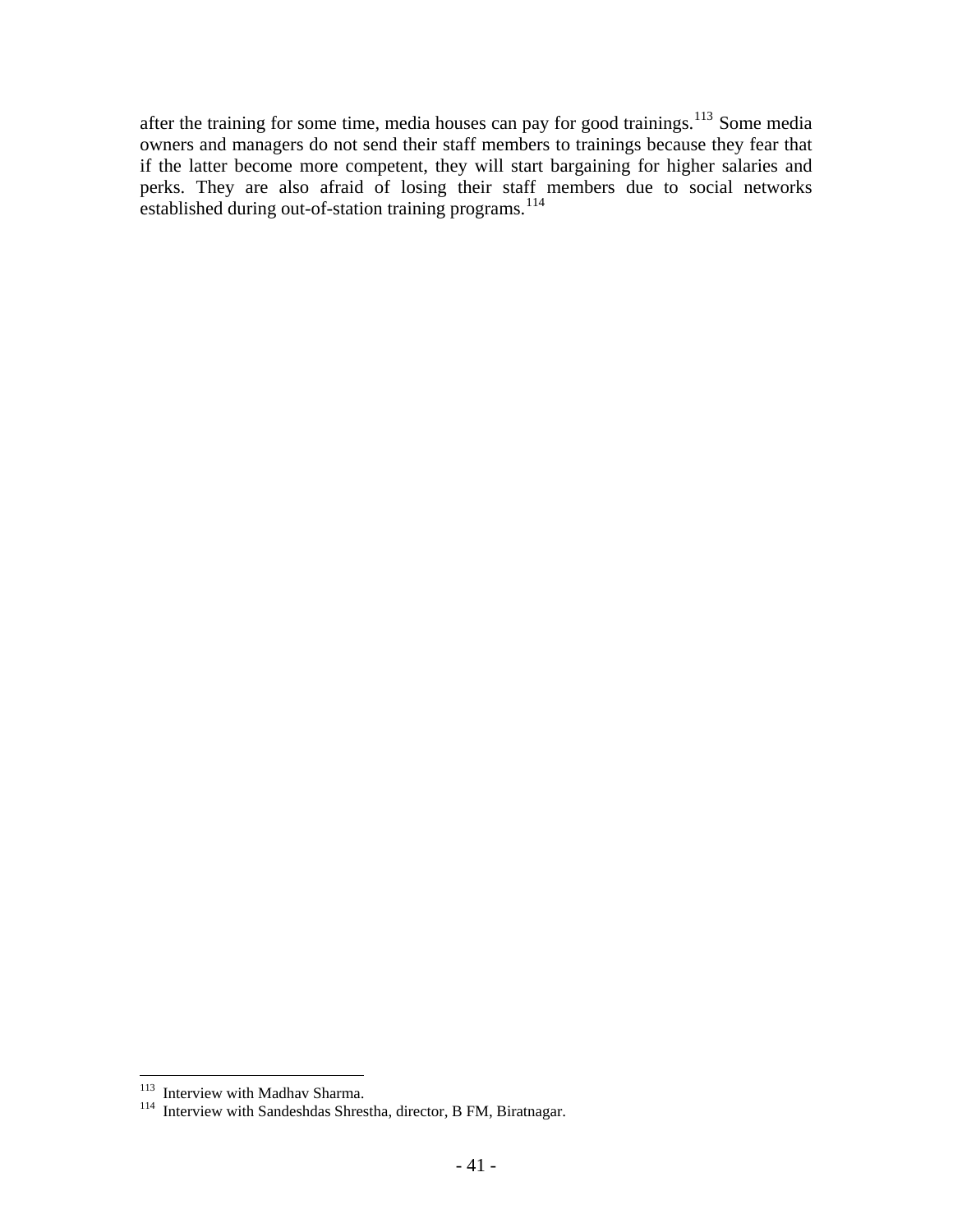## **Chapter 7**

# Recommendations to Address Gaps in the Training Programs

In the previous chapters of this study, the research team has identified a number of weaknesses inherent in the various modes of media trainings in Nepal, as well as in the training curricula, when the latter exist. In the course of research, many of the people we interviewed suggested ideas that could be implemented to address the current gaps and weaknesses. At the conclusion of our research, we too thought of measures that could be implemented by the concerned agencies, institutions or groups in order to make media trainings in Nepal more effective and beneficial for the trainees and future journalists.

These ideas and measures are listed in this chapter in two main sections: i) general recommendations that need to be thought about by various entities concerned about the quality of media training and journalism in Nepal; and (ii) specific types of training programs that could be supported by donors in the next two-three years.

#### **7.1 General recommendations**

#### 7.1.1 *Training providing institutions*

- Existing trainee selection procedure should be changed. While selecting candidates for the basic journalism training, their aptitude for journalism should be tested. For advanced and specialized trainings, the participants should demonstrate their commitment and competence through prior work. The selection criteria could be an application, essay, and curriculum vitae for such trainings.
- The training providers should maintain a database of their trainees—the type of training/s they have taken, their performance, and what they are currently doing. Such a record will be helpful in selecting the participants for future trainings, and for the evaluation of the training itself.
- Nepali media does not reflect the social fabric of the country. In order to make the media more inclusive/representative, the trainings should also be inclusive. Those social groups whose representation is meagre in the media should be encouraged/ included in the basic training itself. However, in the name of making participation inclusive or fulfilling the 'quota' of various social groups, the practice of selecting the same individual in every training should come to an end.
- Curriculum or training module is a must for the training programs. However, many of the trainings that have been organized do not have both. Even in those institutions which have some sort of training curricula, these have not been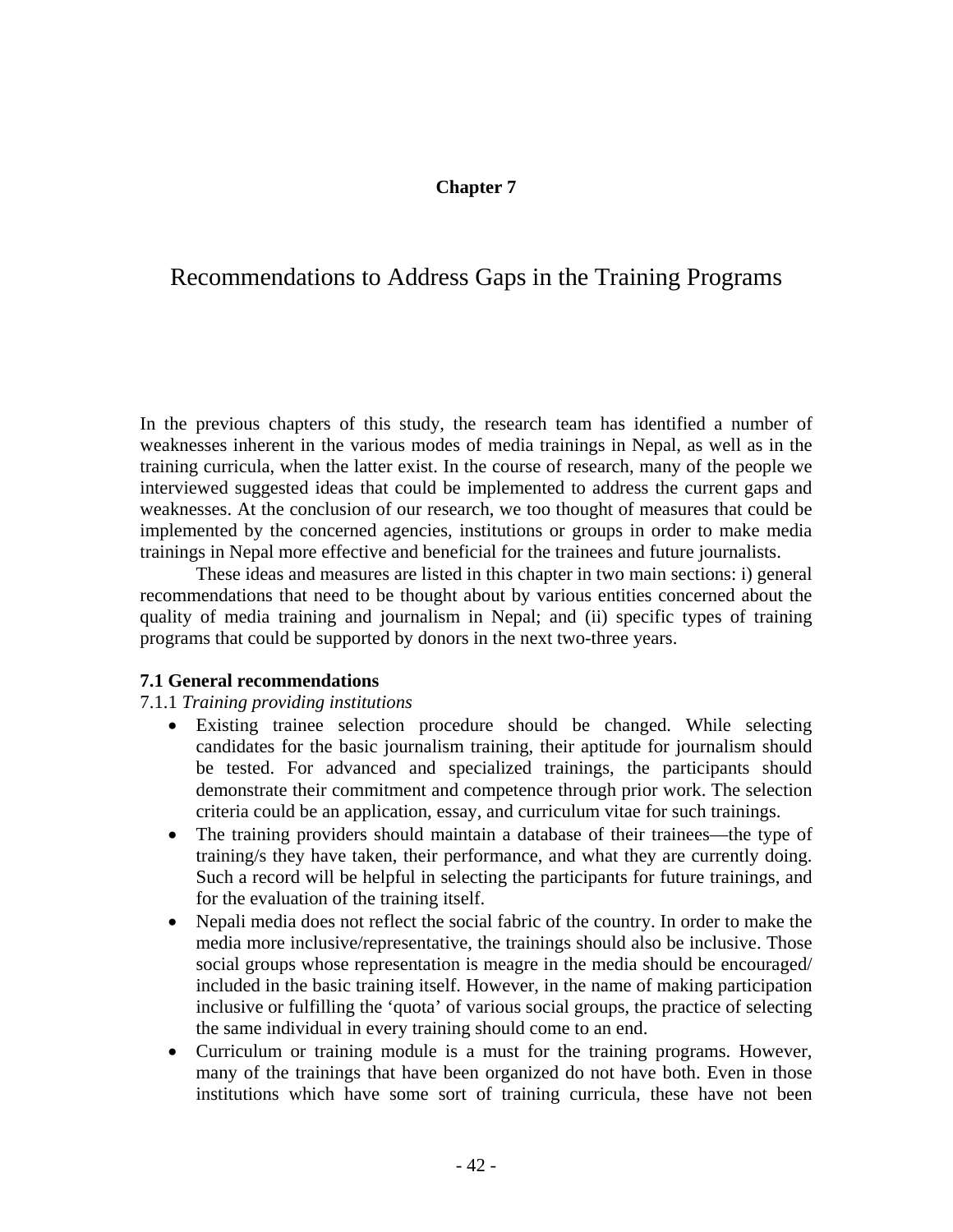- In the name of curriculum revision, in some cases, only the duration of the training has been either increased or decreased. The demand of the market is also not taken into consideration while revising the curricula. The trainings provided by the NPI regional resource centers should also include online journalism in their one and three month trainings.
- Practicing journalists need specialized trainings in the beat that they are working on. Such specialized trainings are not adequately available for those working outside Kathmandu. Even when there are specialized trainings (organized occasionally), they are of shorter duration and are not very helpful.
- The number of participants is also important in the trainings. And if the participants' number is too big, trainings will not be effective. Due to a large number of trainees, the trainers are not able to closely monitor their work, to point out their weaknesses, and to help them revise their work. Therefore, the number of participants in a training session should be limited to 15-20 individuals.
- One important attraction or feature of the training programs is their supposedly greater focus on practice exercises in comparison to the formal journalism education curriculum. However, most trainings are found to be conducted in 'lecture mode,' and the practical aspect is found to be rather weak. This should change, and adequate practical exercises should be included in the program.
- In journalism, language plays a very important role. To express oneself—be it in print or in electronic media—in simple and lucid language is a challenging task. However, the language component has largely been neglected in most of the trainings organized so far. Since Nepali is used overwhelmingly in the media, it is better to include Nepali in the basic journalism trainings. But these days other national languages also are used in media, so training should also be conducted in those popular national languages.
- Trainings on copy editing/desk editing are rarely organized. Both language and content editing trainings should be held regularly, targeting young journalists.
- The monitoring aspect is very weak in the current training practices. The regular training providing institutes should also show some concern on what their graduates/products are doing. This will not only help in planning/designing future trainings but will also help in organising refresher courses.
- There is also a need of training for the trainers. Old trainers should be provided with refresher trainings and efforts should also be in producing new batches of trainers. Since there is a dearth of trainers outside Kathmandu, such trainings should also be organized in those areas.
- Selection of the venue is also important. Most trainings are urban- or Kathmanducentric. Due attention should also be paid in organising trainings in rural areas. Due to presence of regional resource centers of NPI, many training related events have been taking place in Biratnagar, Butwal and Nepalgunj. However, the need for regular training providing agencies is also felt in other cities like Janakpur, Birgunj, Pokhara, Dhangadhi, and Mahendranagar.
- Conducting a quality training is not cheap, and generating resources is a challenging task. One easy and also sustainable way is to charge fees to the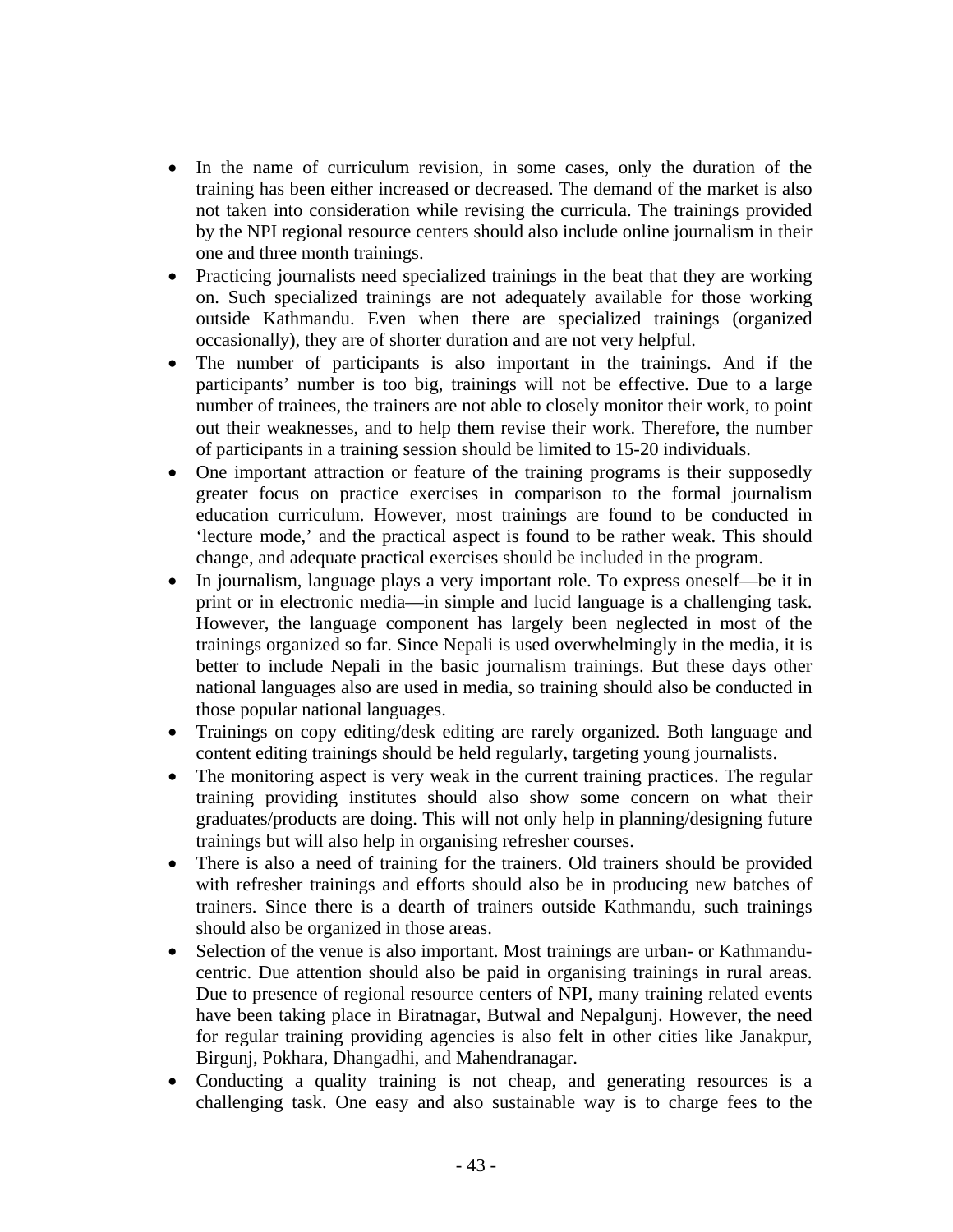- Cost-benefit analysis of the trainings should be done. If the achievement/result of the training is paltry compared to the investments made, then that is not considered a good investment. Only those trainings which produce good results should be continued.
- Camera, recorder, etc. are essential tools for the practice exercises. But the availability of such equipment is limited. Instead of the lecture mode of trainings, interactive mode should be used, and use of multimedia is also a welcome addition. The organizers should arrange essential equipment so as to make trainings more interactive and beneficial.
- The trainings are not organized according to the needs of the participants. The regular training providing institutions should at least assess the requirements of the journalists annually by conducting surveys, etc. The needs can be identified by regular interactions with the journalists. The trainings can also be arranged by looking at the media content, and identifying their shortcomings. Only then will the trainings be useful and successful.
- A study conducted in 2000 by the Nepal Press Institute had identified the following areas where training was required: code of conduct, research methodology and writing technique, institutional development for the big media houses, information technology and layout design, electronic media, etc. The same study also identified following areas for specialized/advanced trainings: development, health, economics, and legal sector (Josefsen 2000). This still holds true. Some new areas have also been suggested by the active journalists. Now that certain pockets of Nepal, especially the tarai and eastern hills have become dangerous places to report from, the journalists working in those areas are in need of trainings on how to cope with the unfavorable conditions, or how to report from the areas where there is social unrest and communal strife.
- Current global media trends, style, media marketing are some areas where training is needed at the managerial level.
- Most of the trainings focus on print. In recent years, many radio stations have been set up in rural Nepal where there is a severe scarcity of trained human resources. There are some opportunities for community radios but other FMs have been left out. They also are in dire need of trainings. Entertainment program hosts also need trainings on language, presentation, code of conduct, etc.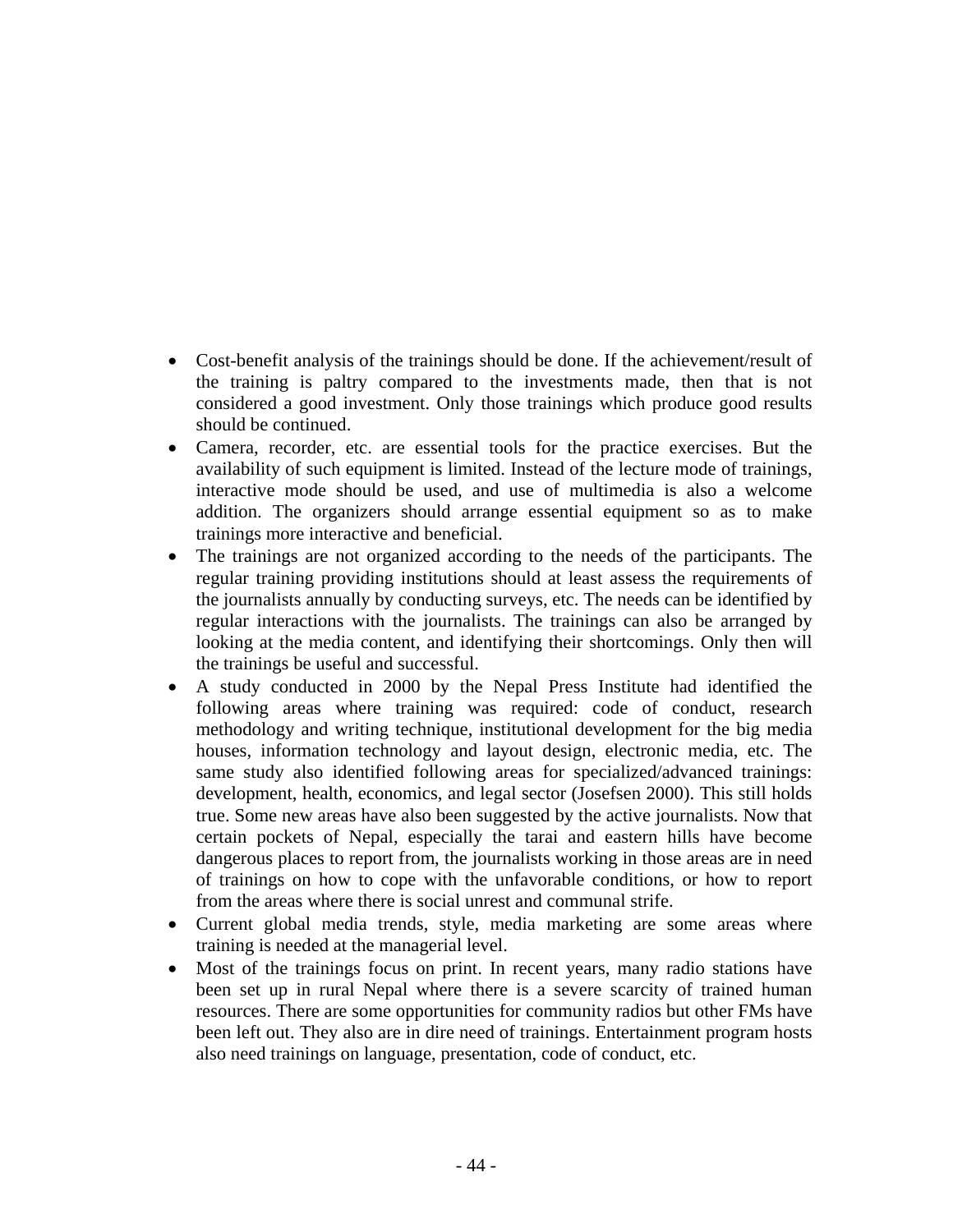- Both one-two day long trainings and three-five month long trainings are called basic training which creates confusion. Perhaps the shortest version could be called an introductory training, and the longer version as basic one.
- Trainings that focus on television are severely lacking. Currently there are more than a dozen Nepali television channels on air, and they have their numerous stringers, reporters across the country, but there are a few who are trained in television reporting. Those working for print or radio are not only reporting them, but also are doubling as camera persons. They need TV reporting and camera handling trainings.
- Photo journalism training is also required for the local newspapers.
- The papers published from outside Kathmandu face scarcity of trained human resources in layout/designing and printing. Radio stations also lack qualified trained human resources. Training is needed in these technical areas.
- The trainings should also be designed as per the need of particular places. For example, the journalists based in famous tourist destinations such as Pokhara and Chitwan need training in tourism journalism whereas journalists from industrial areas, and where there are robust economic activities should be given long term and intense economic journalism training.
- The specialized trainings organized by the NGOs are found to have paid little attention to quality content/curriculum or in making the resource materials available. Instead they focus more on assembling large number of participants and so called inclusiveness, as well as on food and perks. They should seriously rethink their priorities.
- The journalists are also in need of other trainings such as English language training or computer training. The language training will help them understand and use the resources available only in that language.

# 7.1.2 *Media houses*

- Media houses should keep a record of the trainings that their staff/journalists have taken and the beat(s) that they report on.
- Media houses are not paying enough attention to in-house trainings even though these cost little. It should not be any difficult for the media houses to conduct such trainings with a few outside experts and their own editors and senior reporters as trainers.
- There is a tendency in the media houses to send the reporters/journalists for the trainings only if they have to bear no cost. They refrain from paying even a nominal sum, and the reporters miss training opportunities. The management should contribute in enhancing the skills of its staff, which eventually is an investment on the quality of the journalism product.
- The media houses should let their staff take part in trainings when the reporters get opportunities from abroad or from inside the country because the media houses ultimately benefit by the skills that the reporters learn in such trainings. They should not deduct the salaries of the staff taking part in essential trainings.
- Many journalists complain about the management's partiality/bias when it comes to selecting the reporters/staff for the training opportunities. The management should make clear policies and be unbiased.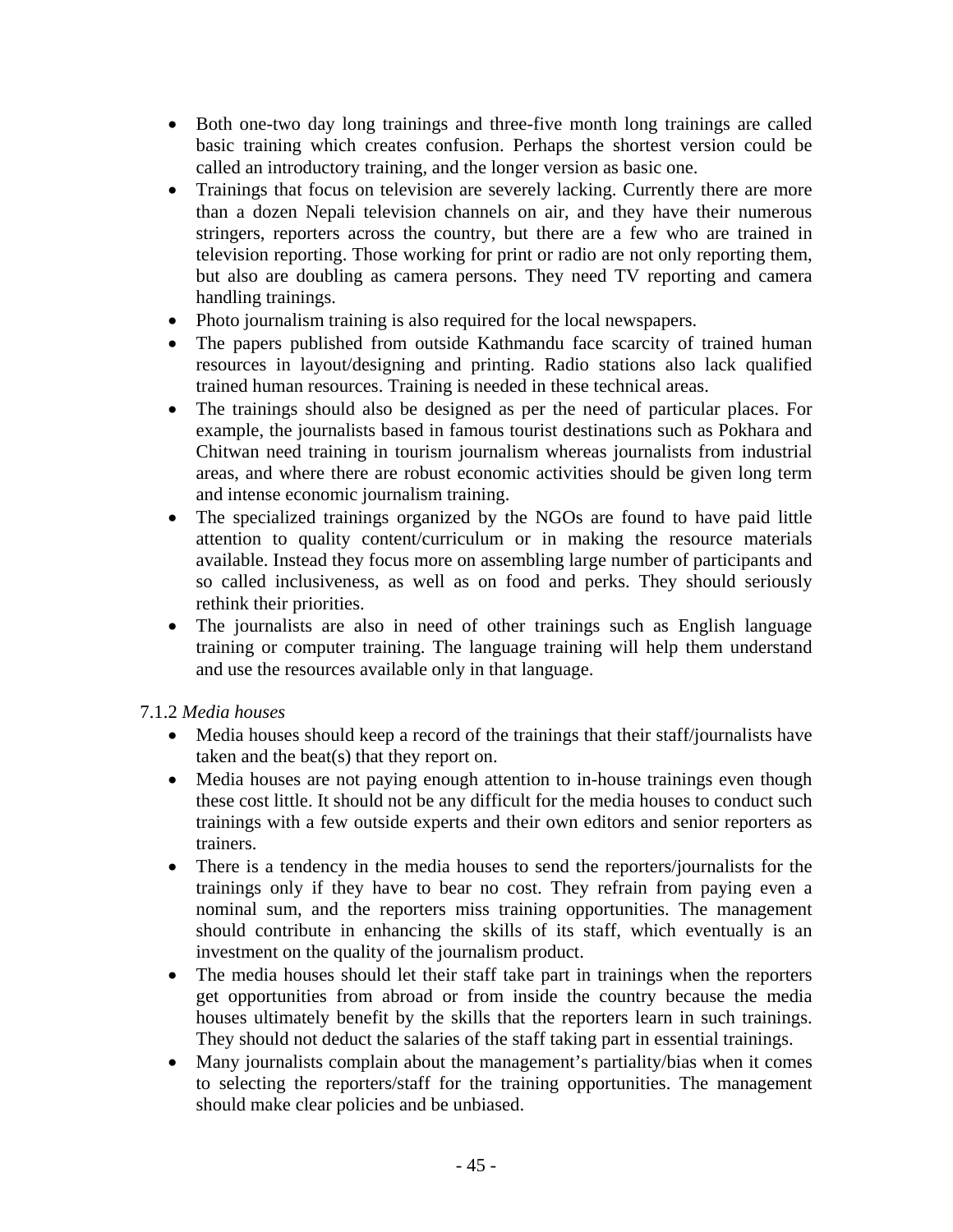While recruiting new staff, the media houses usually select those who are known to them. Due to this practice trained human resources have not found place in them, which is also a loss to the institutions. The media houses therefore should make policies of selecting trained staff which is beneficial to both parties.

## 7.1.3 *Government/state*

- The government provides direct financial assistance to the newspapers, but examples are abound of such support being misused. One way of contributing to the media sector is also by helping the media institutions with competent, trained human resources. The government can help by providing financial support to the institutions involved in regular media training.
- The government owned media houses or the journalists working in them also need training. The government should also invest in the capacity enhancement of the journalists' involved in the public-sector media. This would make the public media competitive with other private media.

# 7.1.4 *Federation of Nepalese Journalists (FNJ)*

- The Federation of Nepalese journalists is in a dilemma regarding trainings. It is still undecided whether to limit itself to advocacy work or to also get involved in training and other similar activities. So far it has concentrated itself in advocacy work, and has paid little attention to training. If it also wants to get involved in the training, then it should seek funds and provide regular trainings. Rather than engaging in one-off activities, FNJ should commit itself to training in a long-term basis and should run training programs professionally. If it does not want to go into that direction, it could still play an effective role by identifying the needs of its members and playing an intermediary role between its members and training providing institutions.
- Many training providing institutions also seek recommendations from the district committees of FNJ in selecting its members for the trainings. These committees should also keep record of their members, and their beats. Journalists from the districts also complain that they at times miss the opportunities because they do not receive information about training on time. The committees can play an important role to mitigate this problem.

# 7.1.5 *Trainees*

- The senior journalists demonstrate little interest in trainings and learning new things. They should also keep themselves abreast of the new developments that are taking place and be competitive.
- The journalists should always strive for opportunities of learnings/trainings in their field. Rather than participating in trainings for the sake of participation, they must get involved and try to hone their skills. They should also do some research and try to learn more about the subject by studying the available reference materials. They should also keep in touch with their trainers even after the completion of the trainings.
- There is a tendency among the journalists of participating in any free training that comes by, and especially when there is some monetary allowance associated. But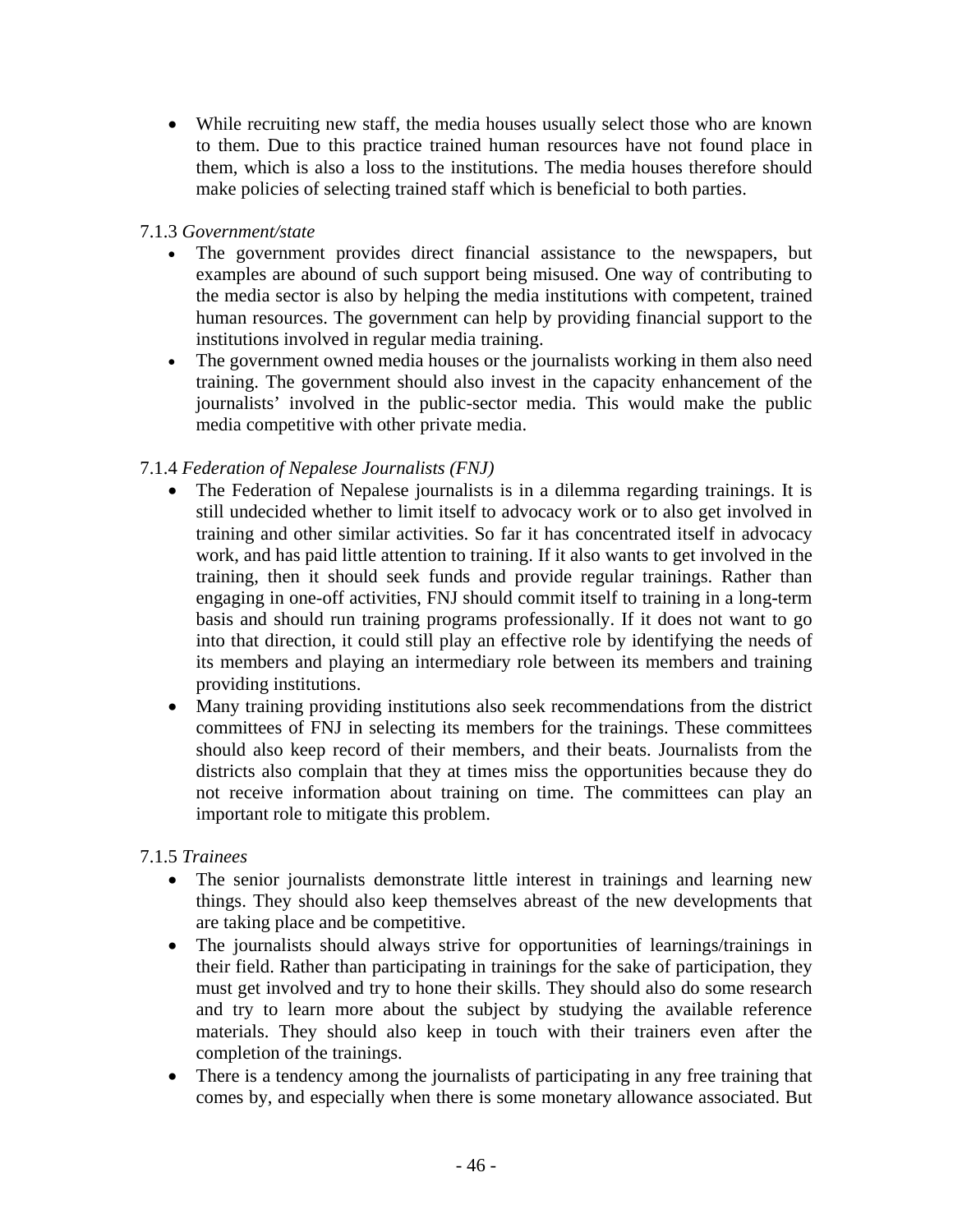There are some agencies who cheat trainees in the name of providing training. The trainees should pay attention to the track record of these agencies, and see if they have the resources, and capacity to provide such training. They should also try to find out about the trainers and their capacity prior to taking part in the trainings.

### **7.2 Specific types of training programs that could be supported in the next two-three years**

### 7.2.1 *Basic journalism training in non-university setting*

Basic journalism training is being offered by several organizations and the versions that are being offered can be run with local funding in major urban centers. Hence subsidizing the current schemes seems unnecessary except when such trainings are executed in districts/towns not known for offering such programs in the past. Institutions that offer such trainings could be supported to provide trainings in non-urban locations so that such opportunities will become available to individuals who would otherwise not have access to them when they are offered in the main urban locations.

Additionally institutions that offer such trainings could also be supported to revise their training curricula/modules so that more practical elements could be embedded in the training programs. Support could also be extended so that such institutions could be better equipped to provide more hands-on experience for the trainees. These institutions could be provided with computer hardware, radio studio hardware and other technical equipment that they could use for basic journalism training sessions.

Among the organizations currently engaged in basic journalism training for print media, NPI with headquarters in Kathmandu and three regional centers in Biratnagar, Butwal and Nepalgunj is the best organization to support. With respect to radio, such support could be extended to ACORAB, Antenna Foundation and CRSC/NEFEJ, especially the latter two as they already have an active training program. With respect to television, it is hard to suggest the name of any existing organization that does competent basic television journalism training. Support could perhaps be extended to start such a training program in the next two-three years if a Nepali organization comes up with a credible vision and executable plan for basic training in television journalism.

### 7.2.2 *Basic journalism training for members of communities traditionally underrepresented in Nepali media institutions*

Several organizations have given their own versions of basic journalism training to their respective target communities in an effort to increase the number of journalists from those communities or groups. Notable among these are Sancharika Samuha Nepal (for women), ANIJ (for Janajatis/indigenous nationalities), and Jagaran Media Center (for Dalits). Since these efforts are important initiatives to make the Nepali media profession socially inclusive in the long run, they need to be supported. These organizations and at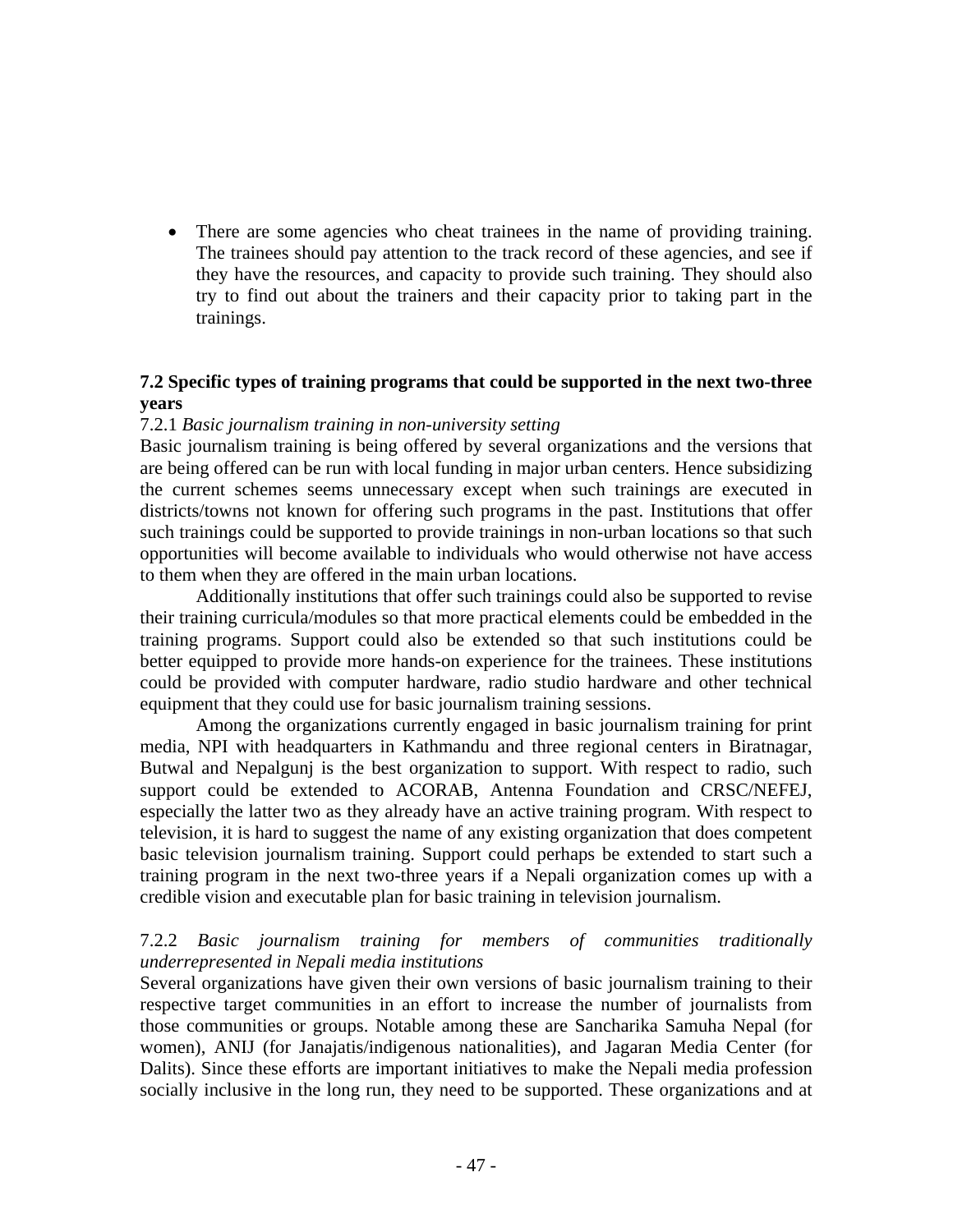least another one that wants to do work amongst the Madhesis could be supported for a combined program in which they execute both journalism marketing initiatives and basic journalism trainings. The former work will have to be financially supported in full and the latter could be partially subsidized.

## 7.2.3 *Advanced journalism training in non-university setting*

With respect to the Nepali media landscape, advanced journalism training can come in the form of in-depth and investigative reporting training or subject-specific reporting training. Such advanced journalism training in print media is being offered in Kathmandu by NPI and Media Point. In the past, Center for Investigative Journalism (CIJ) also offered such training. For the case of radio, such training could be offered by Antenna Foundation and CRSC/NEFEJ in the non-profit sector and CC in the for-profit sector. In terms of financial support, it would make sense to help NPI offer such trainings in different locations of Nepal where media is actively produced as such places are more likely to be the homes of individuals who have been in the media profession for at least four-five years. Antenna and CC could be supported to run advanced radio journalism trainings in Kathmandu whereas CRSC/NEFEJ could be supported for similar work in regional centers.

# 7.2.4 *Advanced subject-specific reporting training*

Subject-specific reporting training has been cultivated in part by the beat-system followed in the nationally influential newspapers published from Kathmandu and by the practices of organizations of journalists who work on different beats. Examples of such organizations include Asmita (gender), EJG (education), Jagaran Media Center (Dalits), NEFEJ (environment), SEJON (economy), etc. There are many other similar organizations, some more active than others. If such organizations come up with credible programs of advanced journalism training that build upon their own previous work on subject-specific reporting, then they need to be supported. Crucial here would be their ability to demonstrate the curricula to be used in such training and the reference books and human resources that will be offered to the trainees.

In some cases, some of these organizations could also be supported to develop their curricula and other reference sources. These organizations must also be required to work closely with academics or academic organizations that do research on related topics. For instance, if support to SEJON is being considered, it will have to demonstrate how it will use economists and academic resources generated by the latter in its training program.

# 7.2.5 *Academic institutions*

Academic institutions that offer BA and MA level courses on journalism or other aspects of the media industry could be supported to develop more infrastructure so that they can offer better hands-on training to their students. Exactly what additional infrastructure is needed would vary from institution to institution. Given the very inflexible syllabi regimes that govern Nepali academic institutions at the university level currently, support to develop new curricula in them would be virtually useless in a two-three year timeframe.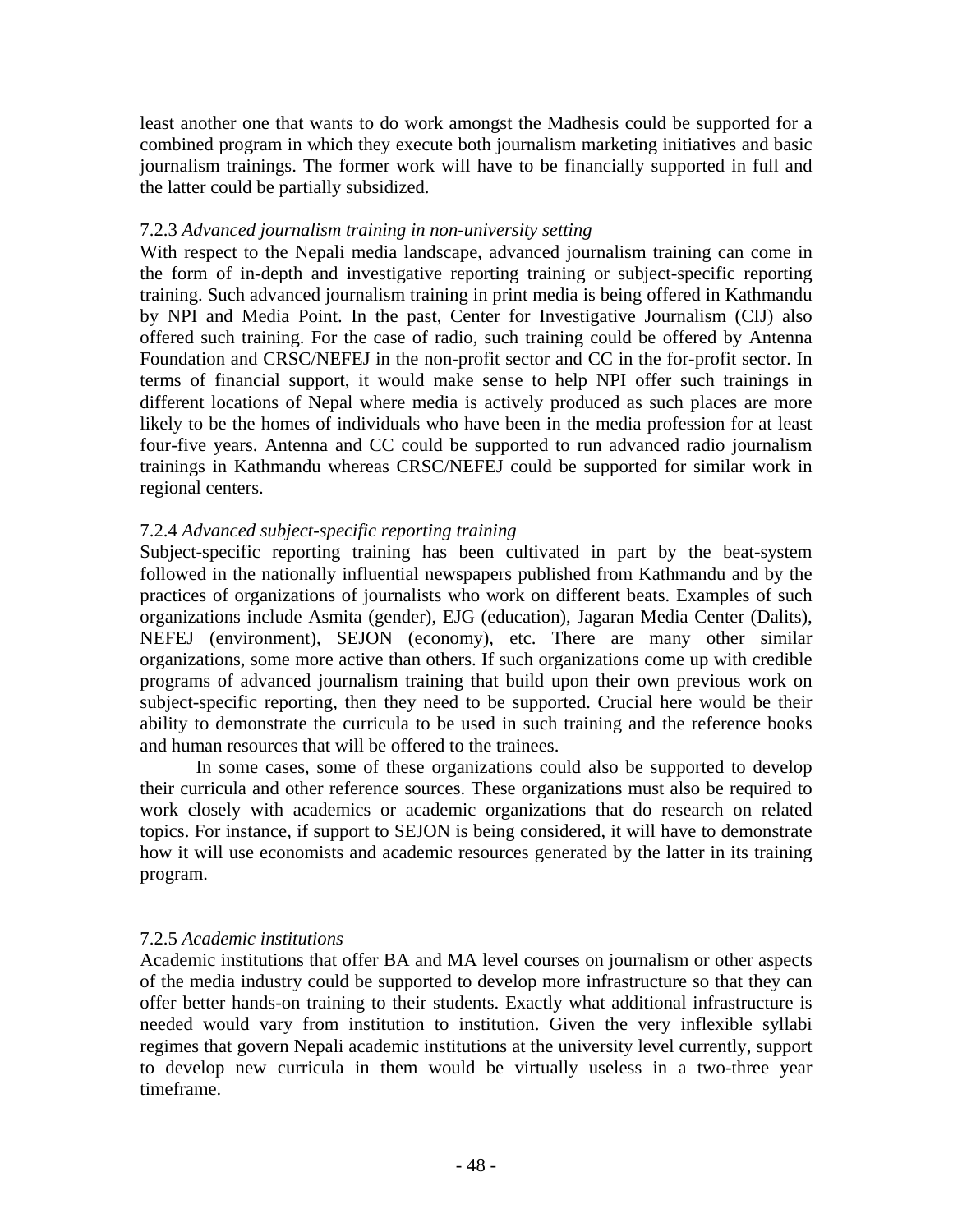# 7.2.6 *Collaboration between journalism training institutions and academic research institutions*

Collaborations between journalist training institutions and academic researchers could also be supported by donors to better prepare the former to do contextually significant indepth and investigative reporting. This would require, among other things, running crash courses on specific themes or research methods. Such courses would typically last for two-four months and will have to be mostly subsidized to allow the journalists to pursue them full time. Such collaborations can build upon the course offered by CIJ a number of years ago whereby journalists who were displaced by the then ongoing conflict were brought to Kathmandu to attend a three-four month reading-intensive course on contemporary Nepali society.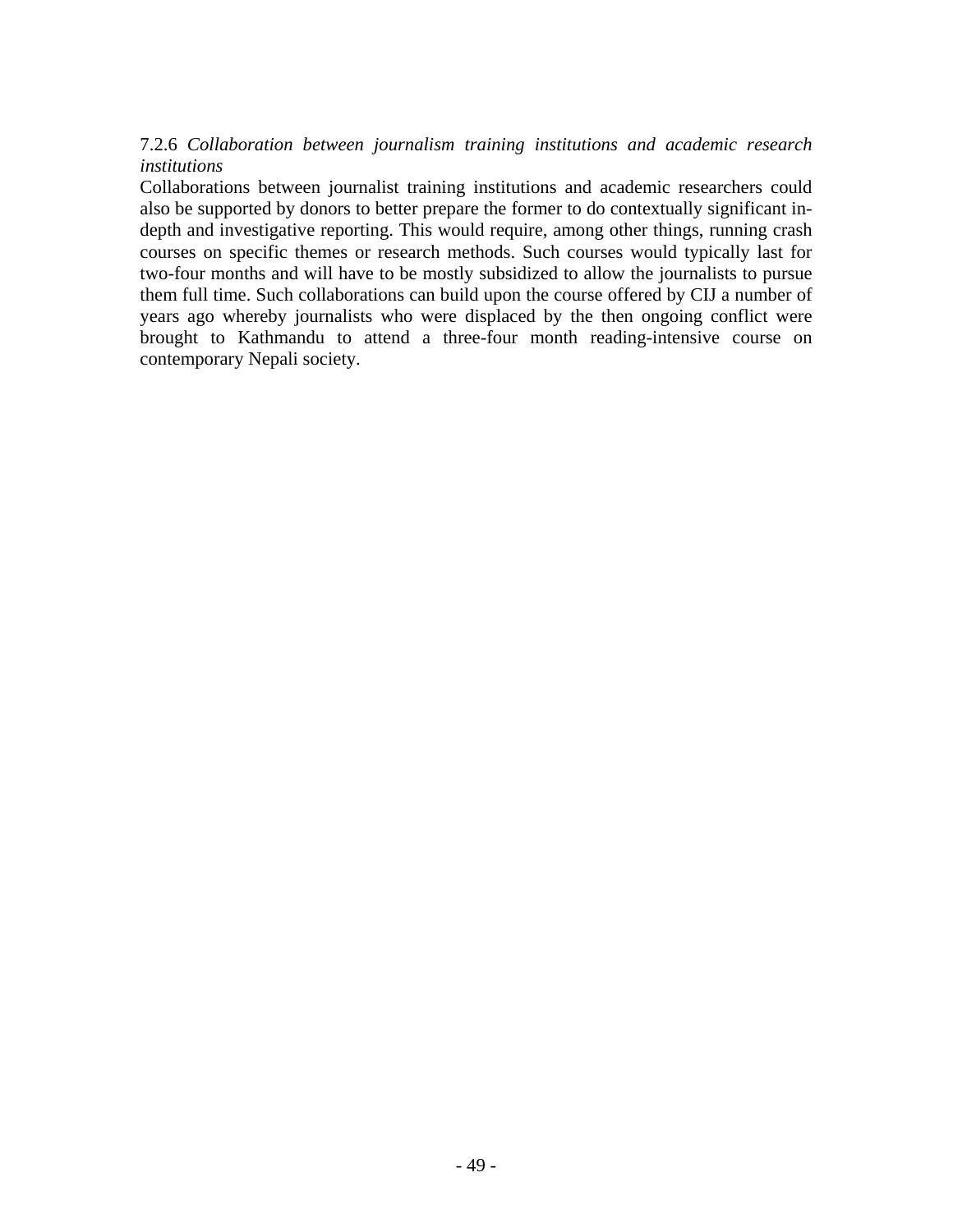# **References**

- Basnet, Rajendra. 2064v.s. Patrakarko Degree Daud [Journalists' Race for Degree]. *Patrakarita*, Asar, pp. 1-6.
- Belbase, Subhadra. 1985. TV Nepal: A Study of Audience Tastes and Appropriate Timings. Unpublished Report, Worldview International Foundation Media Centre, Kathmandu.
- College Times. 2066v.s. Public Media Zonedwara Vidyarthi Diunsai Thagiya [Students are Cheated in Daylight by Public Media Zone]. 4(5): 25.
- CDC. 1996. *Three Years B.A. Programme*. Kathmandu: Curriculum Development Centre (CDC), TU.
- CDC. 1999*. M.A. English Curriculum*. Kathmandu: Curriculum Development Centre (CDC), TU.
- CDC. 2002*. M.A. in Journalism and Mass Communication Curriculum*. Kathmandu: Curriculum Development Centre (CDC), TU.
- Dhungel, Binod. 2007. *Shahi Shasanma Swatantra Radio: Daman ra Pratirodhko Katha*  [Independent Radios under the Royal Regime: Stories of Suppression and Resistance]. Kathmandu: Martin Chautari.
- Egan, Kieran. 1978. What is Curriculum? *Curriculum Inquiry* 8(1): 65-72.
- HMG. 2038v.s. *Shahi Press Ayogle Chadhayeko Prativedan* [Report Submitted by Royal Press Commission]. Kathmandu: Shahi Press Ayog.
- Humagain, Devraj, Pratyoush Onta and Komal Bhatta, eds. 2008. *Swatantra Radioko Ek Dashak: Bikas, Bahas ra Samajik Sarokar* [A Decade of Independent Radios: Development, Debate and the Public Interest]. Kathmandu: Martin Chautari.
- Josefsen, Jens Kolija. 2000. A Comprehensive Report on Nepal Press Institute and its Two Regional Media Resource Centres. Unpublished Report, Nepal Press Institute, Kathmandu.
- KU. 2006. *Bachelor in Media Studies*. Kathmandu: Kathmandu University (KU).
- Khanal, Chiranjivi. 2066v.s. Nepalma Patrakarita Shiksha: Akarshan ra Vikarshan [Journalism Education in Nepal: Attraction and Distraction]. *Nepal Samachararpatra*, 2 Jeth, p. 4.
- Mainali, Mohan. 2007. Patrakarita Talim: Fal Lagna pani Sakchha, Nalagna pani Sakchha [Journalism Training: Might be Fruitful or Might not]. *Media Adhyayan 2*: 211-224.
- Medsger, Betty. 2005. The Evolution of Journalism Education in the United States. In *Making Journalists*. Hugo de Burgh, ed., pp. 205-226. London: Routledge.
- Onta, Pratyoush, Harshaman Maharjan, Devraj Humagain and Shekhar Parajulee, eds. 2008. *Samaveshi Media* [Inclusive Media]. Kathmandu: Martin Chautari.
- Parajulee, Shekhar. 2008. Nepalma Television Sanskritiko Lekhajokha [An Analysis of Television Culture in Nepal]. In *Nepali Televison: Abhyas, Anubhuti ra Visleshan*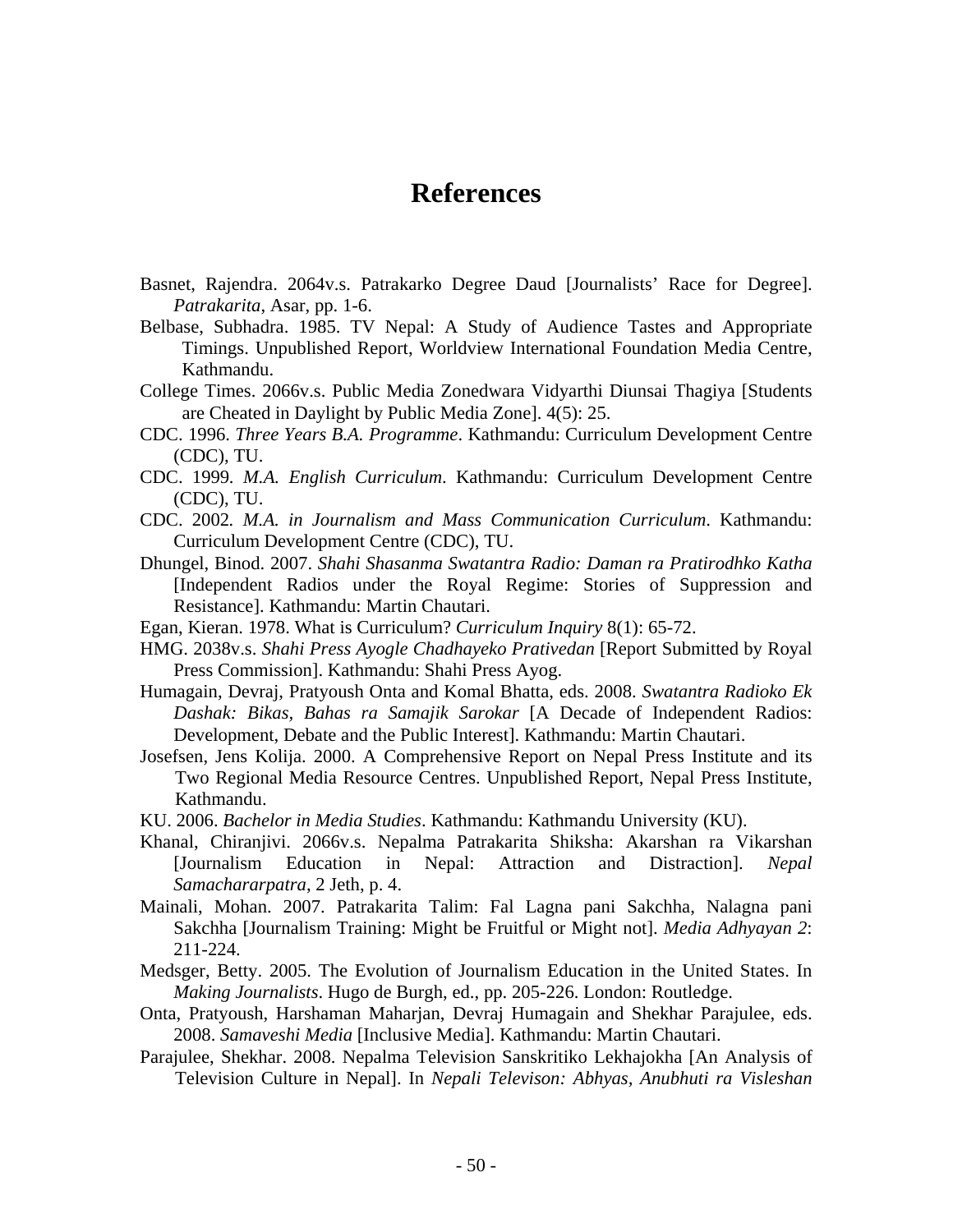[Nepali Television: Practice, Experience and Analysis]*.* Deepa Gautam and Shekhar Parajulee, eds., pp. 1-45. Kathmandu: Martin Chautari.

- Pokhrel, Gokul. nd. Journalism Education in Nepal. Available at http://www.edunepal.com.np/newsevents/newsevent.php. Accessed on 23 September 2009.
- PU. nd. Master Degree in Mass Communication and Journalism Syllabus. Unpublished, Purbanchal University (PU).
- Rai, Lal Deosa. 2043v.s. Nepalma Patrakarita Vishayako Ucchashiksha [Higher Education in Journalism in Nepal]. In *Ratna Rajya Campus: Rajat Jayanti Smarika*. Ghatraj Bhattarai, ed., pp. 30-33. Kathmandu: Ratna Rajya Laxmi Campus.
- Rai, Lal Dhoj Deosa. 2057v.s. *Patrakarita (Grade 9).* Bhaktapur: Pathyakram Vikas Kendra.
- Rai, Lal Dhoj Deosa. 2059v.s. *Patrakarita (Grade 10)*. Bhaktapur: Pathyakram Vikas Kendra.
- Rai, Lal Deosa. 2007. Development of Journalism Education in Nepal: An Overview. *Organization* 10(3): 29-30.
- Rai, Lal Deosa and Chiranjivi Khanal. 1998. Journalism Education in Nepal…Thus Far. Paper presented at a National seminar on 'Journalism Education.'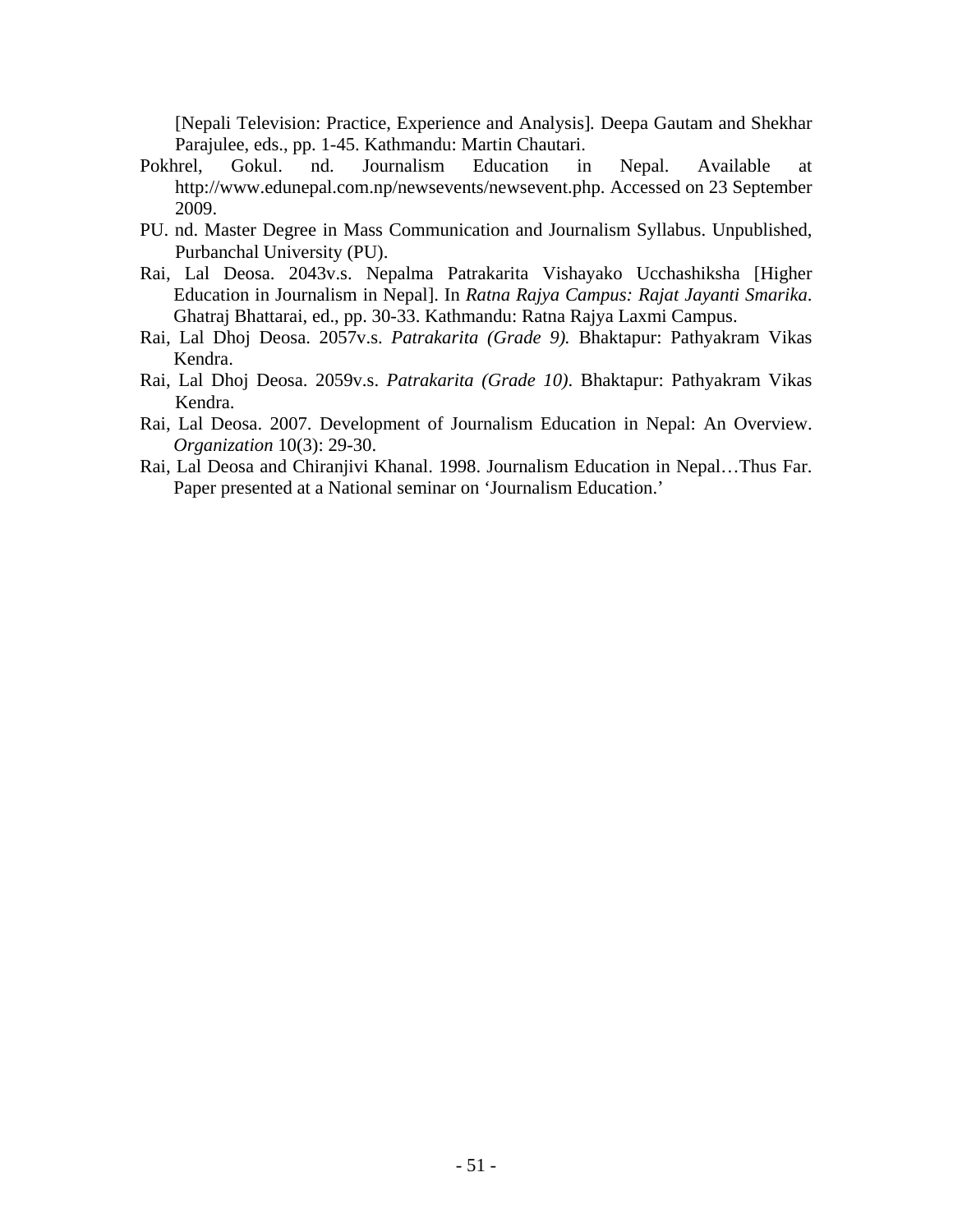# Appendix 1

 $\overline{a}$ 

# List of training providing institutions $^{115}$  $^{115}$  $^{115}$

| S.N.             | <b>Name</b>                              | <b>Subject Area</b>                                                                                                           | <b>Target Participants</b>                                                                                                 | <b>Required Academic</b><br>Qualification               |
|------------------|------------------------------------------|-------------------------------------------------------------------------------------------------------------------------------|----------------------------------------------------------------------------------------------------------------------------|---------------------------------------------------------|
| 1.               | <b>AAVAS</b>                             | Camera handling,<br>visual editing, TV<br>program<br>production, radio<br>technician, TV/radio<br>presentation                | Open to all                                                                                                                | <b>NA</b>                                               |
| 2.               | <b>ACORAB</b>                            | Radio management,<br>basic radio<br>journalism,<br>technician,<br>in house over all<br>radio training,<br>attachment training | Working journalists<br>and employee with<br>minimum two years<br>experience in radio<br>field                              | <b>NA</b>                                               |
| 3.               | <b>ANIJ</b>                              | Adibasi movement<br>and basic journalism                                                                                      | Trainee must be<br>Adibasi/Janajati,<br>preference will be<br>given to working<br>journalists                              | Priority to intermediate<br>level but not<br>compulsory |
| $\overline{4}$ . | Antenna<br>Foundation                    | Radio technician,<br>program production,<br>station management                                                                | Radio producer in<br>case project based<br>radio producer<br>training and open to<br>all for other basic<br>radio training | <b>NA</b>                                               |
| 5.               | Asmita                                   | Gender issues                                                                                                                 | Male and female<br>journalists and<br>activists                                                                            | <b>IA</b>                                               |
| 6.               | BASC,<br>Nepalgunj                       | Basic journalism/<br>Anchoring                                                                                                | Children and youth                                                                                                         | <b>NA</b>                                               |
| 7.               | <b>BBC</b> World<br><b>Service Trust</b> | Radio technician,<br>program production                                                                                       | Technician, working<br>journalist and station                                                                              | NA                                                      |

<span id="page-58-0"></span><sup>&</sup>lt;sup>115</sup> There might be many other institutions that provide media related training occasionally but institutions listed here are those who organize training programs frequently.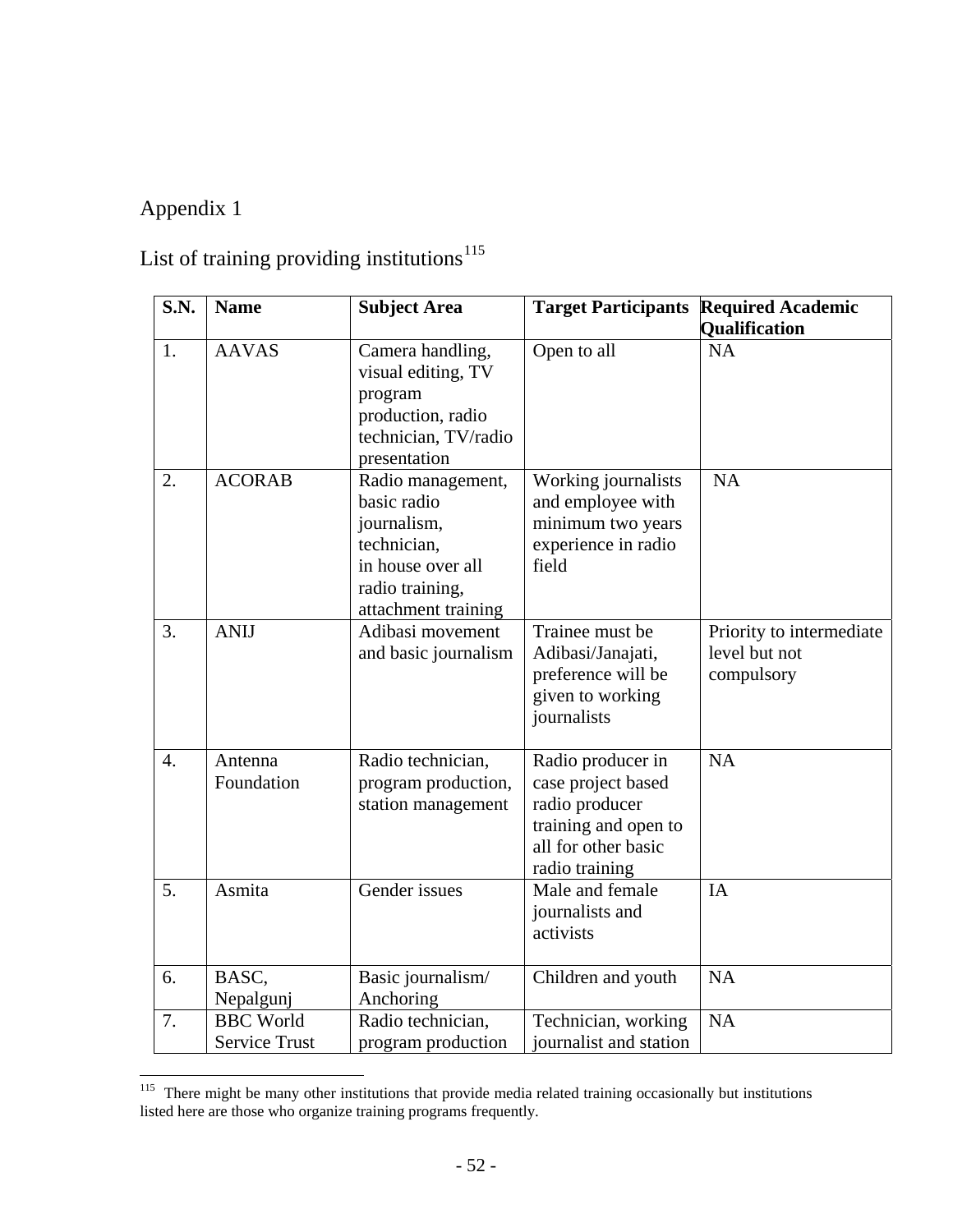|     |                         | and station                         | manager                                       |                       |
|-----|-------------------------|-------------------------------------|-----------------------------------------------|-----------------------|
| 8.  | Bikalpa the             | management<br>Basic radio           | Open to all                                   | <b>NA</b>             |
|     | Option                  | journalism and                      |                                               |                       |
|     |                         | anchoring                           |                                               |                       |
| 9.  | <b>CIJ</b>              | Investigative                       | working journalists                           | $10+2$ or IA          |
|     |                         | journalism and                      |                                               |                       |
|     |                         | feature writing                     |                                               |                       |
| 10. | Communication           | Radio program                       | Radio producer,                               | <b>NA</b>             |
|     | Corner                  | production,                         | community                                     |                       |
|     |                         | community                           | mobilizers                                    |                       |
|     |                         | broadcasting                        |                                               |                       |
| 11. | CRSC, NEFEJ             | Radio technician,<br>production and | Technician, working<br>journalist and station | <b>NA</b>             |
|     |                         | management                          | manager                                       |                       |
| 12  | <b>EJG</b>              | <b>Education reporting</b>          | Journalists working                           | <b>NA</b>             |
|     |                         |                                     | on education beat                             |                       |
|     |                         |                                     |                                               |                       |
| 13. | <b>Equal Access</b>     | Radio program                       | Program producers                             | <b>NA</b>             |
|     |                         | production                          |                                               |                       |
| 14. | <b>FMDC</b>             | Human rights, peace                 | Working journalists                           | <b>NA</b>             |
|     |                         | building and social                 | active in far western                         |                       |
|     |                         | justice, conservation               | region                                        |                       |
|     |                         | and environment                     |                                               |                       |
| 15. | <b>FNJ</b>              | Organizational                      | Members of<br>executive committee             | <b>NA</b>             |
|     |                         | development and<br>leadership,      | and general                                   |                       |
|     |                         | professional security               | members of FNJ                                |                       |
| 16  | Freedom Forum           | Legal issue, media                  | Journalists working                           | <b>NA</b>             |
|     |                         | law                                 | on law beat or                                |                       |
|     |                         |                                     | having law                                    |                       |
|     |                         |                                     | background                                    |                       |
|     |                         |                                     |                                               |                       |
| 17. | <b>INSEC</b>            | Human rights                        | Working journalists                           | <b>NA</b>             |
|     |                         |                                     | and human rights                              |                       |
|     |                         |                                     | activists                                     |                       |
| 18. | Jagaran Media<br>Center | Dalit issue, basic                  | People from Dalit<br>community, working       | Generally SLC but not |
|     |                         | journalism                          | Dalit journalists, but                        | compulsory            |
|     |                         |                                     | some time also                                |                       |
|     |                         |                                     | targeted to non                               |                       |
|     |                         |                                     | Dalits.                                       |                       |
| 19. | Mahila Sanchar          | Basic journalism                    | Fresh women,                                  | <b>SLC</b>            |
|     | Samuha,                 | and feature writing                 | female journalists                            |                       |
|     | Nepalgunj               |                                     |                                               |                       |
| 20. | Media Point             | Basic and advance                   | Open to all                                   | <b>SLC</b>            |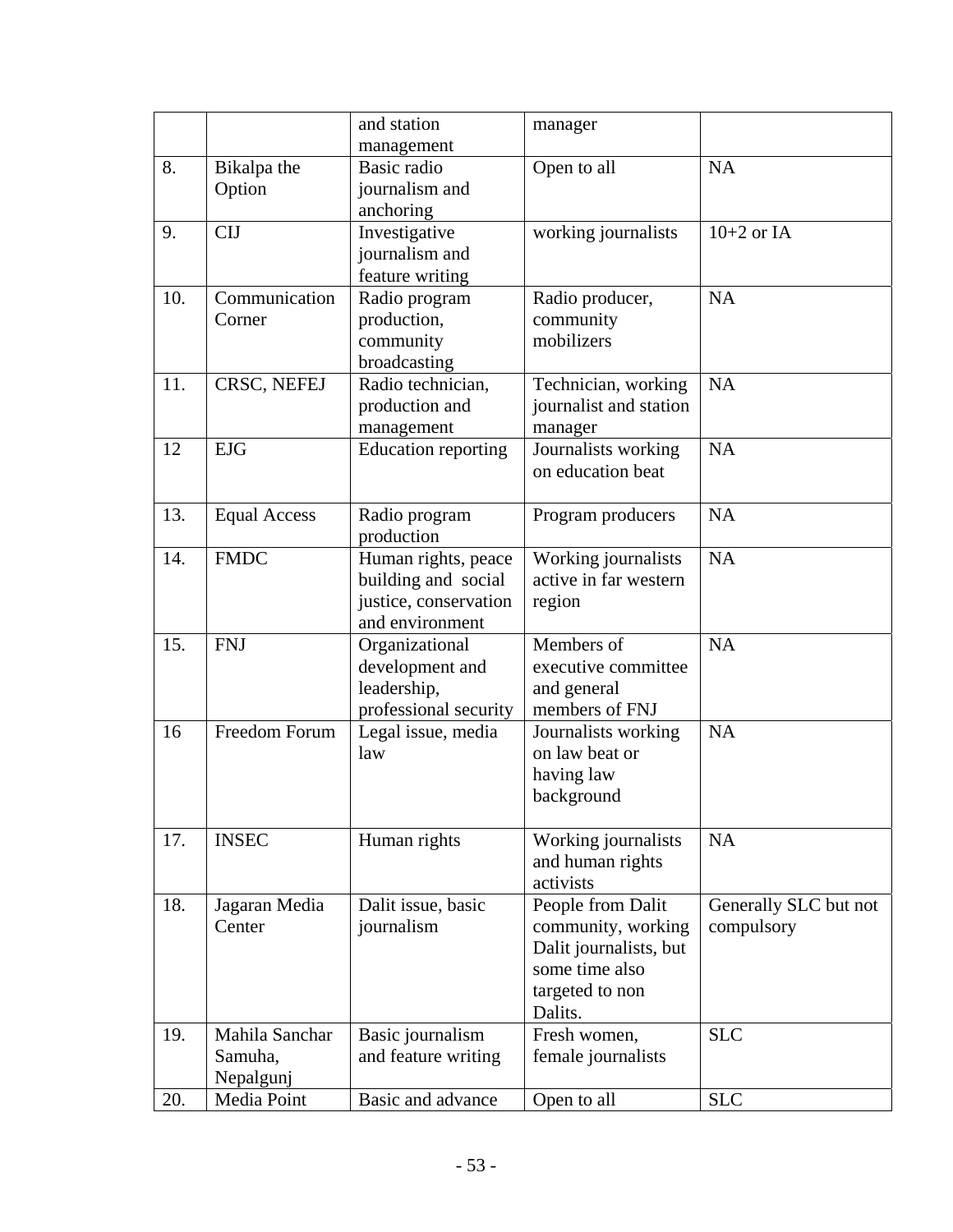|     |                                                                                                  | journalism                                                                               |                                                                                                                                     |                                                                                                                                   |
|-----|--------------------------------------------------------------------------------------------------|------------------------------------------------------------------------------------------|-------------------------------------------------------------------------------------------------------------------------------------|-----------------------------------------------------------------------------------------------------------------------------------|
| 21. | Media's<br>Collection                                                                            | Basic radio<br>journalism and<br>anchoring                                               | Open to all                                                                                                                         | <b>NA</b>                                                                                                                         |
| 22. | Naya Sansar,<br>Itahari                                                                          | Basic journalism<br>and radio anchoring                                                  | Open to all                                                                                                                         | <b>NA</b>                                                                                                                         |
| 23. | <b>NEFEJ</b>                                                                                     | Environment<br>reporting,<br>photography                                                 | Journalists working<br>on environment beat                                                                                          | <b>NA</b>                                                                                                                         |
| 24. | <b>NMDC</b>                                                                                      | Health and<br>basic journalism                                                           | Journalists working<br>on health beat                                                                                               | NA                                                                                                                                |
| 25. | NPI and its $\overline{3}$<br><b>RMRCs</b> (In<br>Biratnagar,<br><b>Butwal</b> and<br>Nepalgunj) | Basic and advance<br>journalism Training                                                 | Open to all for Basic<br>journalism training;<br>and specific<br>reporters for<br>specialized and<br>advance journalism<br>training | $10+2$ or IA in case of<br>10-month basic<br>training, SLC for<br>three-month basic<br>training and NA for<br>advanced trainings. |
| 26. | On Air Media<br>Pvt. Ltd.                                                                        | Radio/TV<br>journalism,<br>programme<br>production,<br>presentation, radio<br>technician | Open to all                                                                                                                         | <b>NA</b>                                                                                                                         |
| 27. | Sancharika<br>Samuha Nepal                                                                       | Basic journalism<br>and feature writing                                                  | Female working<br>journalists                                                                                                       | IA                                                                                                                                |
| 28. | <b>SEJON</b>                                                                                     | Economic and<br>business reporting                                                       | Journalists working<br>on economic beat                                                                                             | <b>NA</b>                                                                                                                         |
| 29. | Vision Nepal,<br>Rupendehi                                                                       | Basic journalism                                                                         | Tarai Dalit                                                                                                                         | <b>NA</b>                                                                                                                         |
| 30. | <b>WWJ</b>                                                                                       | Blog, photography,<br>creative writing                                                   | Working women<br>journalists                                                                                                        | NA                                                                                                                                |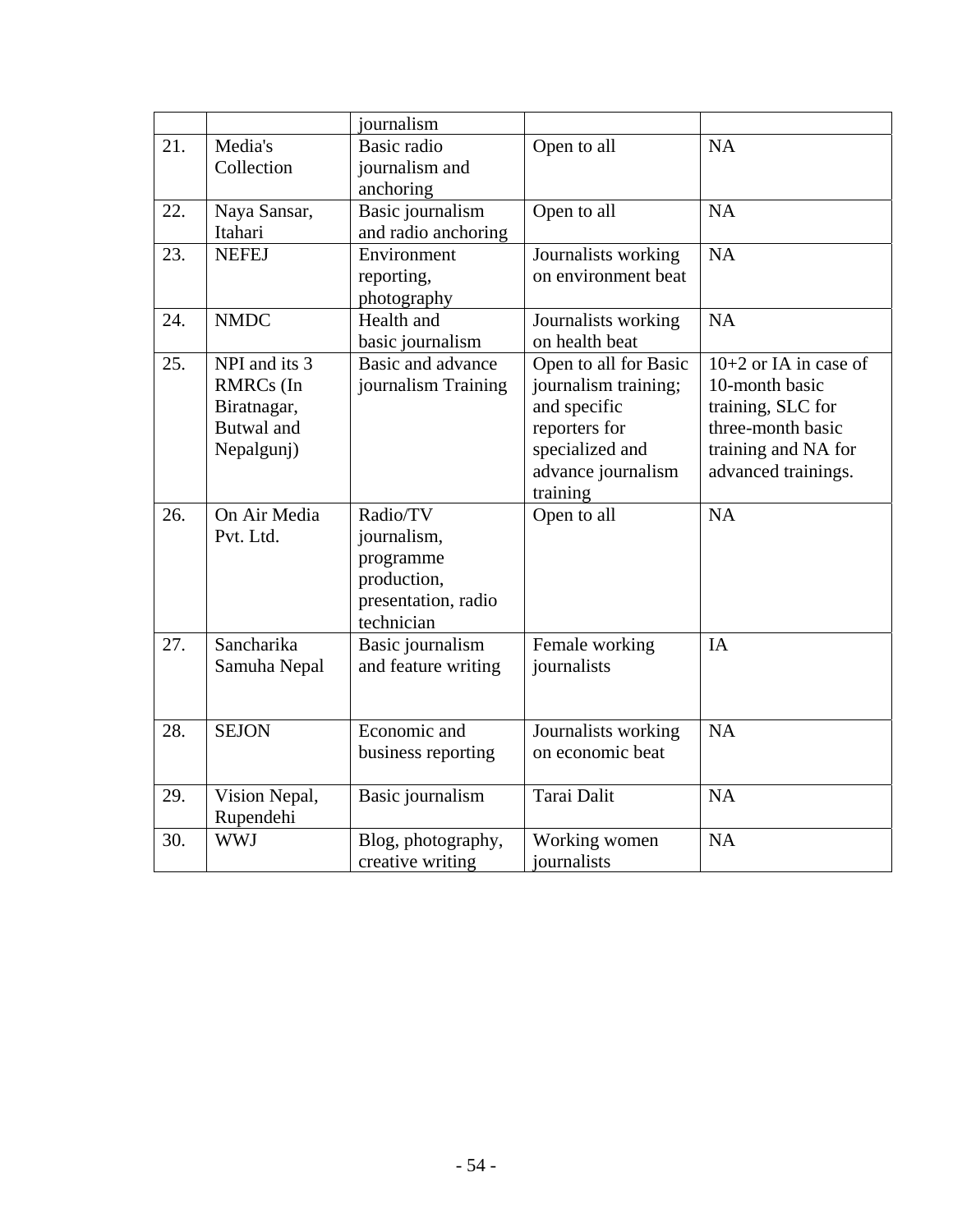# Appendix 2

# Name list of persons interviewed

### **In Biratnagar**

- 1. Ajit Tiwari, Eastern Bureau Chief, *Nagarik* daily.
- 2. Arjun Upreti, President, Naya Sansar, Itahari.
- 3. Bhawani Baral, Chief Editor, *Bijaypur* weekly.
- 4. Bikram Luintel, News Editor, *Udghosh* daily.
- 5. Birendra Sharma, Co-ordinator, NPI RMRC.
- 6. Chuman Basnet, Photo Journalist, *Udghosh* daily.
- 7. Ganga Poudel Baral, Editor, *Bijaypur* weekly.
- 8. Harsa Subba, President, NPI RMRC.
- 9. Kamala Kandel, Station Manager, Radio Purbanchal.
- 10. Lilaballav Ghimire, Reporter *Kantipur* daily.
- 11. Mahendra Bista, Deputy Editor, *Darshan* daily.
- 12. Manoj Shrestha, Reporter, *Annapurna Post* daily.
- 13. Mohan Bhandari, Editor, *Udghosh* daily.
- 14. Mohan Manandhar, Reporter, Nepal Television.
- 15. Nilifa Subba, President, Sancharika Samuha, Eastern region.
- 16. Nisha Dahal, Program Co-ordinator, B FM.
- 17. Ranjita Pokhrel, Program Presenter, Radio Purbanchal.
- 18. Sandeshdas Shrestha, Director, B FM.
- 19. Sarashwati Karki, Reporter, *Kantipur* daily.
- 20. Sarita K.C., Reporter, Avenues Television.
- 21. Sarita Katwal, Program Presenter, Radio Purbanchal.
- 22. Suman Shrestha, Station Manger, Sky FM.
- 23. Vijay Mishra, Trainer, NPI RMRC.
- 24. Yagya Sharma, Trainer, NPI RMRC.

#### **In Dharan**

- 25. Basudev Baral, Editor/Publisher, *Morning Times* daily.
- 26. Bhim Rai Jwala, Chief Editor, *Aujar* daily.
- 27. Dorpadhwoj Rai, Managerial Director, Bijaypur FM.
- 28. Hindu Rai, President, Dantakali FM.
- 29. Kishor Karki, Editor, *BlastTimes* daily.
- 30. Pradeep Menyangbo, Reporter, *Kantipur* daily.
- 31. Rajendra Kiranti, Station Manager, Ganatantra FM.
- 32. Rajendra Sharma, Director, Star FM.
- 33. Rajesh Bidrohi, Executive Editor, *Blast Times* daily.
- 34. Sita Mademba, Reporter, BBC Nepali Service.
- 35. Shreeshisha Rai, Reporter, *Gorkhapatra* daily.
- 36. Yubraj Ghimire, Reporter, *Janabidroha* daily.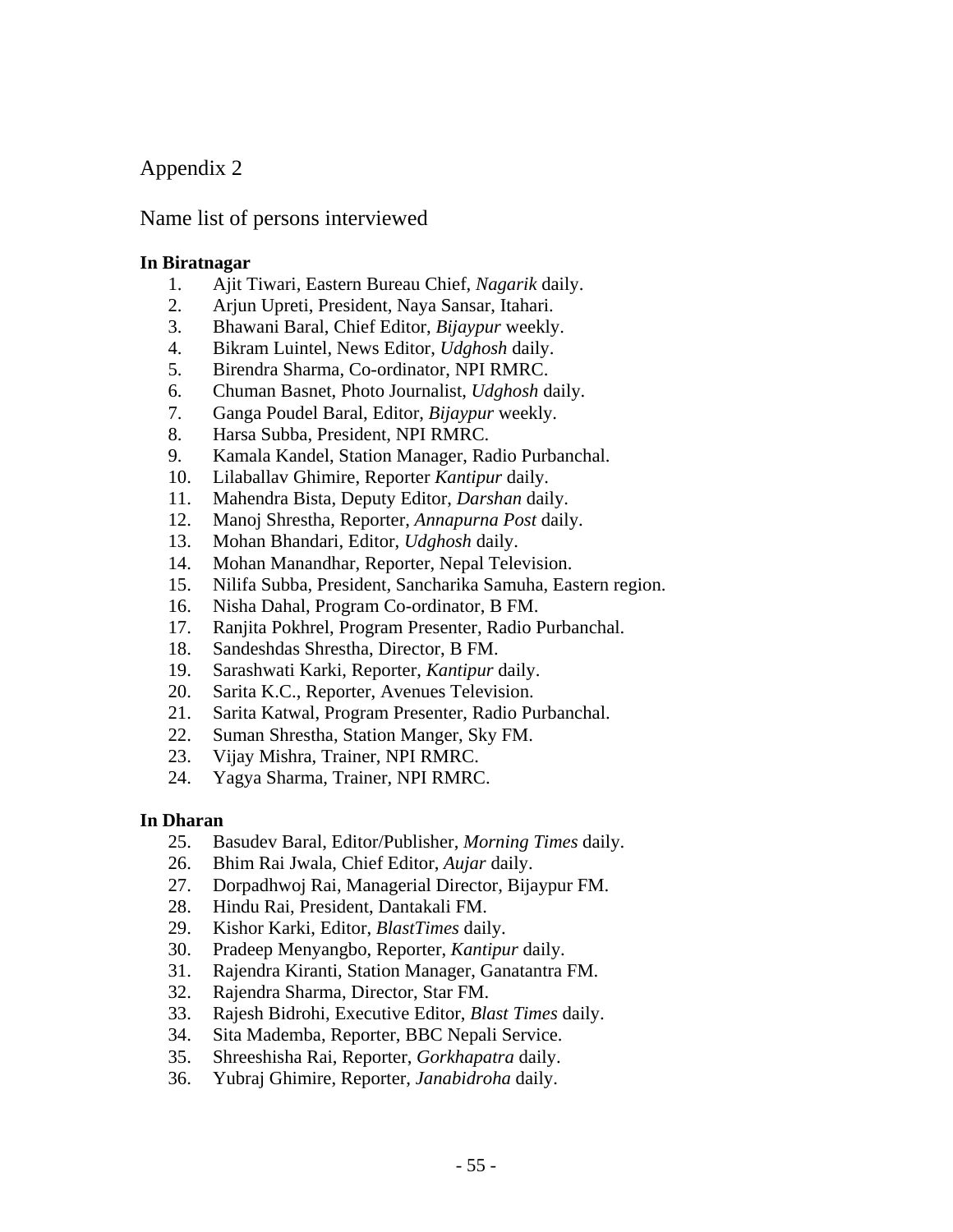#### **In Kathmandu**

- 37. Balkrishna Gyawali, office secretary, SEJON.
- 38. Bharat Bhusal, Trainer, Community Radio Support Center, Nepal Forum of Environmental Journalists (NEFEJ).
- 39. Binayak Aryal, Officer, FM Networking and Training Management, Equal Access Nepal.
- 40. Bindukanta Ghimire, General Secretary, Nepal Press Union.
- 41. Bishnu Prasad Sharma, Director, National Media Development Center (NMDC)
- 42. Chiranjivi Khanal, Training director, NPI
- 43. Dharmendra Jha, President, Federation of Nepalese Journalist (FNJ).
- 44. Dilip Nepali, Ex- General Secretary, Jagaran Media Center.
- 45. Dipa Gautam, Senior Producer, Nepal Television.
- 46. Gajendra Paudel, Training Coordinator, Academy of Audio-Visual Arts and Sciences (AAVAS).
- 47. Gopal Guragain, President, Ujyalo 90 Network.
- 48. Hasta Gurung, Training Officer, NPI.
- 49. Kapil Kafle, Trainer, IRHICON.
- 50. Lal Deosa Rai, Central Department of Journalism and Mass Communication., RR Campus
- 51. Madhu Acharya, Director, Antennae Foundation Nepal
- 52. Manju Mishra, College of Journalism and Mass Communication
- 53. Manju Thapa, Coordinator, ASMITA
- 54. Manteshwori Rajbhandari, Board Member, Communication Corner.
- 55. Mohan Nepali, Kantipur City College
- 56. Mohan Singh Lama, General Secretary, ANIJ.
- 57. Munal Sisir, Director, Bikalpa the Option.
- 58. Nirmala Sharma, Vice President, Sancharika Samuha Nepal.
- 59. P. Kharel, Professor, Central Department of Journalism and Mass Communication.
- 60. Prabin Adhikari, News Coordinator, Kantipur FM.
- 61. Pramod Tandukar, Director, ACORAB.
- 62. Pusparaj Poudel, Educational Journalist Group.
- 63. Rabindra Kumar Thapa, Director, Media Creation International.
- 64. Raghu Mainali, Coordinator, Community Radio Support Center, NEFEJ.
- 65. Rajendra Dahal, President, Centre for Investigative Journalism (CIJ).
- 66. Rajiv Timilsina, Kantipur City College
- 67. Ram Krishna Regmee, Professor, Kanitpur City College
- 68. Rem Bahadur BK, Chair, Jagaran Media Center.
- 69. Saraswoti Thapa, BBC World Service Trust.
- 70. Sharachchandra Wasti, Trainer.
- 71. Shova Gautam, President, IRHICON.
- 72. Shreeram Khanal, Lecturer, Gramin Adarsha Bahumukhi Campus
- 73. Shreeram Singh Basnet, Executive Director, Media Point.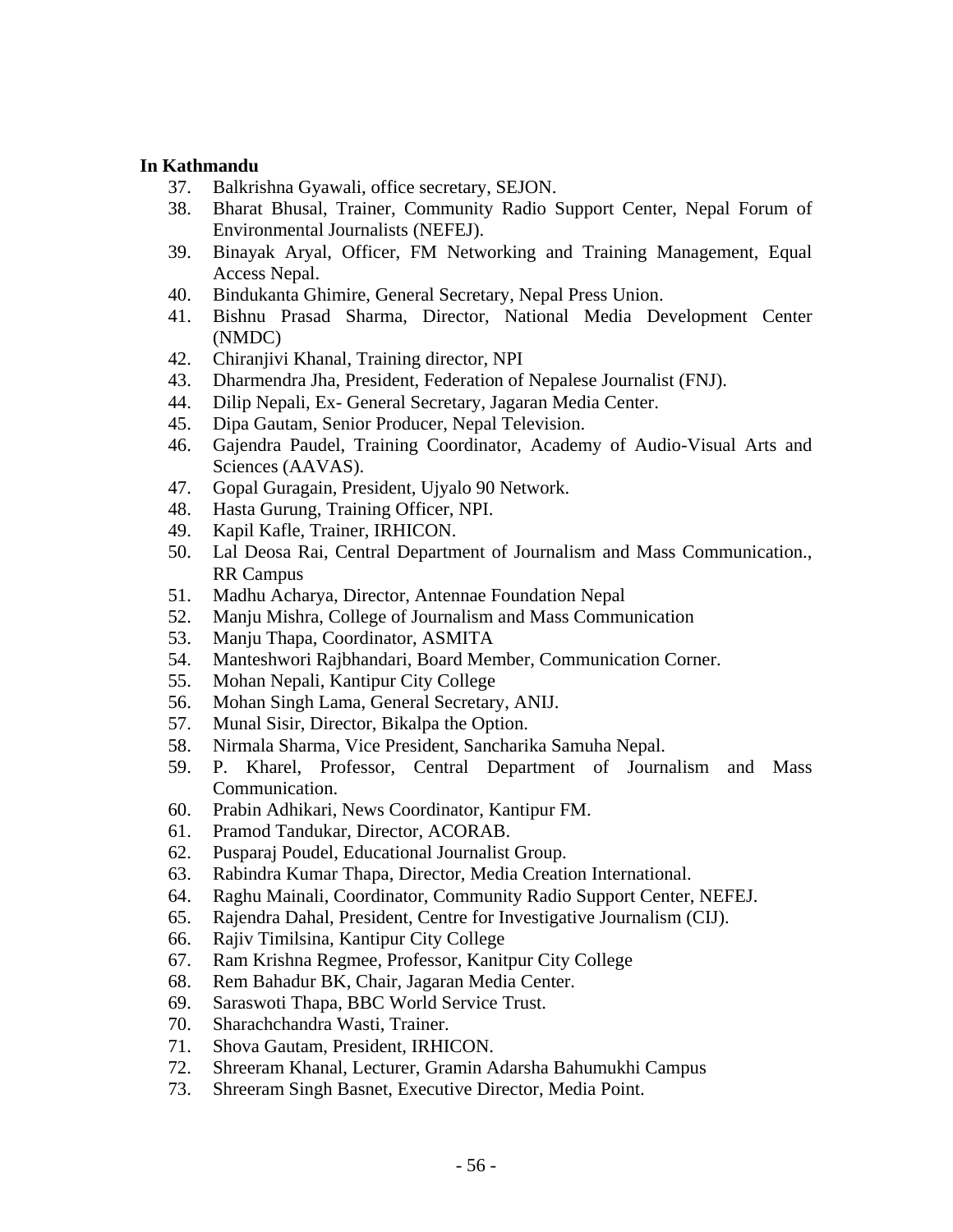- 74. Somnath Lamichhane, Course Coordinator, NPI.
- 75. Taranath Dahal, President, Freedom Forum.
- 76. Tilak Pathak, Reporter, *Nagarik* daily.
- 77. Tirtha Bhandari, Director, Jamaleshowr Institute.
- 78. Umesh Pokhrel, Educational Journalist Group.
- 79. Upendra Aryal, President, Equal Access Nepal.
- 80. Vinay Kumar Kasajoo, President, National Information Commission, Trainer.
- 81. Yam Bahadur Dura, Ex-program Coordinator, NPI RMRC, Nepalgunj.

#### **In Pokhara**

- 82. Amit Rijal, Station Manager, Big FM.
- 83. Badribinod Pratik, Editor, *Himdoot* daily.
- 84. Dipendra Shrestha, Station Manager, Radio Annapurna.
- 85. Madhav Sharma, Editor, *Hotline* daily.
- 86. Milan Pratik, Promoter, Creative Broadcasting Media Plus.
- 87. Narayan Karki, President, FNJ Kaski.
- 88. Punya Paudel, Editor *Pokharapatra* daily.
- 89. Rabindra Bastola, Editor, *Pokhara Aawaj* daily.
- 90. Tribhuvan Poudel, Journalist, *Hotline* daily.

#### **In Butwal**

- 91. Arjun Gyawali, Trainer, NPI RMRC, Butwal.
- 92. D. R. Ghimire, Trainer NPI RMRC, Butwal.
- 93. Dialson Adhikari, Station Manager, Namaste Radio.
- 94. Indira Aryal, Ex- Program Coordinator, Radio Lumbini.
- 95. Kabita Sharma, Station Manager, Radio Mukti.
- 96. Krishna Nepal, President, Radio Lumbini.
- 97. Kulmani Gyawali, Station Manager, Radio Lumbini.
- 98. Lekhnath Gyawali, Ex-program Producer, Radio Lumbini.
- 99. Mohan Chapagain, President, FNJ Rupandehi.
- 100. Ram Prasad Acharya, Radio Jagaran.
- 101. Siddhicharan Bhattarai, Chief Executive Director, IMMOD Nepal.
- 102. Yubraj Ghimire, Secretary, Vision Nepal, Rupendehi.

#### **In Nepalgunj**

- 103. Achhari Pokharel, President, Mahila Sanchar Samuha.
- 104. Arjun Khadka, Program Producer, Krishnasar FM.
- 105. Bhesraj Basnet, Managing Editor, *Hamro Samachar* daily.
- 106. Dilli B.C., President, Hatemalo Sanchar Samuha.
- 107. Ganga Neupane, Finance Officer, Active Forum for Human Rights Awareness (AFHA).
- 108. Hemanta B.K., Station Manager, Bheri Aawaj FM.
- 109. Hemanta Karmacharya, Publisher/Editor, *Kalpristha* daily.
- 110. Janak Nepal, Central Member, FNJ.
- 111. Janmejaye Pratap Singh, News Reader, Bheri FM.
- 112. Jayanarayan Shah, President, Nepal Sports Journalist Forum, Banke.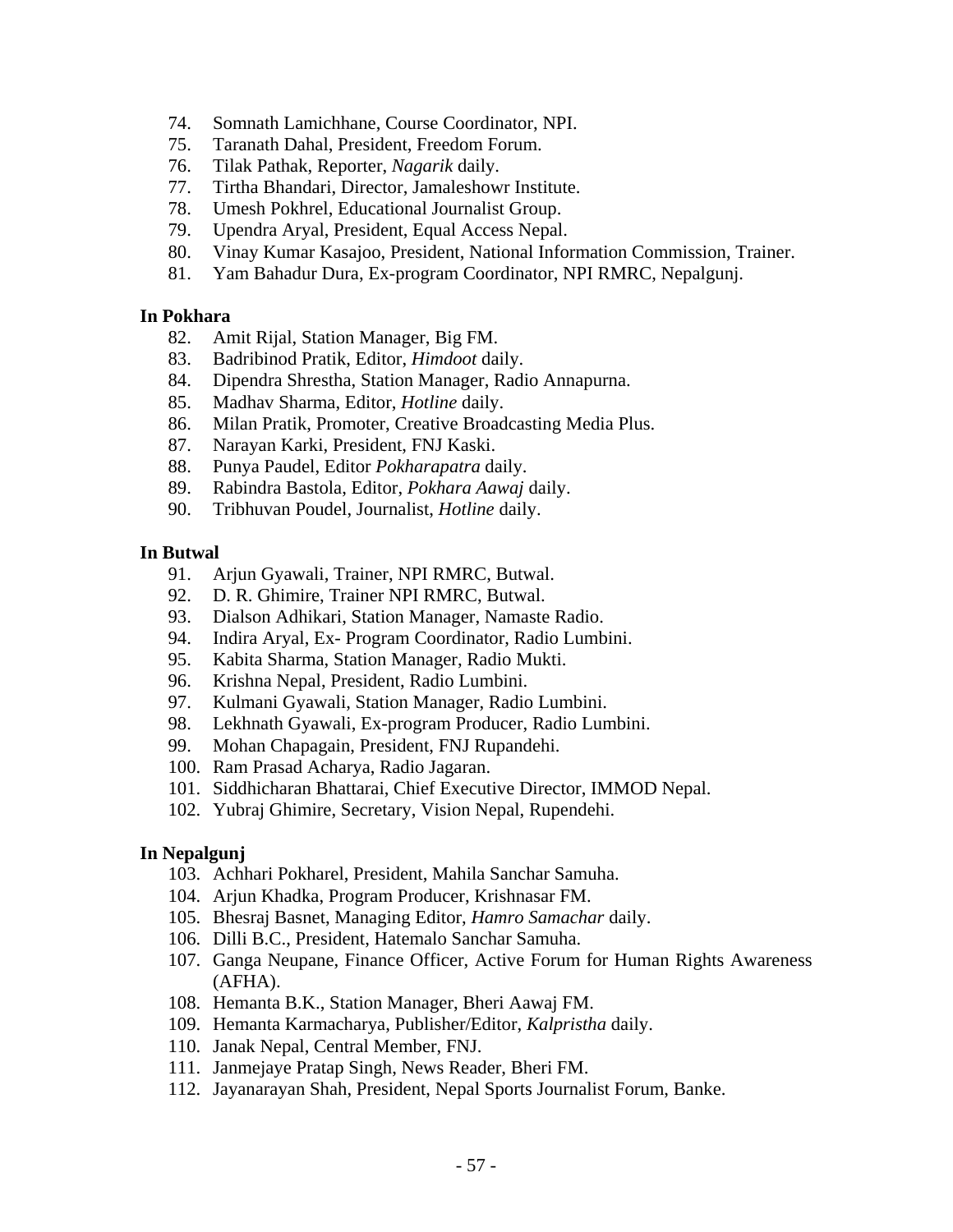- 113. Jhalak Gaire, President, FNJ Banke.
- 114. Kamal B. K. Nirmohi, Station Manager, Radio Janaawaj.
- 115. Karuna Shah, Program Producer, Bheri Aawaj FM.
- 116. Khagendra Acharya, Technician, Bheri Aawaj FM.
- 117. Krishna Adhikari, Reporter, Sagarmatha Television.
- 118. Kumar Shrestha, Reporter, Krishnasar FM.
- 119. Mina Sharma, Program Producer, Bheri FM.
- 120. Mohammad Aarif Ansari, Desktop Publishing Officer, NPI RMRC, Nepalgunj.
- 121. Mohmmad Harun, President, Rubaru Communication Center.
- 122. Muna Shrestha, President Forum for Equity and Empowerment.
- 123. Nabin Giri, Station Manager, Bageshwari FM.
- 124. Namaskar Shah, Director, Bageshwari Asal Shasan Shrota Club.
- 125. Narendra Thapa, President Press Union Banke.
- 126. Netra K. C., Reporter, BBC Nepali Service.
- 127. Pampha Sharma, Reporter Krishnasar FM.
- 128. Pannalal Gupta, President, NPI RMRC.
- 129. Pitambar Kattel, Program Coordinator, NPI RMRC, Nepalgunj.
- 130. Pratiksha Singh, Program Producer, Bageshwari FM.
- 131. Purnalal Chuke, Editor, *Janamat* biweekly.
- 132. Puspa Shahi, Publisher, *Hamro Samachar* daily.
- 133. Rakesh Mishra, News Coordinator, Krishnasar FM.
- 134. Rudra Subedi, President, Press Chautari, Banke.
- 135. Samir Shrestha, Deputy Station Manager, Bageshwari FM.
- 136. Santosh Regmi, News Coordinator, Bheri Aawaj FM.
- 137. Shrijana Oli, Finance Officer, Active Forum for Human Rights Awareness (AFHA).
- 138. Shubhadra Dhital, Reporter, Krishnasar FM.
- 139. Sirjana Acharya, President, Sancharika Samuha, Nepalgunj.
- 140. Smriti Giri, Reporter, Bageshwari FM and Avenues Television.
- 141. Sukrarishi Chaulagain, Secretary, FNJ, Banke.
- 142. Tula Adhikari, Station Manager, Krishnasar FM.

#### **In Dhangadhi**

- 143. Arun Bhatta, Reporter, Shuklaphata FM, Dhangadhi.
- 144. Bharat Shah, Reporter, Nepal Television.
- 145. Bhojraj Joshi, Executive Editor, *Dhangadhi Post* daily.
- 146. Birendra Rawal, Editor, *Morning Bell* daily.
- 147. Dhana Bahadur Shah, Publisher, *Seti Samachar* daily.
- 148. Dirgharaj Upadhayaya, President, FNJ Kailali.
- 149. Ekendra Timalsina, Station Manager, Tikapur FM.
- 150. Harish Bhatta, Editor, *Samachar Saransha* daily.
- 151. Hemanta Poudel, Publisher and Editor, *Sudur Sandesh* daily.
- 152. Karuna Joshi, Member, FNJ Kailali.
- 153. Lakki Chaudhari, Member, FNJ Kailali.
- 154. Logshari Kunwar, Publisher, *Morning Bell* daily.
- 155. Lokendra Bista, Editor, *Samachar Saransha* daily.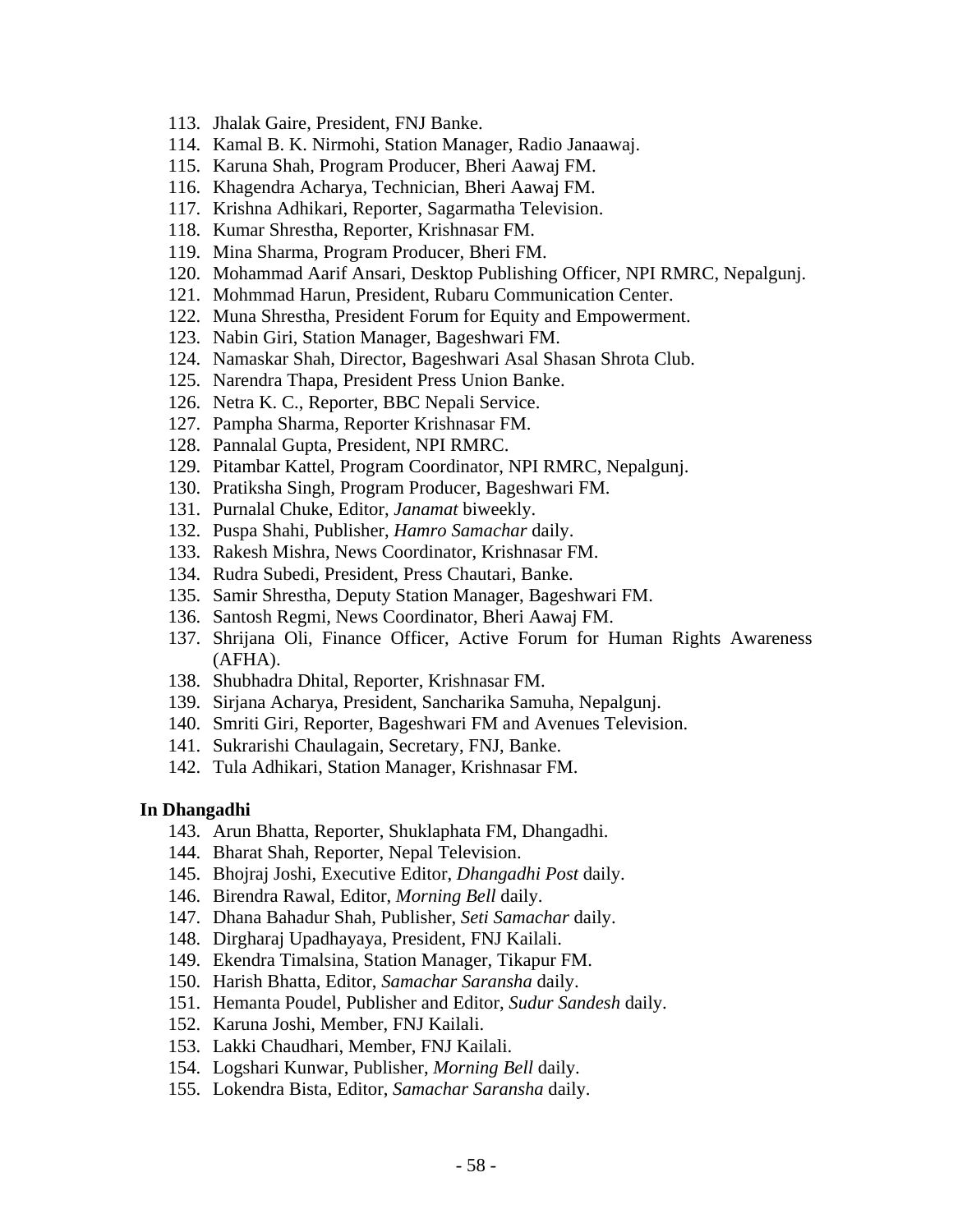- 156. Manila Chaudhari, Program Producer, Dinesh FM.
- 157. Mohan Budha Aiyer, Reporter, *Kantipur* daily.
- 158. P. R. Chataut, News Chief, Ghodaghodi FM.
- 159. Prem Chaudhari, Executive Editor, *Hamar Pahura* daily.
- 160. Shivaraj Bhatta, Executive Editor, *Sudur Sandesh* daily.
- 161. Shivaraj Yogi, Editor, *Shree Nepal Times* daily.
- 162. Siddharaj Bhatta, Regional Co-ordinator, National News Agency.
- 163. Tanka Kunwar, Deputy Editor, *Morning Bell* daily.
- 164. Tekraj Joshi, Executive Editor, *Dhangadhi Post* daily.
- 165. Umid Bagchand, Reporter, BBC Nepali Service.
- 166. Yogesh Rawal, Editor, *Seti Samachar* daily.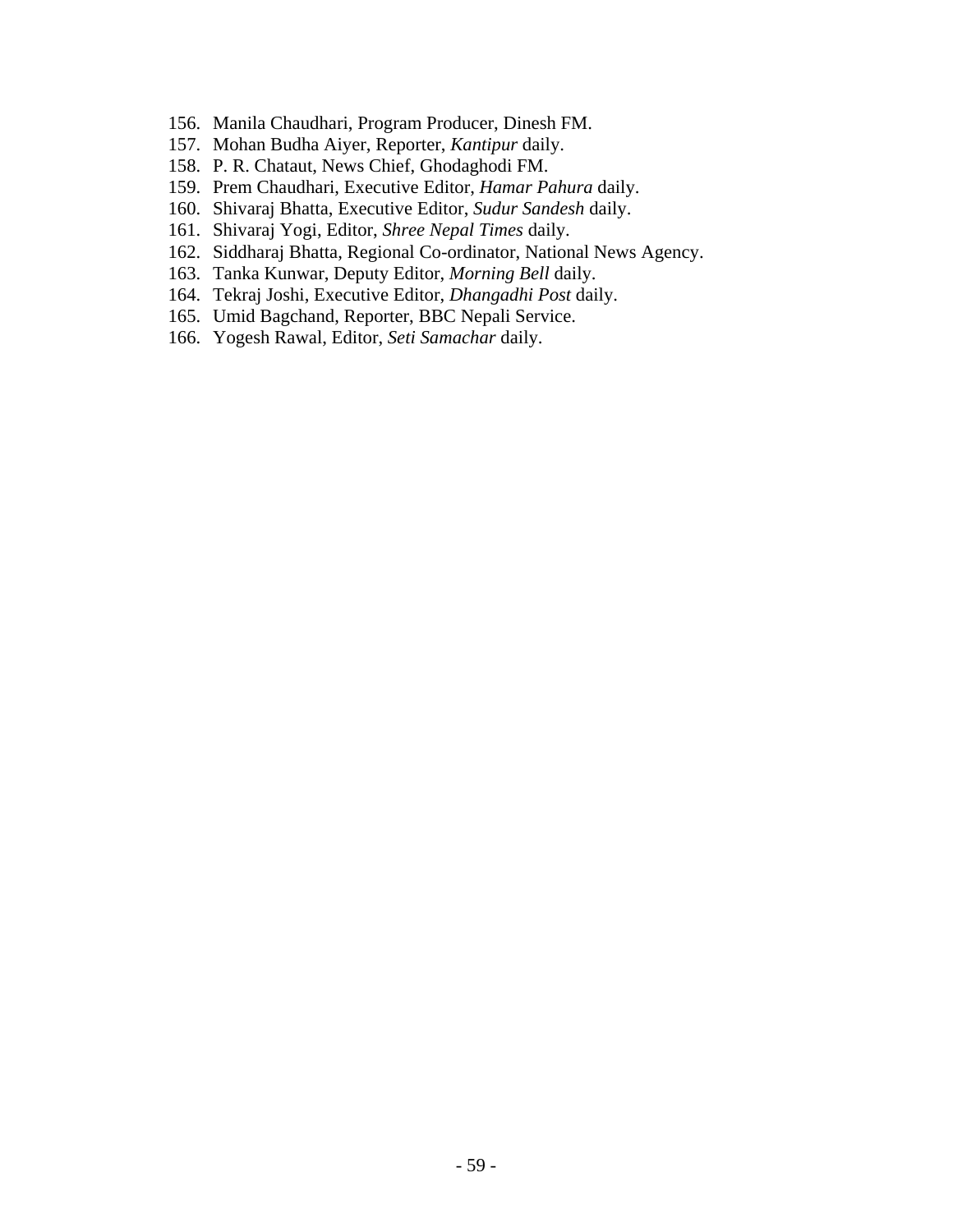# Appendix 3

# Location map of field research sites

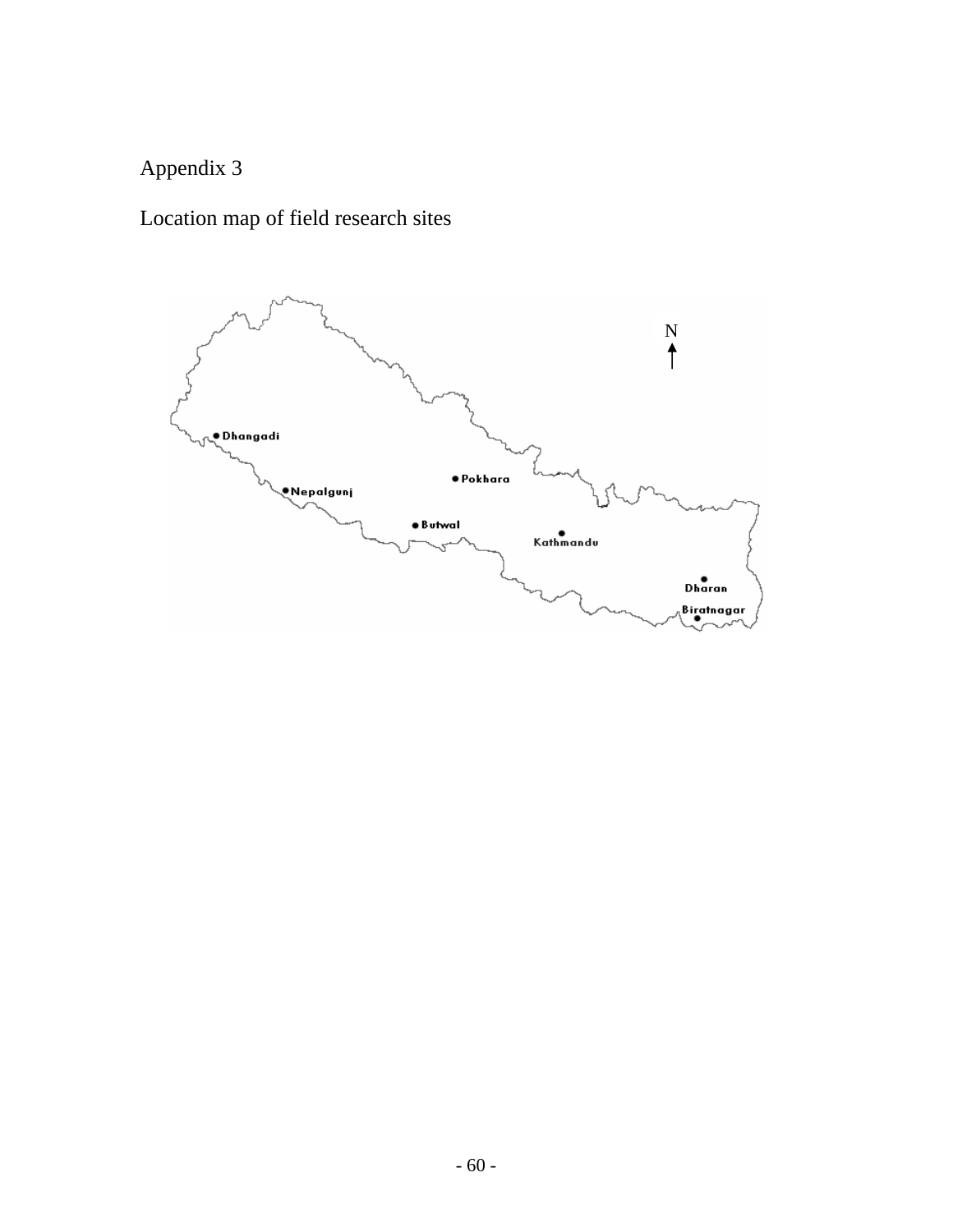# Appendix 4

# Institutional profile of Martin Chautari

Martin Chautari (henceforth Chautari or MC) began as an informal discussion group in Kathmandu in 1991, allowing development professionals and academics to meet every two weeks to share insights and experiences. In 1995, the name 'Martin Chautari' was adopted after the late Martin Hoftun, one of the founders of the original discussion group. After being managed by the Centre for Social Research and Development for six years, in 2002 Chautari became registered as a separate non-government organization in Kathmandu, Nepal.

Since its inception, Chautari's core objective has been to enhance the quality of public dialogue in Nepal, particularly in matters pertaining to democracy, civil liberties and social and environmental justice. Started at a time in which Nepal had little, if any, culture of informed public discussion, Chautari's mainstay continues to be the discussion series. Premised on the democratic potential and practice of having face-to-face interactions, we currently hold four scheduled discussions a week with speakers and topics drawn from a wide spectrum. Chautari is the oldest and longest, continuously running discussion center in Nepal.

In addition to the discussion series, Chautari also conducts and supports research, with our main concentration being on media, environmental justice, education and democracy. In executing its research project, MC has trained a new generation of researchers through a rigorous mentoring program that allows the young researchers to immerse themselves in all aspects of the research enterprise.

It also publishes books (till date 57 books) and an annual journal in the Nepali language (*Media Adhyayan* [Media Studies] since 2006). It is also the editorial home of the journal *Studies in Nepali History and Society* (published by Mandala Book Point since 1996). MC has opened its research library and media center to the public. This has especially benefited those who want to do research on topics related to democracy, social movements and media in Nepal. The library's holdings total more than 15,000 books, theses and unpublished reports, a quarter of which is a special-collection related to the media. The library also holds a small collection of journals, magazines, newspapers and unpublished seminar papers.

All five components – the discussions, research, mentoring, publications and library – feed into each other and form an intrinsic part of what we see as being three chief strategic interests of MC: mentoring a new generation of researchers, promoting collaborations with faculty members working in Nepal's colleges and universities and promoting open dialogues with public intellectuals, social activists, policy makers and politicians.